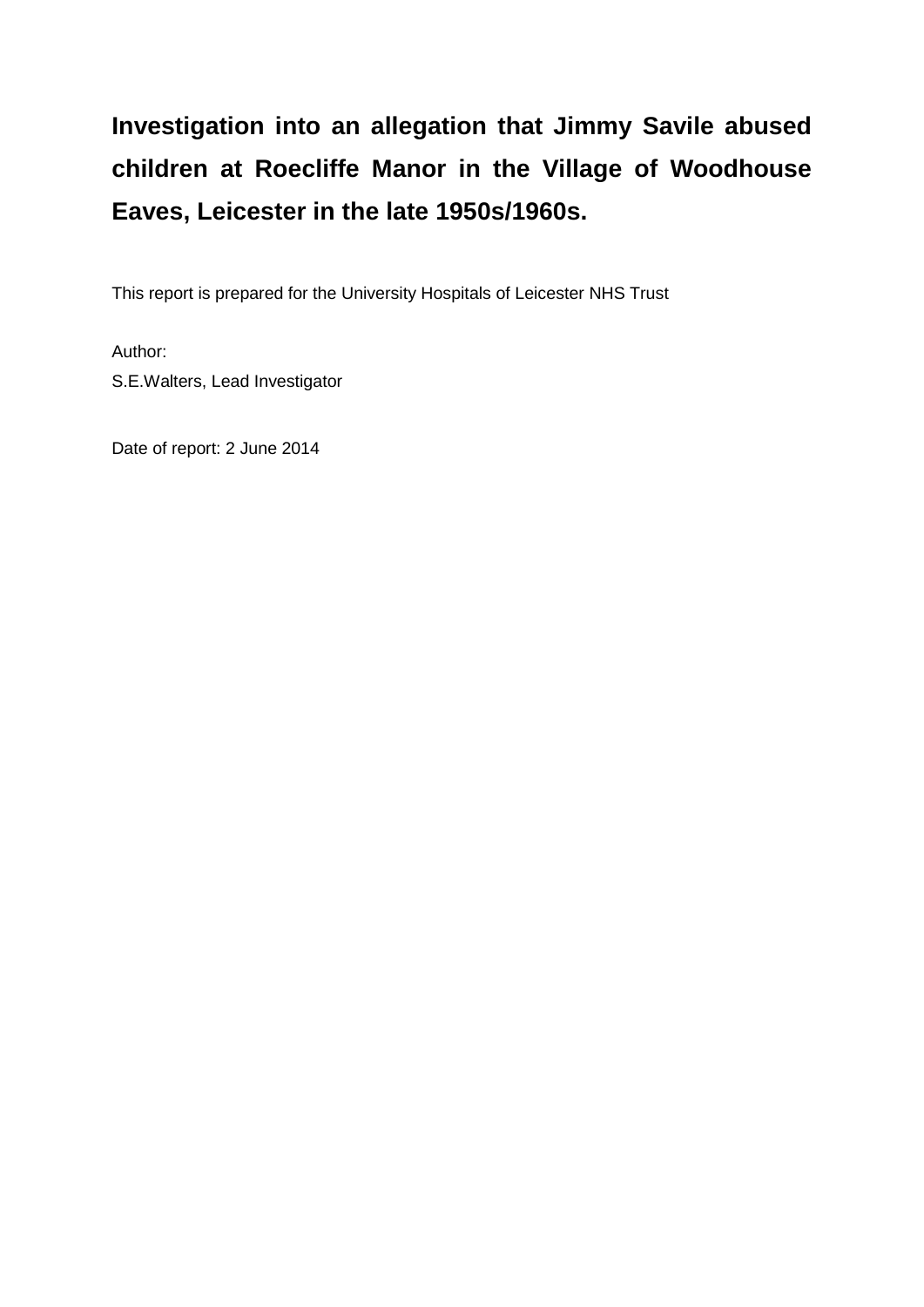# **Table of Contents**

| 1. |                                                                              |  |  |
|----|------------------------------------------------------------------------------|--|--|
| 2. |                                                                              |  |  |
| 3. |                                                                              |  |  |
| 4. |                                                                              |  |  |
| 5. |                                                                              |  |  |
| 6. |                                                                              |  |  |
| 7. | Policy, Practice and Procedures during the Time of the Allegation, including |  |  |
| 8. |                                                                              |  |  |
| 9. |                                                                              |  |  |
|    |                                                                              |  |  |
|    |                                                                              |  |  |
|    |                                                                              |  |  |
|    |                                                                              |  |  |
|    |                                                                              |  |  |
|    |                                                                              |  |  |
|    |                                                                              |  |  |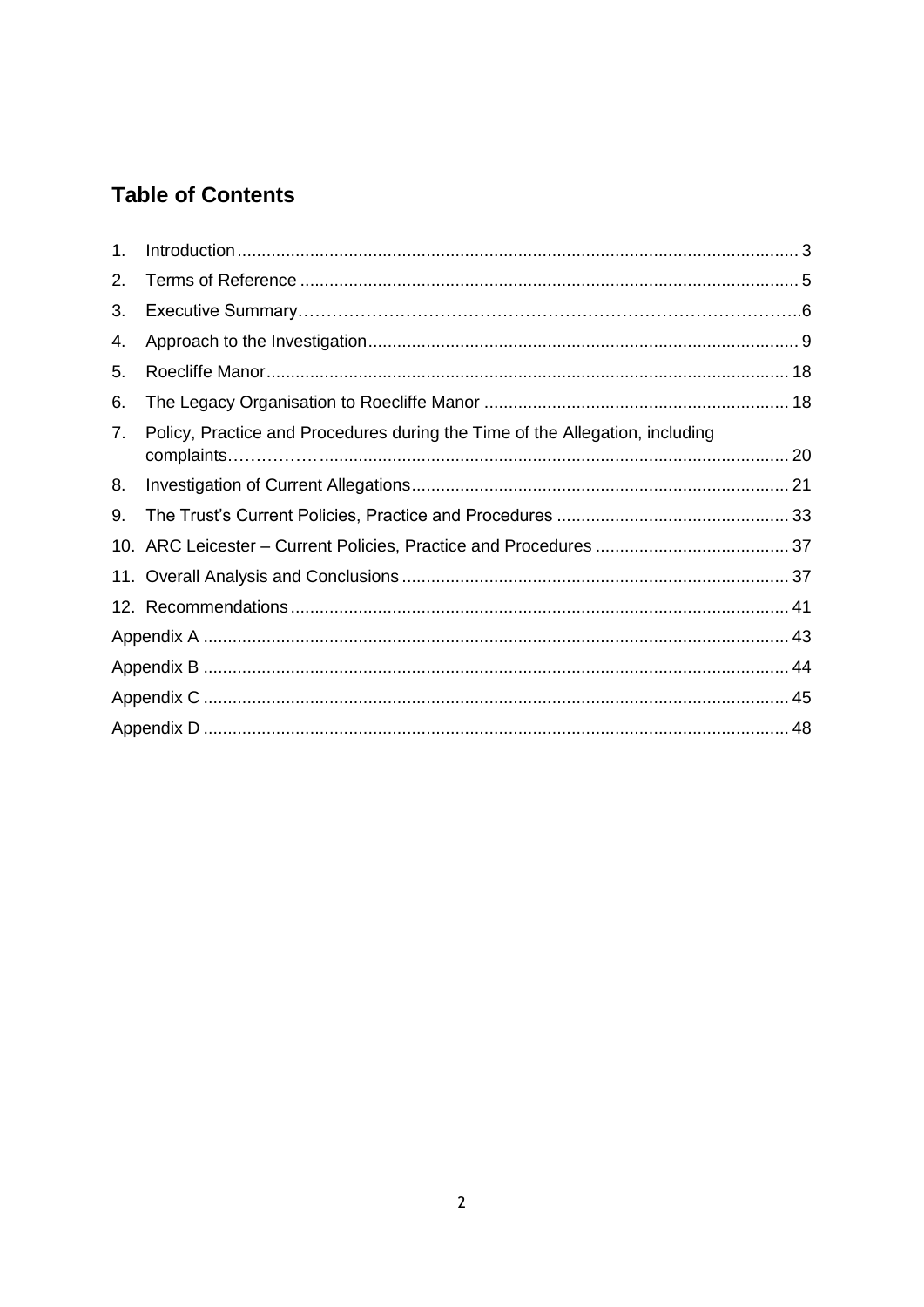# <span id="page-2-0"></span>**1. Introduction**

This report has been prepared by the Lead Investigator who was commissioned by the University Hospitals of Leicester NHS Trust ("the Trust") to undertake an investigation into an allegation that Jimmy Saville ("JS") sexually abused a child at Roecliffe Manor Children's Convalescent Home<sup>1</sup> ("Roecliffe Manor") in the village of Woodhouse Eaves in the late 1950s and the 1960s. The matter was referred to the Department of Health ("DH") by the Metropolitan Police ("the MPS"). The investigation was commissioned after the DH invited the Trust to investigate the allegation, as it was believed at the time that the Trust was the legacy organisation for Roecliffe Manor, which closed in 1969.

The purpose of the investigation was to establish the truth about the allegation and to ensure that, whatever the outcome of the investigation, the Trust's current safeguarding policies and practices are sufficiently robust to protect children and young adults.

During the course of the investigation, the Lead Investigator established that the legacy organisation for Roecliffe Manor was in fact the Leicester and County Convalescent Homes Society known as ARC Leicester<sup>2</sup>. The investigation, therefore, was undertaken in collaboration with ARC Leicester.

This report provides the background to the investigation and the details of the allegation giving rise to the investigation. It sets out the information collated as part of the investigation and draws conclusions about the allegation based on this evidence. Finally, the report presents recommendations to both the Trust and ARC Leicester.

The terms of reference for the report, along with this Investigation Report, have been agreed by the Trust's Board. The report has also been reviewed by the Chair of the trustees of ARC Leicester who accepts, on behalf of ARC Leicester, the findings set out in this report.

During the course of this investigation, the Trust referred serious allegations, which came to the attention of the Lead Investigator, to the Leicestershire Police. Leicestershire Police has confirmed that it will investigate these allegations. Prior to publication Leicestershire Police were given access to read the report. It has also confirmed in writing that, notwithstanding its

-

 $<sup>1</sup>$  A Convalescent Home is a home for children to recuperate after illness or for children to stay whilst family</sup> members recuperate from illness at home.

 $2$  ARC - Association for Recuperation and Care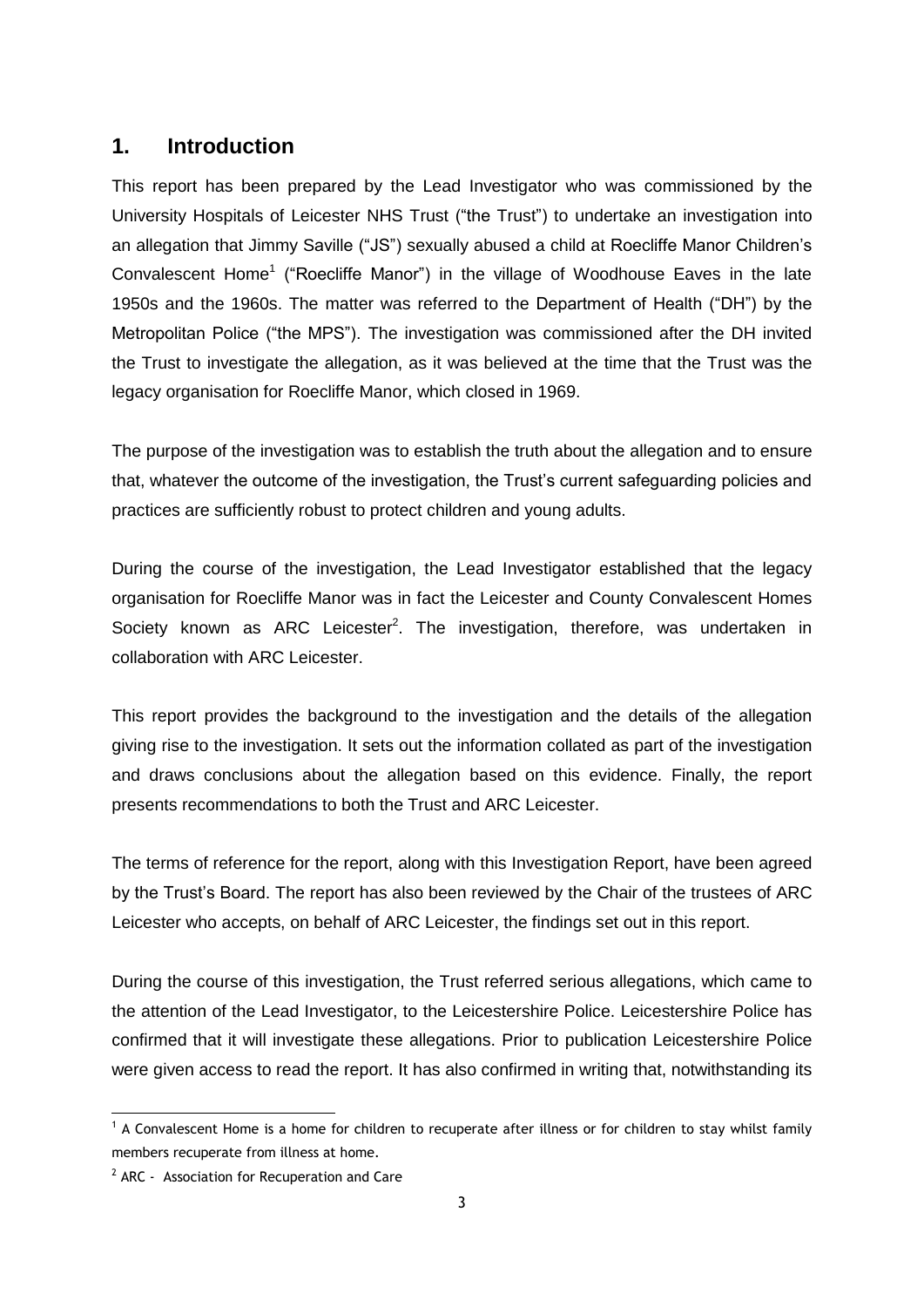live investigation, it is satisfied that there is nothing in this Investigation Report which is prejudicial to its investigation. Leicestershire Police has, therefore, no objection to the publication of this report.

Prior to publication, the report has also been shared with both the Informant and a second informant, AB, who came to the attention of the Lead Investigator during the gathering of evidence as part of the investigation.

#### **Background Leading to the Investigation**

In October 2012, ITV broadcast the Exposure programme in which a number of women alleged they had been abused by JS. Following this programme, a large number of other members of the public contacted the Police alleging abuse by JS and others. In response Operation Yewtree was established by the MPS to investigate these allegations.

In November 2012, Leeds Teaching Hospitals NHS Trust, Buckinghamshire Healthcare NHS Trust and the West London Mental Health NHS Trust set up investigations into allegations that JS had abused at their organisation. Kate Lampard was invited by the Secretary of State for Health to oversee these three investigations.

In light of this new information from the MPS, in 2013 DH asked 10 hospitals and 1 hospice to undertake investigations into allegations of abuse by JS at these institutions. Further, in late 2013, the MPS provided information to the DH relating to allegations which linked JS to a number of other NHS organisations. The DH therefore asked these organisations to undertake separate investigations into these further allegations.

The Trust was contacted by the DH in January 2014 to undertake an investigation following an allegation which had been made of abuse by JS at an un-named Children's Home in the village of Woodhouse Eaves. The DH had identified the Trust as the legacy organisation of the Children's Home. The allegation had been made by an individual who had resided at the Children's Home in the late 1950s/early 1960s.

#### **Information provided by the Informant**

In 2013, the Informant contacted Operation Yewtree alleging that he had been subject to abuse by JS. Subsequently, Leicestershire Police interviewed the Informant in February 2013 to obtain further information relating to the allegation. The Informant provided the following information, which is contained within a typed record from the Police: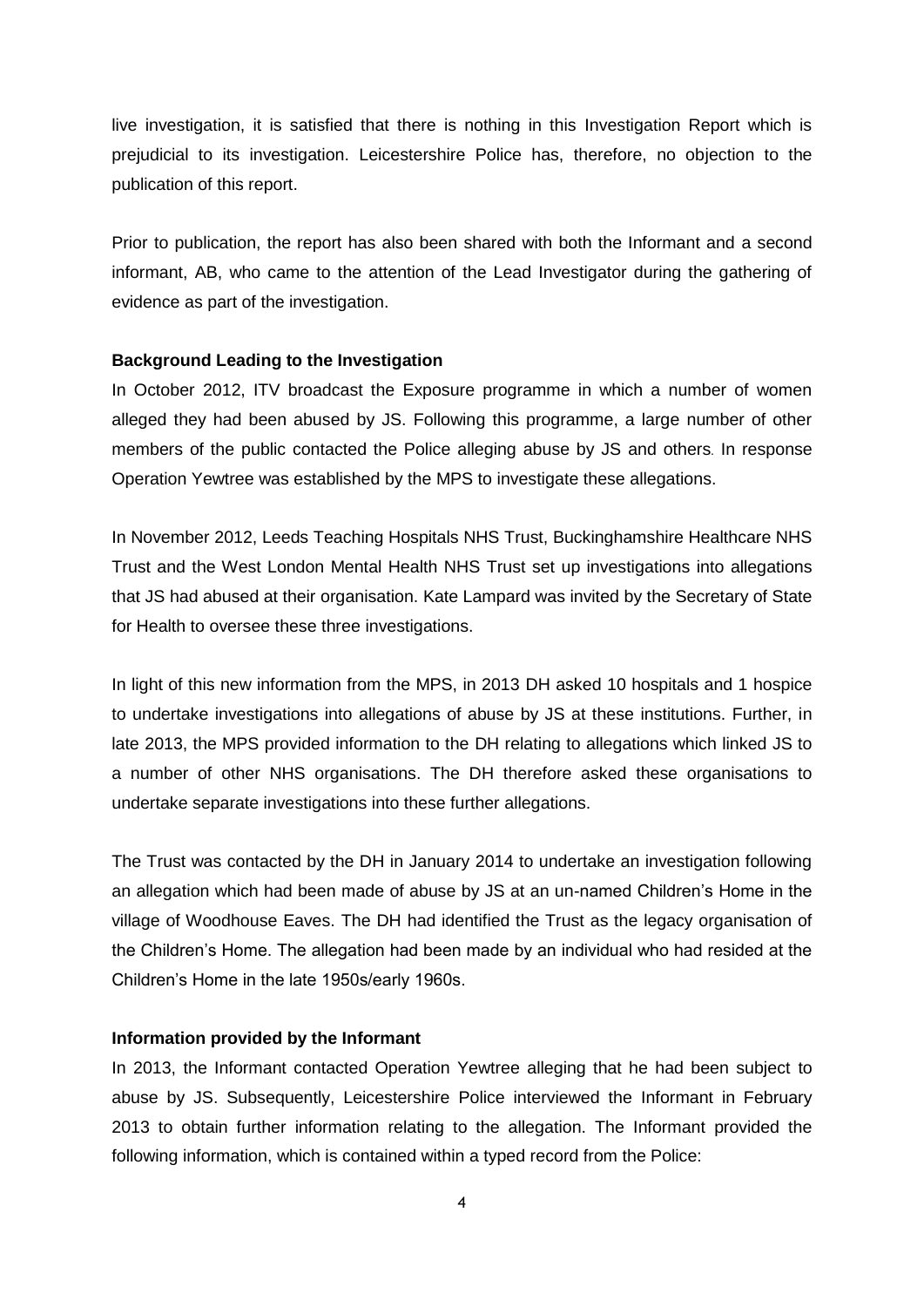- When he was 3 or 4 years old, he was placed at the "Woodhouse Eaves Children's Convalescent Home<sup>"3</sup> in Leicestershire. He remained there until he was 9 years old, at which point he then returned to his family.
- Between the ages of 7-9 years old, he was abused sexually by JS who would visit the home. The Informant could not provide details of the abuse at the time of the police interview.
- JS was between the ages of 26-30 years old at the time of the abuse and he was on the radio.
- He came into contact with JS on 4 occasions.
- He recalls being taken out by JS, with a girl from the children's home. They were taken in the rear of a white/greyish van which the Informant described as "an old style butcher's van"<sup>4</sup>. They sat in the back on a thick sponge and were taken to another hospital. They were also taken to two other places, although these locations were not named.
- JS had a friend who had a Scottish or Irish accent.

In February 2013, the Informant placed an advert in the Leicester Mercury, a local newspaper, asking if anyone was a survivor of the "Woodhouse Eaves Children's Convalescent Homes<sup>"5</sup> from the 1950s onwards. According to the Police note of the interview with the Informant, this advert elicited 47 responses, although no detail was provided of what these responses were. According to the note, the Informant had also received a threatening telephone call from someone accusing him of stirring up trouble.

This is the information which was forwarded to the Trust to investigate in January 2014.

# <span id="page-4-0"></span>**2. Terms of Reference**

-

The Trust's Board has commissioned this investigation into allegations made about abuse by JS at a Children's Convalescent Home in the Village of Woodhouse Eaves following an allegation that JS abused children during visits to this establishment. It is understood by the DH that the Trust is the legacy organisation for this home.

 $3$  Direct quote from Police's note of interview with Informant

<sup>&</sup>lt;sup>4</sup> Direct quote from Police note of interview with the Informant

<sup>&</sup>lt;sup>5</sup> Direct quote from Police note of interview with Informant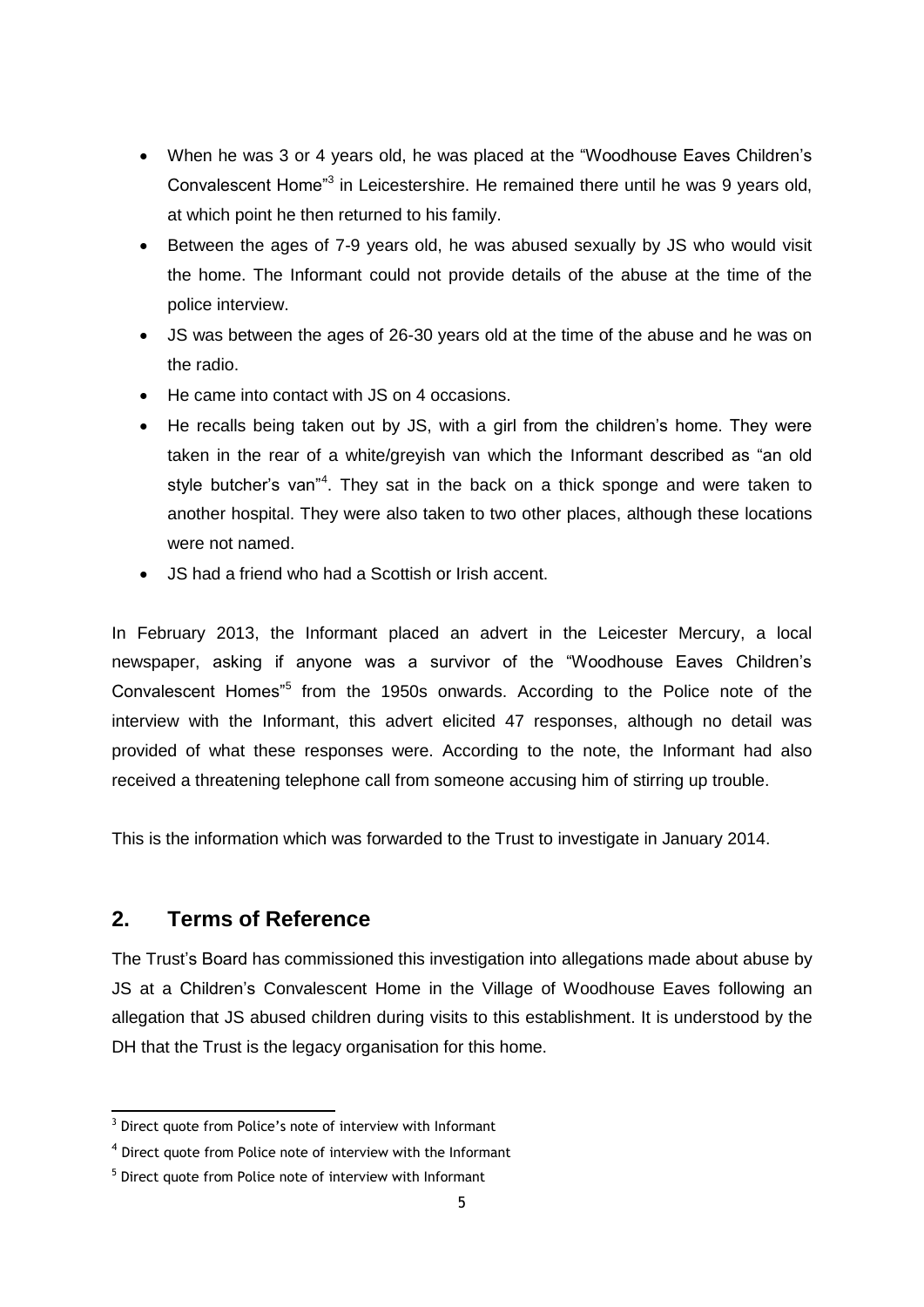On completion of the report, it will be submitted to the DH and the final report will be published by the Trust.

The investigations aims are as follows:

- to thoroughly investigate and account for association by JS with the Children's Convalescent Home in the village of Woodhouse Eaves and its predecessor bodies, including approval for any roles that he undertook there and the decision making process relating to such roles;
- to determine any access rights and privileges accorded to JS at the Children's Convalescent Home, the reasons for these and whether there was appropriate oversight and supervision;
- to consider whether in any fundraising role or because of his status, JS was afforded inappropriate access to patients or carers
- to investigate whether there were historical and current allegations, complaints or concerns concerning JS at the Children's Convalescent Home and whether these were appropriately reported and investigated;
- to consider if there is evidence that any complaints, concerns or allegations were not reported or investigated at the time and the reasons behind this.
- To consider whether in light of any findings, the Trust's current whistleblowing, safeguarding, complaints and other associated policies and procedures are fit for purpose.

These Terms of Reference were drafted and agreed before it was established that the Children's Convalescent Home was in fact Roecliffe Manor. As such references in the Terms of Reference to the Children's Convalescent Home refer to Roecliffe Manor.

# **3. Executive Summary**

## *Background*

This report has been prepared by the Lead Investigator who was commissioned by the University Hospitals of Leicester NHS Trust ("the Trust") to undertake an investigation into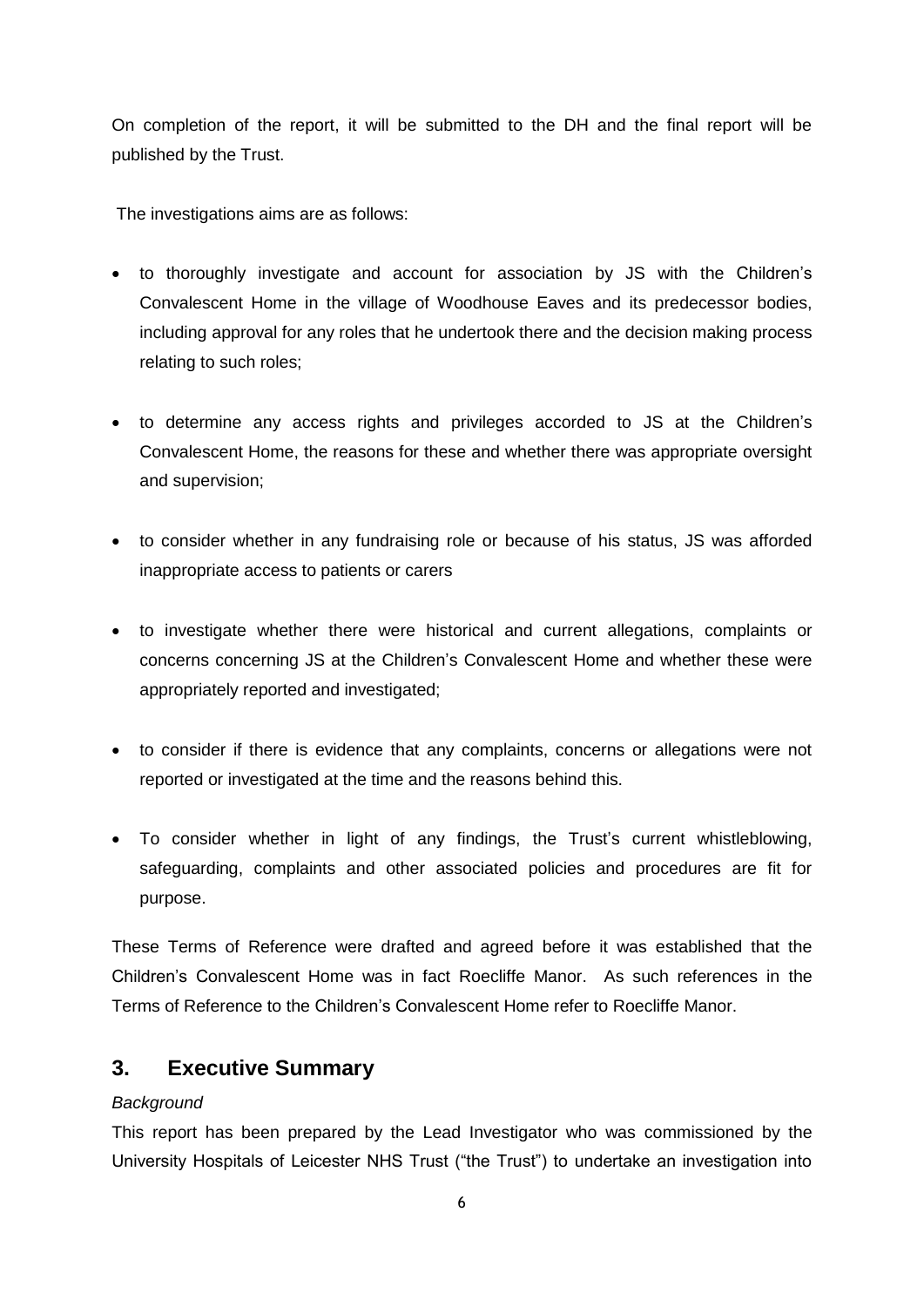an allegation that Jimmy Saville ("JS") sexually abused a child at Roecliffe Manor Children's Convalescent Home ("Roecliffe Manor") in the village of Woodhouse Eaves in the late 1950s and the 1960s. The allegation was made by an Informant who resided at Roecliffe Manor from approximately 1959-1965, when he was between 4 and 9 years old.

During the course of the investigation, the Lead Investigator established that the legacy organisation for Roecliffe Manor was in fact the Leicester and County Convalescent Homes Society known as ARC Leicester. The investigation, therefore, was undertaken in collaboration with ARC Leicester.

The Trust has referred serious allegations, which came to the attention of the Lead Investigation during the investigation, to the Leicestershire Police. Leicestershire Police has confirmed that it will investigate these allegations. However, it has also confirmed in writing that, notwithstanding its live investigation, it is satisfied that there is nothing in this Investigation Report which is prejudicial to its investigation. Leicestershire Police has, therefore, no objection to the publication of this report.

#### *Roecliffe Manor*

Roecliffe Manor was a children's convalescent home located in the village of Woodhouse Eaves in Leicestershire. It opened in 1931 and closed in 1969. It was a 50 bedded unit for children who were referred there by the Local Authorities or the hospitals in the county to recover from illness such as major infectious diseases. Roecliffe Manor was owned by the Leicester and County Convalescent Homes Society (which now trades as ARC Leicester). Children were often transferred to Roecliffe Manor from the Leicester Royal Infirmary (now part of the Trust).

#### *Investigation*

The investigation proved challenging because the alleged incidents were said to have occurred over 50 years ago. Very few witnesses could be located during the investigation and relevant documentation proved scarce.

As part of the investigation, the Informant was interviewed on a number of occasions. The interviews were clearly distressing to him, and often had to be cut short. The Lead Investigator adopted an approach to interviewing the Informant recommended by the National Association of People Abused in Childhood ("NAPAC") to ensure he was fully supported in the disclosures he wished to make.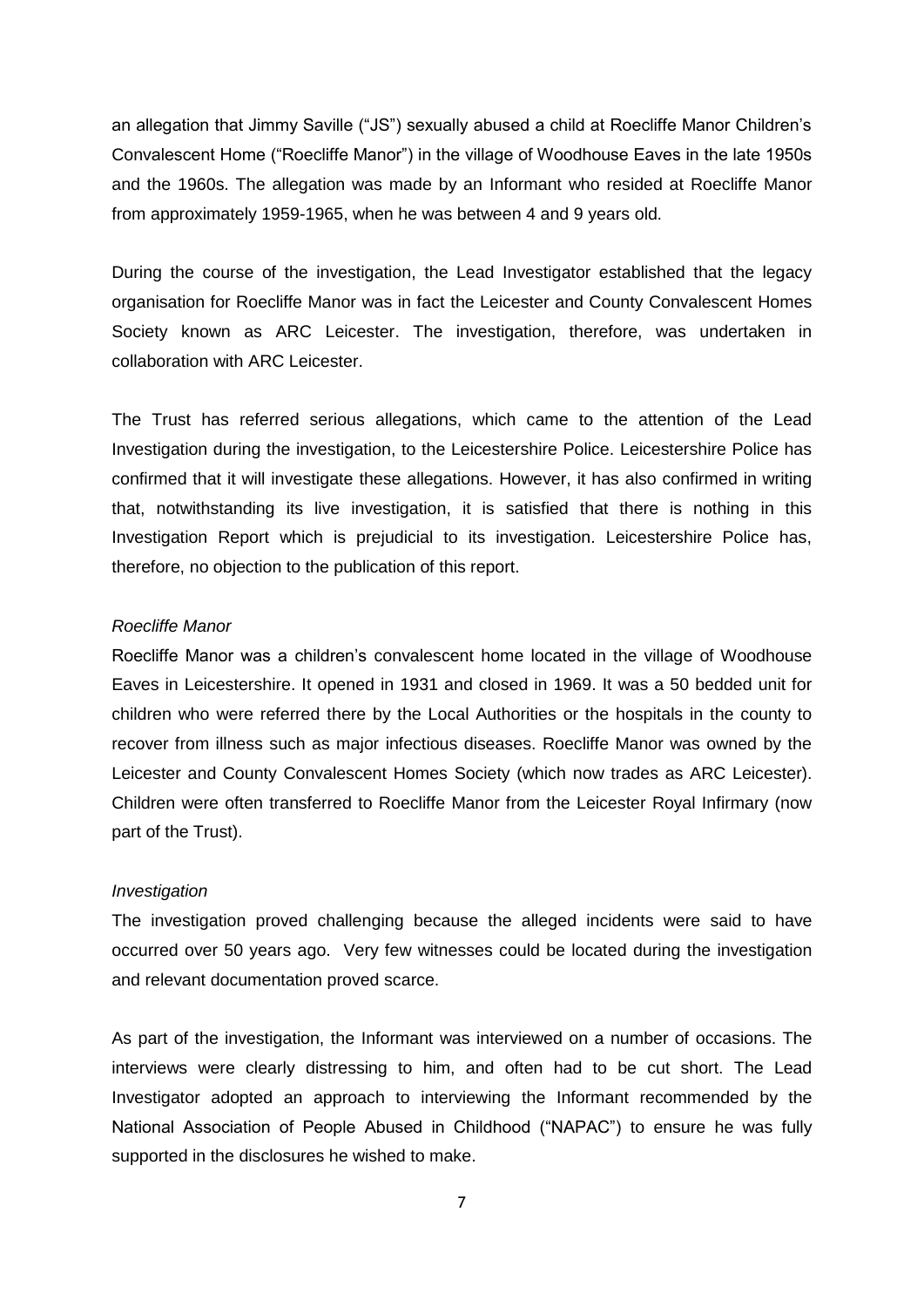At the outset of the investigation, an advert was placed in local papers and on local radio asking people who formerly resided at Roecliffe Manor, or who may have worked there, to come forward with any information they held about the home. Extensive trawls were undertaken by the Lead Investigator of archives held by ARC Leicester, the National Archives and other sources. Contact was also made with a number of organisations such as the Children's Society, Leicestershire Nursing League and the Woodhouse Eaves Local History Society. From these enquiries, only a handful of witnesses could be identified who had either resided at Roecliffe Manor, or who had worked in other homes in the village of Woodhouse Eaves (as detailed in Appendix B).

#### *Conclusion*

The following conclusions were reached as part of this investigation:

- That sexual abuse of children is likely to have taken place at Roecliffe Manor, although the extent of such abuse is unknown. This conclusion is reached on the basis of two witnesses who provided convincing evidence that they had been abused whilst at Roecliffe Manor by a man. The evidence obtained to reach this conclusion has been referred to the Local Police and Leicestershire Local Authority safeguarding team.
- That despite the finding that sexual abuse of children is likely to have taken place at Roecliffe Manor, it has not been possible to associate JS with such abuse. Other than the Informant, no other individual interviewed, or record read, made reference to JS being present at Roecliffe Manor. Further, whilst some corroborative evidence to potentially link the individual who abused the Informant with JS was found, this was not of sufficient strength in nature to enable the Lead Investigator to conclude that the man who abused the Informant was in fact JS.
- That it has not been possible to reach a conclusion in relation to two further serious allegations made by the Informant during interview due to a lack of evidence. The allegations were (i) that a child, who was resident at Roecliffe Manor, was seen by the Informant being dragged away by someone who he states was JS and a friend. He was later advised that the child had died; (ii) that children were abused at another children's home in Melton Mowbray. The first of these allegations has been referred to the Police, given its serious nature. Enquires by the Lead Investigator could find no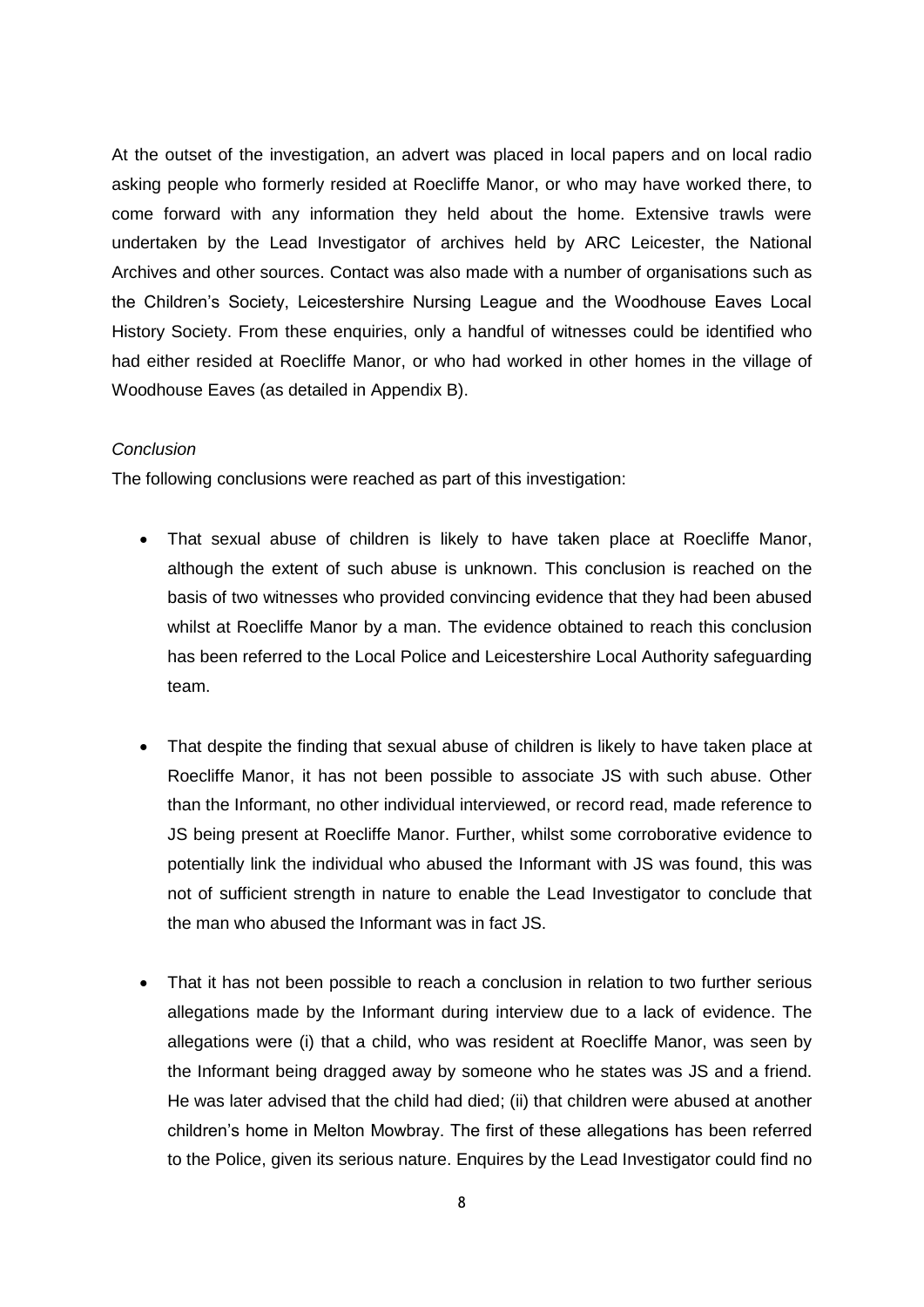reference to a death of a child at Roecliffe Manor in any records reviewed. The second allegation has also been referred to the Police and Leicestershire Local Authority for it to consider whether to undertake an investigation. As the second allegation did not implicate JS in any abuse, it fell outside of the terms of reference for this investigation.

- That the Trust's safeguarding policies and procedures are fit for purpose and are robust to protect children and vulnerable adults.
- That ARC Leicester's safeguarding policies are fit for purpose and have been updated in line with the Disclosure and Barring Scheme( DBS)
- Four recommendations are made. These relate to a new VIP/Celebrity Visits policy and a training update for the Trust and a need to have a Supervision policy for volunteers for ARC Leicester as part of a new plan to recruit volunteers in the future. ARC Leicester are also recommended to have a separate recruitment and retention policy In addition both organisations are encouraged to adopt a culture of 'it could happen here' when formulating policies.

# <span id="page-8-0"></span>**4. Approach to the Investigation**

Before the Lead Investigator could embark on a comprehensive investigation, it was necessary to clarify two crucial factors in the initial allegation namely the proper name of the home which was the subject to the allegation made by the Informant, and the timeframe of the alleged abuse. It was only after these were established that the Lead Investigator could properly consider the parameters of the investigation.

## *Identifying the Children's Home referred to in the initial allegation.*

Preliminary investigations by the Trust in January 2014 established that a Children's Home with the specific name of "Woodhouse Eaves Children's Convalescent Home"<sup>6</sup> had never existed in the village of Woodhouse Eaves but that a number of children's homes had existed in the village (see Appendix B). Only one of these homes had been a Children's Convalescent Home namely Roecliffe Manor. During an initial telephone discussion between the Informant and the Lead Investigator (further details of which are set out below) the Informant confirmed that the home he referred to in his allegation was indeed Roecliffe Manor. This home became the focus of the Lead Investigator's investigation, therefore.

-

<sup>6</sup> Direct quote from Police's note of interview with Informant.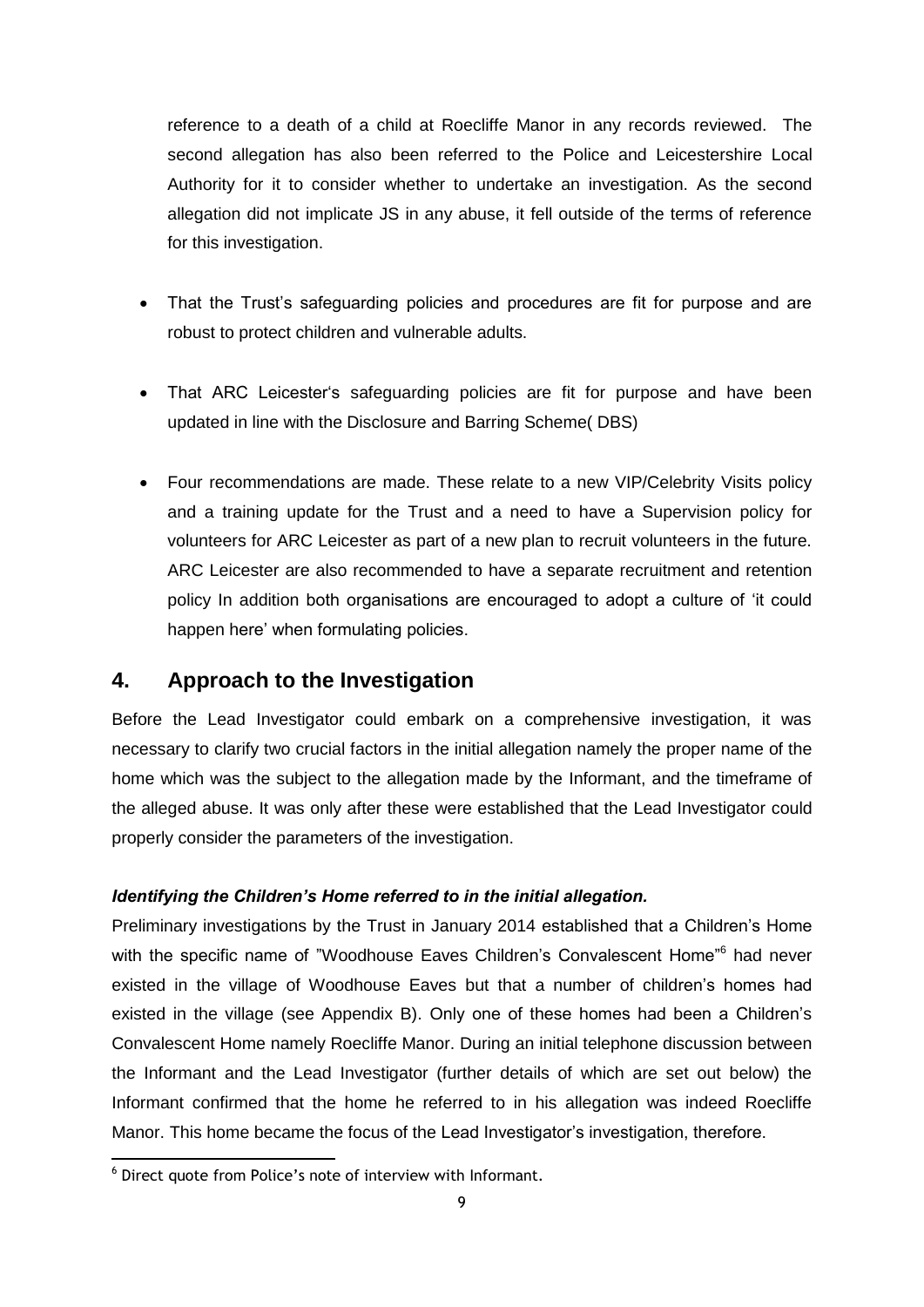The Lead Investigator established that Roecliffe Manor had been owned by the Leicester and County Convalescent Homes Society from the time it opened in 1931 but had closed in 1969. It did not thereafter reopen as a Children's Home.

#### *Identifying the timeframe for the investigation*

The Informant described to the Lead Investigator sexual abuse taking place at Roecliffe Manor when he was between 7 and 9 years old, but he had first been sent to Roecliffe Manor when he was between the ages of 3-4. The Informant confirmed his current age to the Lead Investigator which enabled her to ascertain that the Informant would have been at Roecliffe Manor from 1959/1960 until 1966 - 1968. The Lead Investigator focused her investigation from 1959 until the late 1960s, therefore.

### *Methodology of the Investigation*

As noted above, the alleged abuse by JS is said to have occurred in the 1960s, over 50 years ago. Further, Roecliffe Manor closed in 1969. As such, it has been a challenge for the Lead Investigator, and the investigation team, to identify relevant witnesses and relevant documentation. Given these limitations it was necessary for the Lead Investigator to take both a pragmatic and proportionate approach to the investigation.

A work plan was agreed between the Trust and the Lead Investigator at the outset of the investigation.

A note was made of all meetings held and interviews undertaken. Where appropriate, these notes were shared with those interviewed to confirm their accuracy.

## *Interview with the Informant*

At the beginning of the investigation it was decided that the Informant had to be contacted without delay in order to obtain further information about the allegation he had made. This report has been shared with the Informant prior to publication.

It was clear from the information provided to the Trust by the Police (through the DH) that the Informant was a very vulnerable individual and that it was likely to take time for him to trust the Lead Investigator and provide information to her. A decision was also made by the Trust that the Informant should be offered the services of a Counsellor to help him during the investigation and subsequently.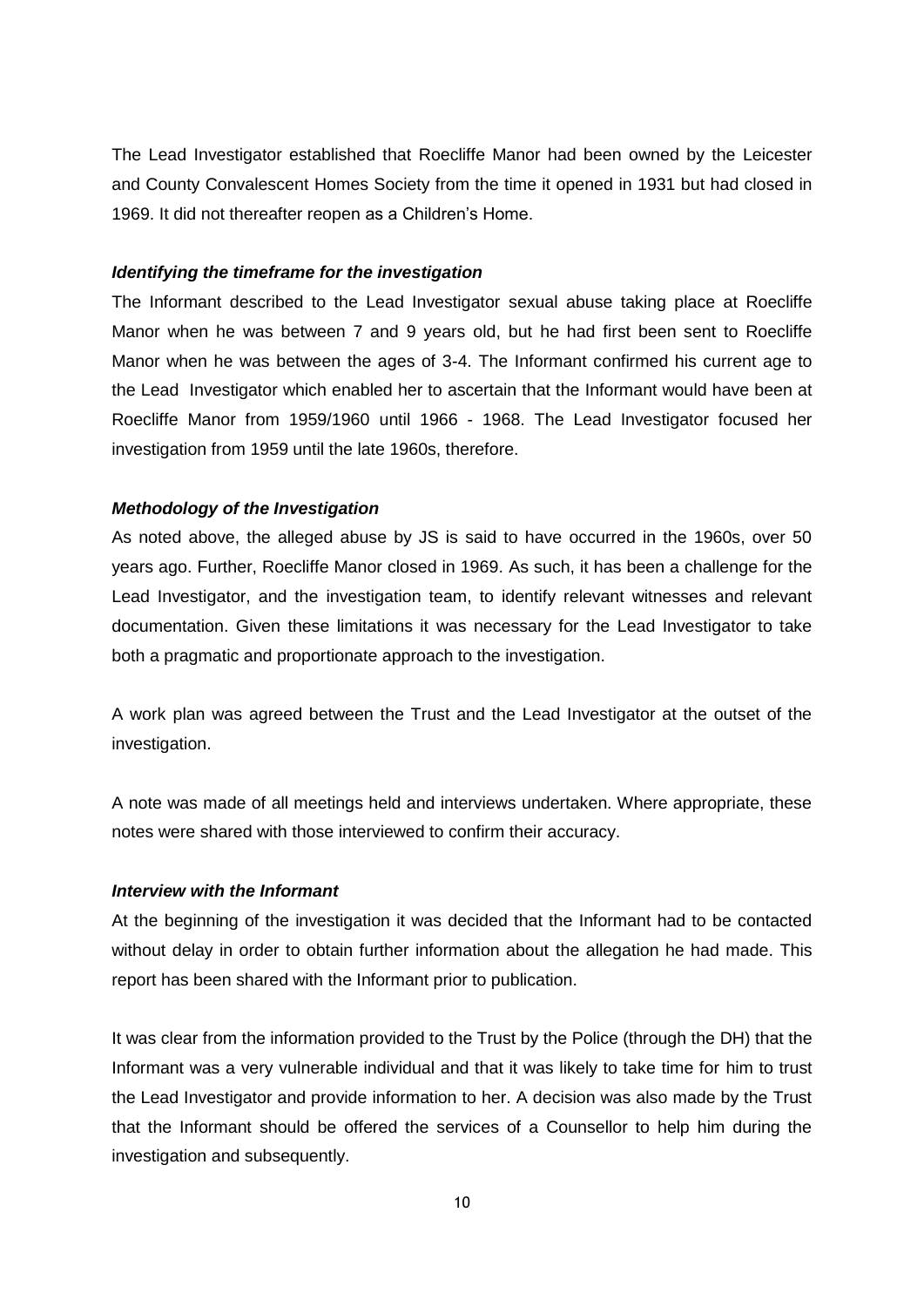Contacting the Informant has been a sensitive process. The Lead Investigator initially sent a letter to the Informant introducing herself, explaining the purpose of the contact and to request an interview with him. This letter led the Informant to contact the Lead Investigator by email, which led to telephone contact. At this stage the Informant was reluctant to meet with the Lead Investigator. Once trust had been established with the Informant through further telephone discussions, the Lead Investigator and the Trust's Director of Nursing arranged an interview at the Informant's home to discuss the allegation he had made.

The Lead Investigator adopted an approach to interviewing the witness recommended by the National Association of People Abused in Childhood ("NAPAC"). The Informant was gently questioned and provided with time and space to provide his account of his recollection. Importantly the Lead Investigator did not want the Informant to feel that he was being interrogated during any interview. The Informant was encouraged to tell his story at his own pace. It can be difficult for people abused in childhood to tell their story as memories can be fragmented and jumbled up. It is therefore vital to allow space and time. The Lead Investigator tried to help the Informant to make sense initially by focusing on specific episodes or incidents to help structure the story. It is important to differentiate between the investigation and counselling and therefore the Informant was offered, and has taken up, specialist counselling support. Interviews were often cut short because the Informant was distressed or exhausted by the process of recounting difficult memories. Therefore it took some time to gain the trust of the Informant and for him to share further information. At times the Informant's recollection was limited (which was understandable given the length of time which has elapsed since the alleged incidents and the fact that the Informant was a young child at the time), or he did not wish to disclose more detail about issues because of his distress.

The Informant was provided with details of a counsellor and reminded to contact the counsellor during each meeting with the Lead Investigator to ensure that he was properly supported.

A note of the interviews with the Informant were made, who confirmed their accuracy. Further, the information provided by the MPS to the Trust at the outset of the information, which outlined the Informant's allegations, were also confirmed by the Informant during interview.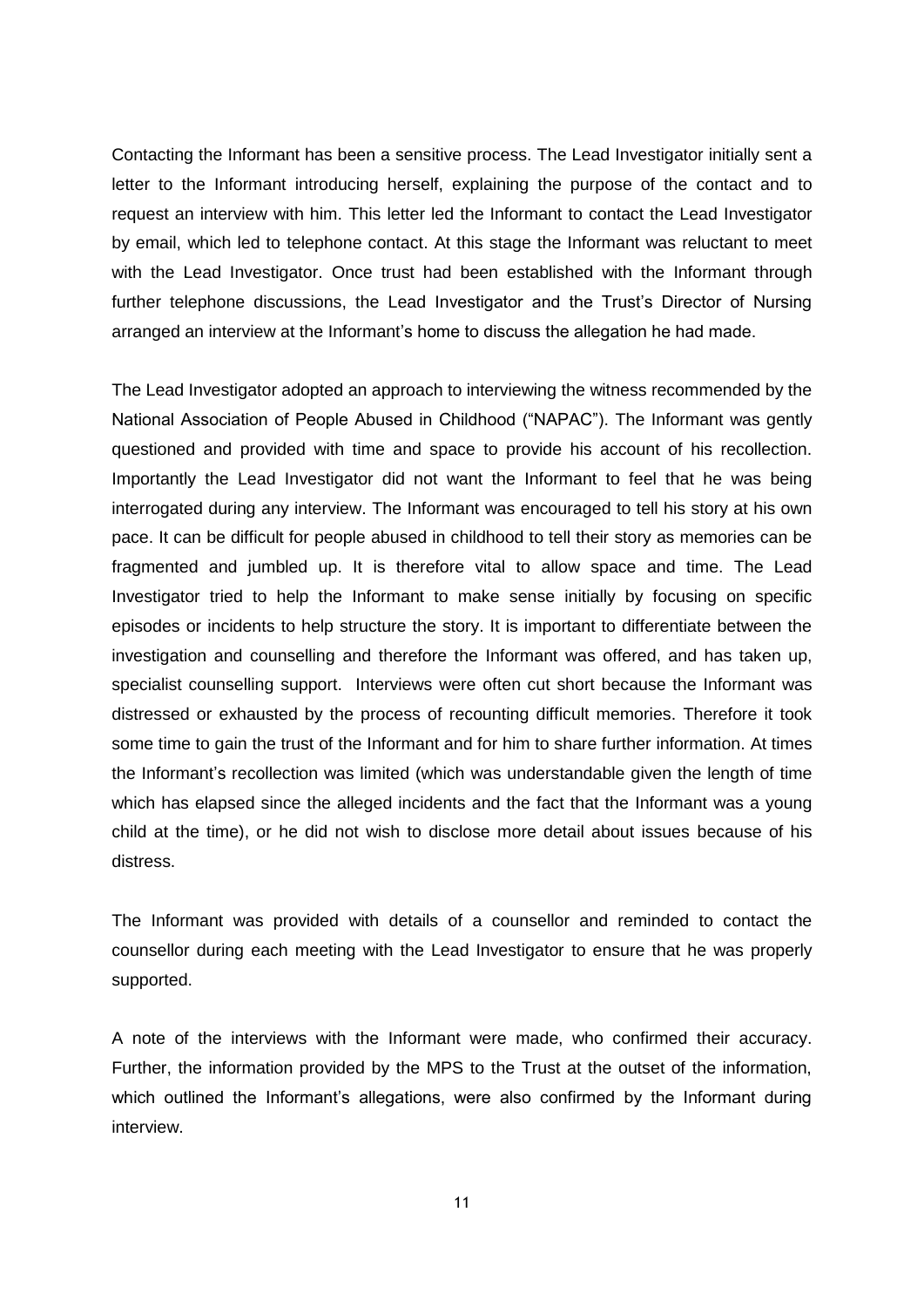#### *Locating Witnesses*

#### *Publicising investigation*

On receipt of the Informant's allegation from DH on  $17<sup>th</sup>$  January 2014, the Trust issued a press release which was reported in the Loughborough Echo and the Leicester Mercury. An advert was also placed on [Capital FM,](http://www.capitalfm.com/eastmids/on-air/news-travel/local-news/savile-leicester-childrens-home-investigated/) a radio station. The investigation was also publicised on the Trust's intranet and was a part of a weekly media bulletin circulated to senior members of staff. This advised members of the public and staff of the investigation and provided details of who to contact should they have information. At that time a request was made in relation to any information about the "Woodhouse Eaves Children's Convalescent Home" (as it had not been established that Roecliffe Manor was the home associated with the allegation). Once the name of Roecliffe Manor had been properly established, the Trust placed a further advert in the Leicester Mercury and on the Trust's intranet. The advert asked people to contact the Lead Investigator by email or on a telephone number on which they could give the Lead Investigator confidential information they held about Roecliffe Manor and/or about any association between JS and the home. No response was received from members of the public or Trust staff to these public requests.

#### *Information about witnesses from the Informant*

During telephone contact, and the face to face interview, with the Informant, he advised the Lead Investigator that 47 individuals had contacted him following an advert he had placed in the Leicester Mercury in 2013. He claimed that these contacts could attest to having been at Roecliffe Manor and had relevant information for the purposes of the investigation. The Lead Investigator explored with the Informant the possibility that she could contact these key individuals and interview them. However, the Informant confirmed that the witnesses were not willing to speak to the Lead Investigator. The Lead Investigator drafted three formal letters requesting that the witnesses get in touch with her, which the Informant agreed to send out by email to each witness. According to the Informant, this generated a response from only three people who confirmed that they were not prepared to speak with the Lead Investigator.

The Informant also advised the Lead Investigator that he had had contact in the last two years with a former nurse who used to work at Roecliffe Manor while the Informant was a resident there. The Informant agreed to contact this individual on the Lead Investigator's behalf to ask if an interview could be undertaken with her. However, the Informant was advised by the former nurse's daughter that she is now 90 years old and terminally ill. A request was made by the daughter that no further contact should be made with the former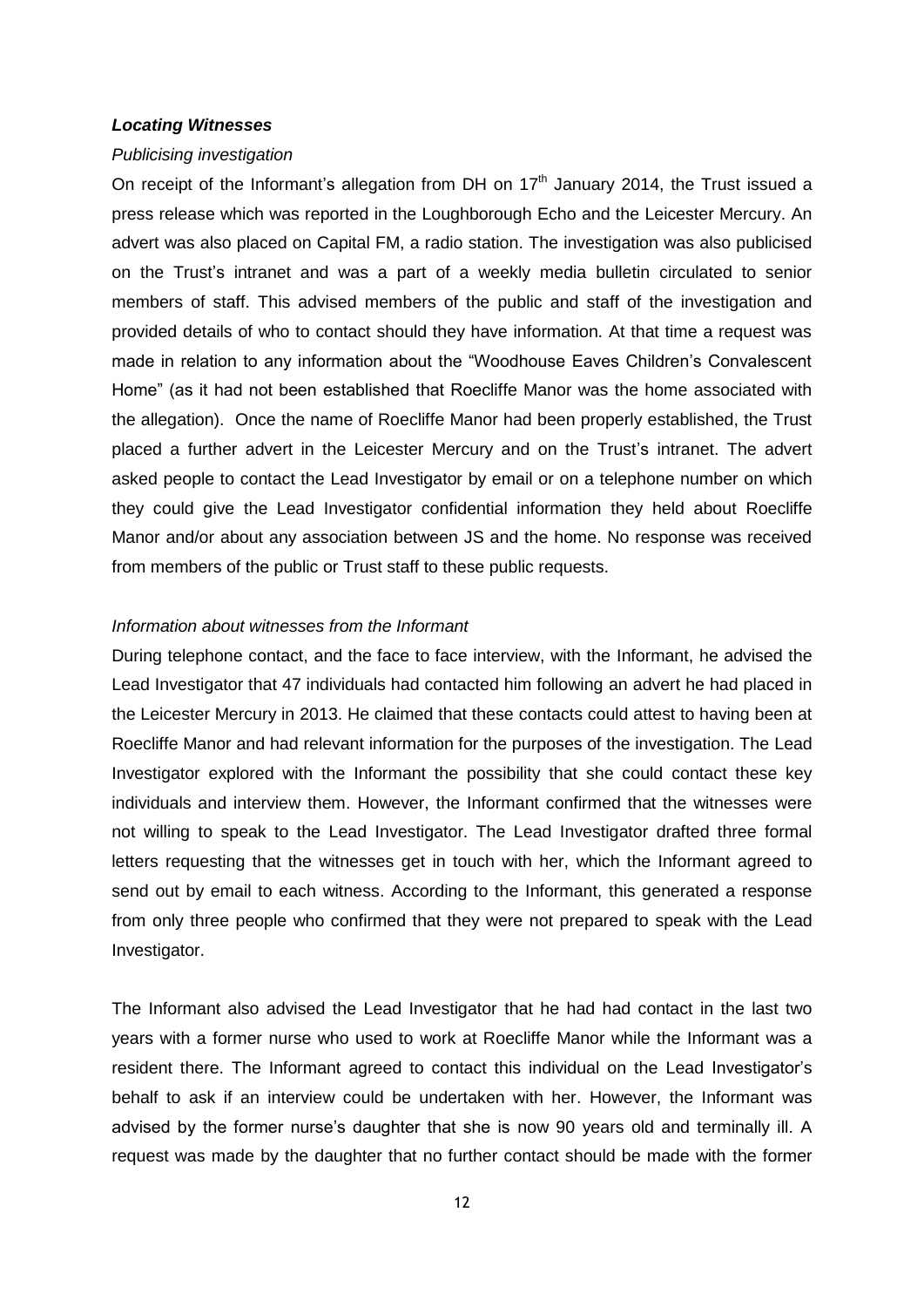nurse.

## *Other witness leads*

The Clerk to the Woodhouse Eaves Parish Council alerted the Lead Investigator to the names of two former members of staff who had worked at Children's Homes in the village of Woodhouse Eaves. Interviews were subsequently undertaken with these two individuals.

During a chance encounter in her investigation, the Lead Investigator also met a former resident of Roecliffe Manor (AB). This individual had resided at the home in 1962 when she was about 7 years old. An interview was undertaken with her. The witness has been offered counselling support.

Finally, during an internet search for any information relating to Roecliffe Manor, the Lead Investigator was alerted to an internet forum called "Francis Frith"<sup>7</sup>: Francis Frith is a website collecting photographic archives of Britain, and has a section for people to share memories of different towns, villages and places. It has a discussion section about Woodhouse Eaves and in particular Roecliffe Manor. The Lead Investigator put a request on the forum's noteboard explaining the investigation being undertaken by her and asking if anyone wished to speak to her about any knowledge they had of Roecliffe Manor. This request generated a response from a former resident at Roecliffe Manor, who now lives abroad. The Lead Investigator also had email correspondence with one further individual who was helpful in providing insights into what it was like for children at Roecliffe Manor. No other individuals responded to this further request for information.

The Trust's staff members were helpful to the Lead Investigator in identifying details of organisations which may have information relevant to the investigation and could lead to potential witnesses. The following leads were followed:

 *The Chair of the Leicestershire Nursing League*: The League is an organisation for former nurses who worked at the Leicester Royal Infirmary ("LRI") from the 1950s. The Lead Investigator interviewed the Chair of the League who confirmed that she had no knowledge of Roecliffe Manor or any children who had been sent to Roecliffe Manor from LRI to convalesce. She kindly circulated a letter from the Lead Investigator inviting contact from anyone who had:

 $\overline{a}$ 

<sup>&</sup>lt;sup>7</sup> http://www.francisfrith.com/woodhouse-eaves/memories/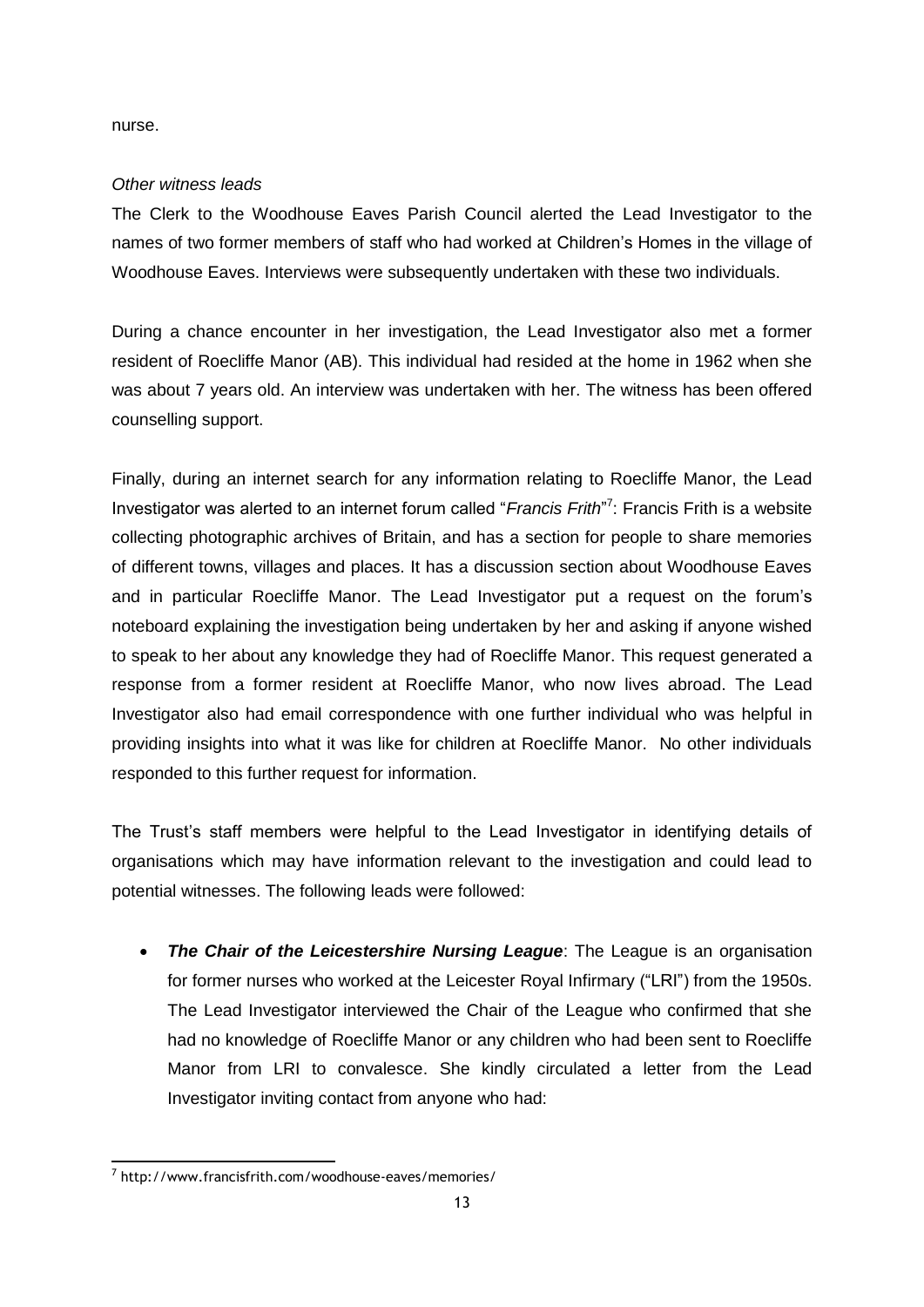- o worked at Roecliffe Manor as a nurse;
- o known anyone who had worked at Roecliffe Manor;
- o nursed children from Roecliffe Manor,
- $\circ$  known children who had been sent to convalesce at Roecliffe Manor from the LRI.

The Lead Investigator received no response to this request.

 *The Chair of ARC Leicester*: The Lead Investigator interviewed the Chair of ARC who had no knowledge of any association between ARC and JS or any knowledge of an association between Roecliffe Manor and JS.

## *Documentary/Archive Search*

The Lead Investigator undertook a wide search for documentary evidence of information relating to Roecliffe Manor, and further details of the information located is set out below. An initial search of relevant information about Roecliffe Manor and the Village of Woodhouse Eaves entailed:

- A general google search
- A search of the National Archive Site
- A search of the Local Records at Leicestershire County Council.

During the course of the investigation, enquiries were made of census information and the records of the LRI.

As expanded on further below, the Lead Investigator established that ARC Leicester is the successor organisation of the Leicester and County Convalescent Homes Society (the owners of Roecliffe Manor until it closed in 1969). The Lead Investigator worked closely with ARC Leicester and established that it held a number of archived documents from the early 1900s to 1969 relating to Roecliffe Manor. Specifically, the following documents were located by ARC and reviewed by the Lead Investigator:

- Annual Reports of the Leicester and County Convalescent Homes Society 1957- 1968.
- Undated photographs of Roecliffe Manor and children who were resident there
- Newspaper clippings from the 1950s recording visits by the Lord Mayor to Roecliffe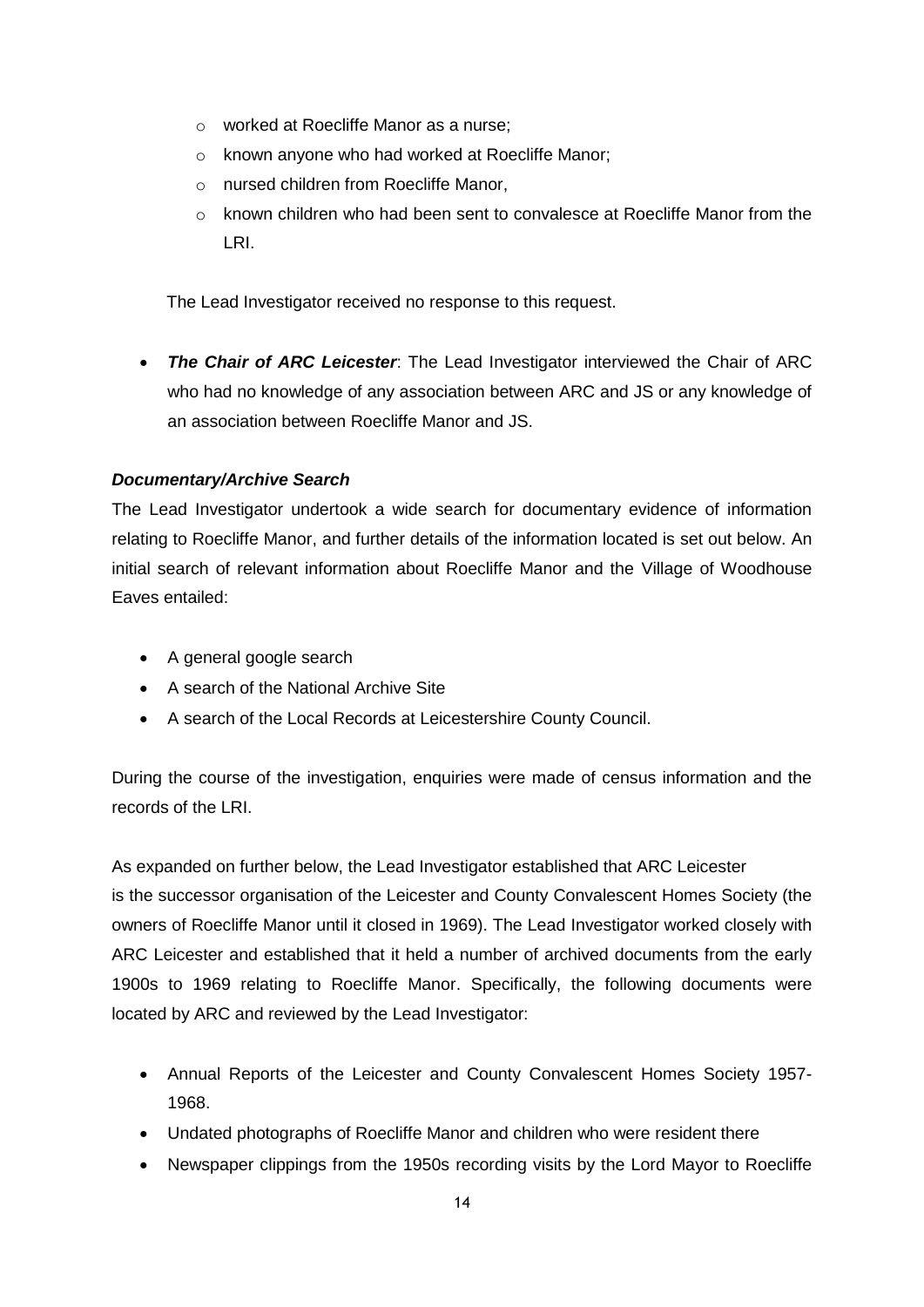Manor and the Norfolk Adult Convalescent Home

- A "Minute Book" recording the minutes of meetings of the Leicester and County Homes Society from 1963-1968
- A "Visitors Book" recording those who had visited Roecliffe Manor from 1931-1968.

In addition to the archived ARC documentation, the Lead Investigator also reviewed the following information:

- The Informant's collection of his personal papers which were provided to the Lead Investigator during a face to face interview. These documents were:
	- o a copy of the advert which he had placed in the Leicester Mercury newspaper in February 2013.
	- o photographs of the Informant as a child provided to the Lead Investigator
	- o a written account of the abuse alleged by the Informant prepared in February 2013
- Leicester and County Convalescent Homes Report 1948 to 1956 and 1964 to 1968.
- A dissertation called *The Rise and Fall of the Woodhouse Eaves Recovery Homes 1997<sup>8</sup>* **.** The Lead Investigator was advised of the existence of this dissertation by the Chair of the Woodhouse Eaves Local History Society. She located a copy at the Loughborough Public library. This was useful for setting the historical context for the use of convalescent homes from the 1900s. It did not contain any information specific to Roecliffe Manor or the culture of Roecliffe Manor.
- Woodhouse Eaves Parish Council Newsletters from the 1950s to 1970s for any mention of Roecliffe Manor, the names of staff working at Roecliffe Manor or any reference to JS being in the village of Woodhouse Eaves during this period.
- A postcard collection of photos of Roecliffe Manor provided by AB who was interviewed by the Lead Investigator and who was a former resident of the home.
- A book on the History of the Leicester Royal Infirmary ("LRI") –1771-1971, written by E.R.Frizelle and J.D.Martin (1971) provided by the Director of Nursing. This was useful for explaining the history of the LRI and its potential links with Roecliffe Manor.

 8 Jill Honisett 1997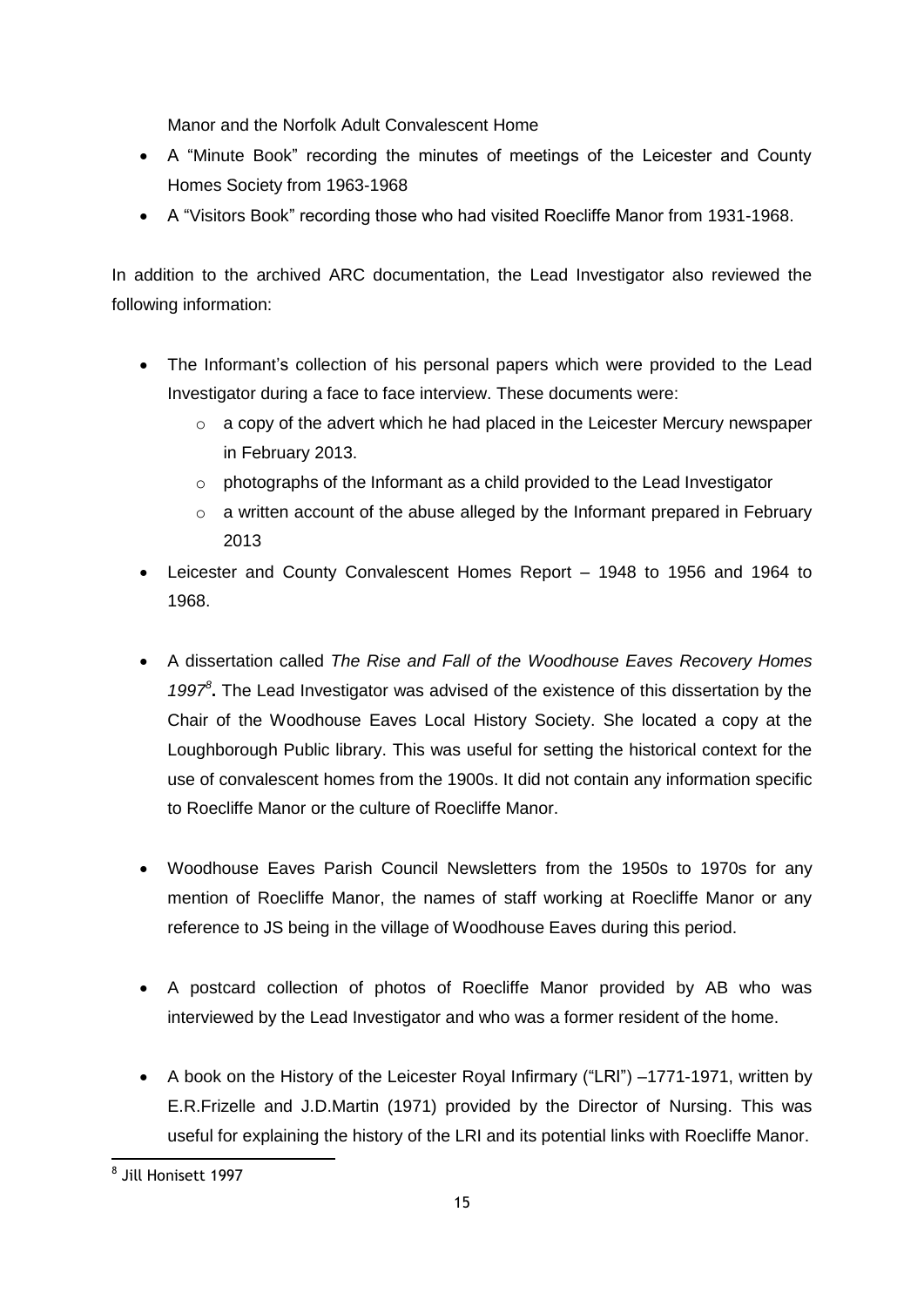- Booklets on the history of Woodhouse Eaves village describing landscape and church history– Loughborough Reference Library.
- Official Biography of Jimmy Savile by Alison Bellamy 2012.

Some key information established from these documents, and from which further enquiries were subsequently made, was:

- the names of four children, who had been resident at Roecliffe Manor in 1959, 1960 and 1965.
- the names of Trustees on the Board of Trustees for Roecliffe Manor.
- the name of the Matronat Roecliffe Manor 1947- 1964 (Miss D Thompson (deceased 1978)and 1964 onwards (Miss B A Makin SRN, RSCN).
- the names of the gardener and handyman who worked at Roecliffe Manor.

## *Contact with other relevant organisations*

The Lead Investigator also corresponded with the following organisations to seek any relevant information they may hold:

- **Leonard Cheshire Disability**. This organisation bought the Roecliffe Manor building in 1972 from the Leicester and County Convalescent Homes Society. It was asked if it had inherited paperwork/documentation from the previous owners or if it had any knowledge of JS visiting Roecliffe Manor. Leonard Cheshire did not hold any information about JS norhad any knowledge of an association between JS andRoecliffe Manor. Furthermore, Leonard Cheshire did not hold any relevant information about the culture or names and details of staff or children at Roecliffe Manor.
- **The Children's Society.** The Lead Investigator established that The Children's Society owned and ran another children's home in the village of Woodhouse Eaves called Charnwood House. An interviewee had advised the Lead Investigator that sometimes children from Charnwood House and Roecliffe Manor played together at fetes. A request was made to The Children's Society to ask if they had any records pertaining to visits by JS to Charnwood House or the village of Woodhouse Eaves generally. It confirmed that it did not hold any relevant information.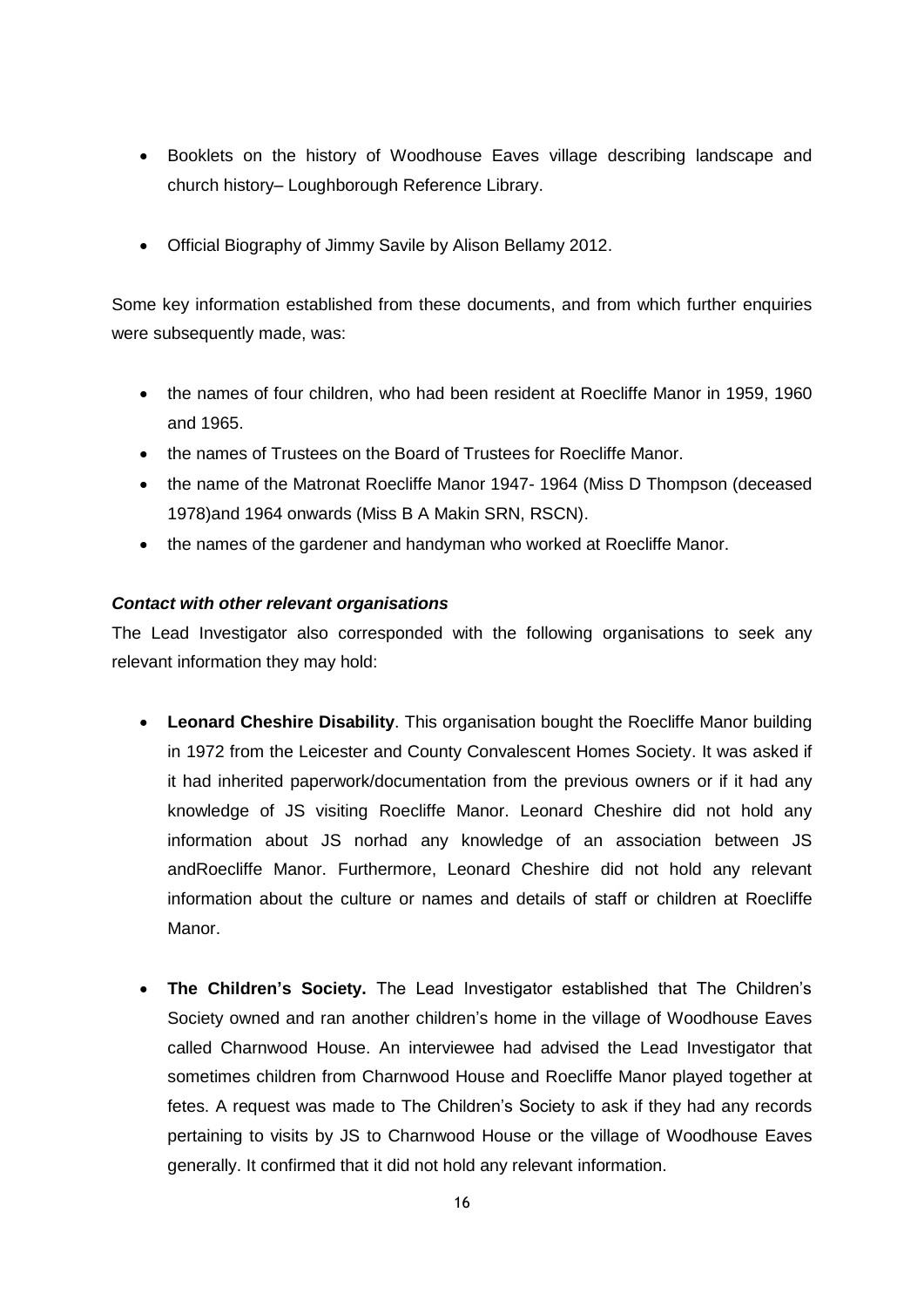- **Leicestershire County Council** (LCC). The Lead Investigator further established that the County Council undertook an investigation into Child Protection concerns in Children's Homes in the Leicestershire area in the 1980s. The Lead Investigator asked the County Council if the previous investigation had identified any link with JS, or any documentary evidence demonstrating concerns or complaints about Roecliffe Manor. LCC confirmed that no link had been found with their investigation and no mention of Roecliffe Manor.
- **Leicestershire Nursing League.** In partnership with the Trust, the League had set up a Virtual Museum to celebrate 100 years of the LRI*.* The Investigator reviewed the information held within the Virtual Museum but established that there was no mention of Roecliffe Manor or any other convalescent home in the museum.
- **The Woodhouse Eaves Local History Society.** The Chair of the Society provided helpful background information about Roecliffe Manor and assisted in the location of a copy of the dissertation on "*The Rise and Fall of the Woodhouse Eaves Recovery Homes",* as referred to above.

#### *Review of current policies and procedures*

As part of the terms of reference, it was necessary for the Lead Investigator to undertake a comprehensive review of current safeguarding policies held by the Trust. In addition, as this was an investigation undertaken in close collaboration with ARC Leicester, the Lead Investigator also undertook a comprehensive review of its policies. A full list of the policies reviewed is contained in Appendix C.

The policies were reviewed to:

- ensure that they were up to date and reflected current best practice;
- identify procedures for dealing with complaints and whistleblowing processes;
- identify a policy for dealing with requests for celebrity visits and vetting and barring processes;
- show evidence of Board accountability and commitment to safeguarding children and adults.

The names of those victims who allege abuse at Roecliffe Manor have been anonymised in this report to protect their identities. All other witnesses have provided permission for their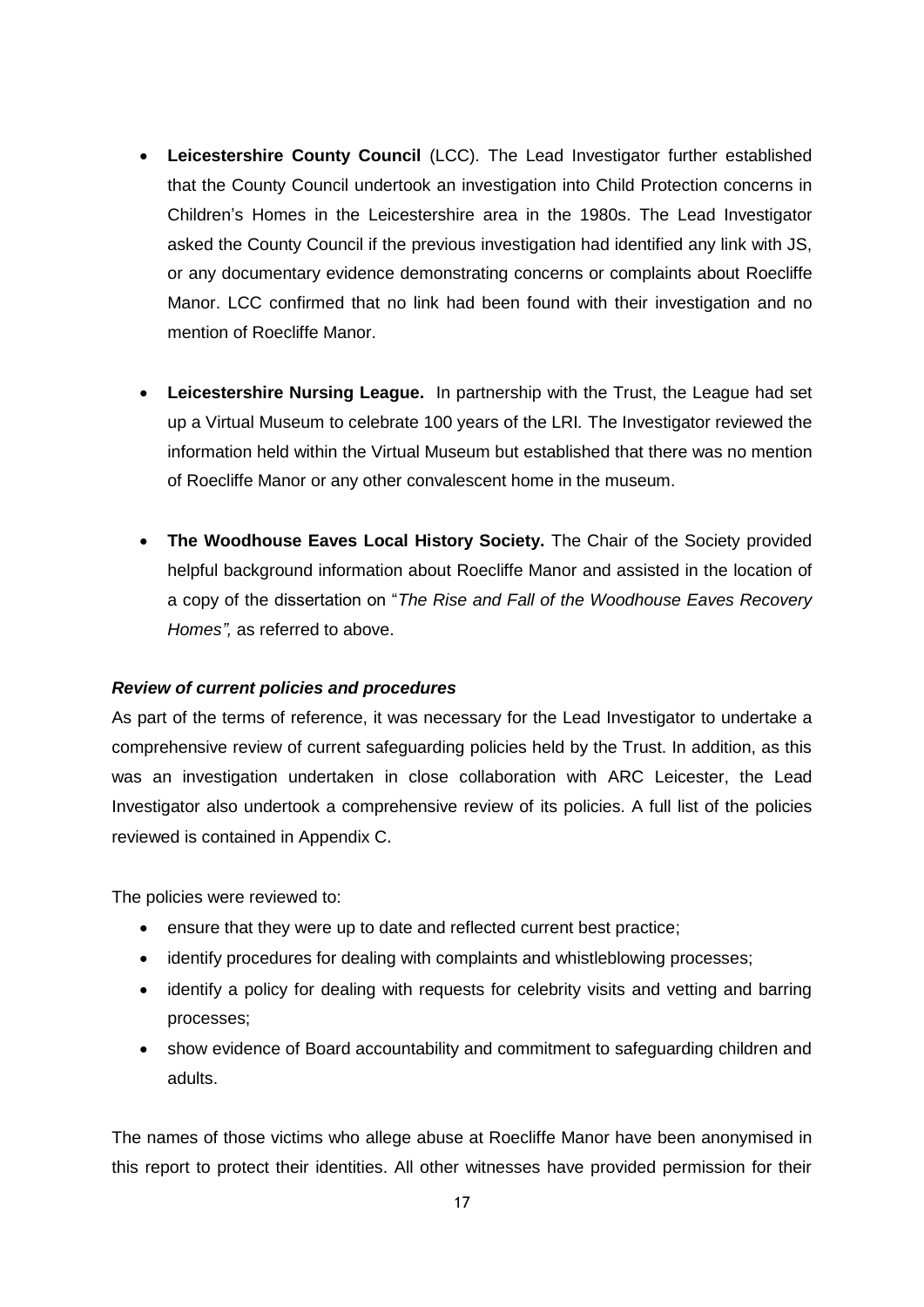initials to be used.

# <span id="page-17-0"></span>**5. Roecliffe Manor**

Roecliffe Manor was a children's convalescent home located in the village of Woodhouse Eaves, a village located on the side of Beacon Hill, in the Charnwood Forest area of Leicestershire. According to historical documents and information in "*The Rise and Fall of the Woodhouse Eaves Recovery Homes"*<sup>9</sup> , the village had a number of recovery/convalescent homes, for both children and adults from 1895, all within close proximity of each other.

Roecliffe Manor was a 50 bedded unit for children, who were referred there by the Local Authorities or hospitals in the counties, to recover from illnesses such as major infectious diseases. The children who resided at Roecliffe Manor came mainly from the counties of Nottinghamshire and Leicestershire. A child's length of stay at Roecliffe Manor varied from a matter of weeks to many months. According to the current Chair of ARC Leicester, who also consulted a previous Chair and Trustee, a length of stay at Roecliffe Manor beyond a few months was unusual. Both Chairs found it hard to believe that the Informant would have been in Roecliffe Manor for such a long time. However, they did say that a doctor would recommend extended stays where necessary. In 1959, it is recorded in the Annual Report that 629 children stayed at Roecliffe Manor during that year. Records state that Roecliffe Manor was a home run by trained nurses who lived in a "dormitory" building on the premises. According to Leicester and County Convalescent Homes Reports, admission to Roecliffe Manor was on a Friday and visiting was on a Saturday only, between 2.30pm and 3pm.

Archives also show a number of visitors to Roecliffe Manor. For example in the Matron's Annual Report (1961) it states: "*Sincere thanks to a host of friends for continuance of their personal interest in the welfare of the children; the film shows, concert parties; Guy Fawkes, night events and gifts of toys*".

# <span id="page-17-1"></span>**6. The Legacy Organisation to Roecliffe Manor**

In 1905, the Leicester & County Saturday Hospital Society ("the LCSHS") was established, which in 1948 became the Leicester & County Convalescent Homes Society ("the Society"). Today the Society is known by its working name of ARC Leicester.

The LCSHS, and later the Society, owned and ran a number of children and adults homes

 $\overline{a}$ 

<sup>&</sup>lt;sup>9</sup> The Rise and Fall of the Woodhouse Eaves Recovery Homes Jill Honisett 1997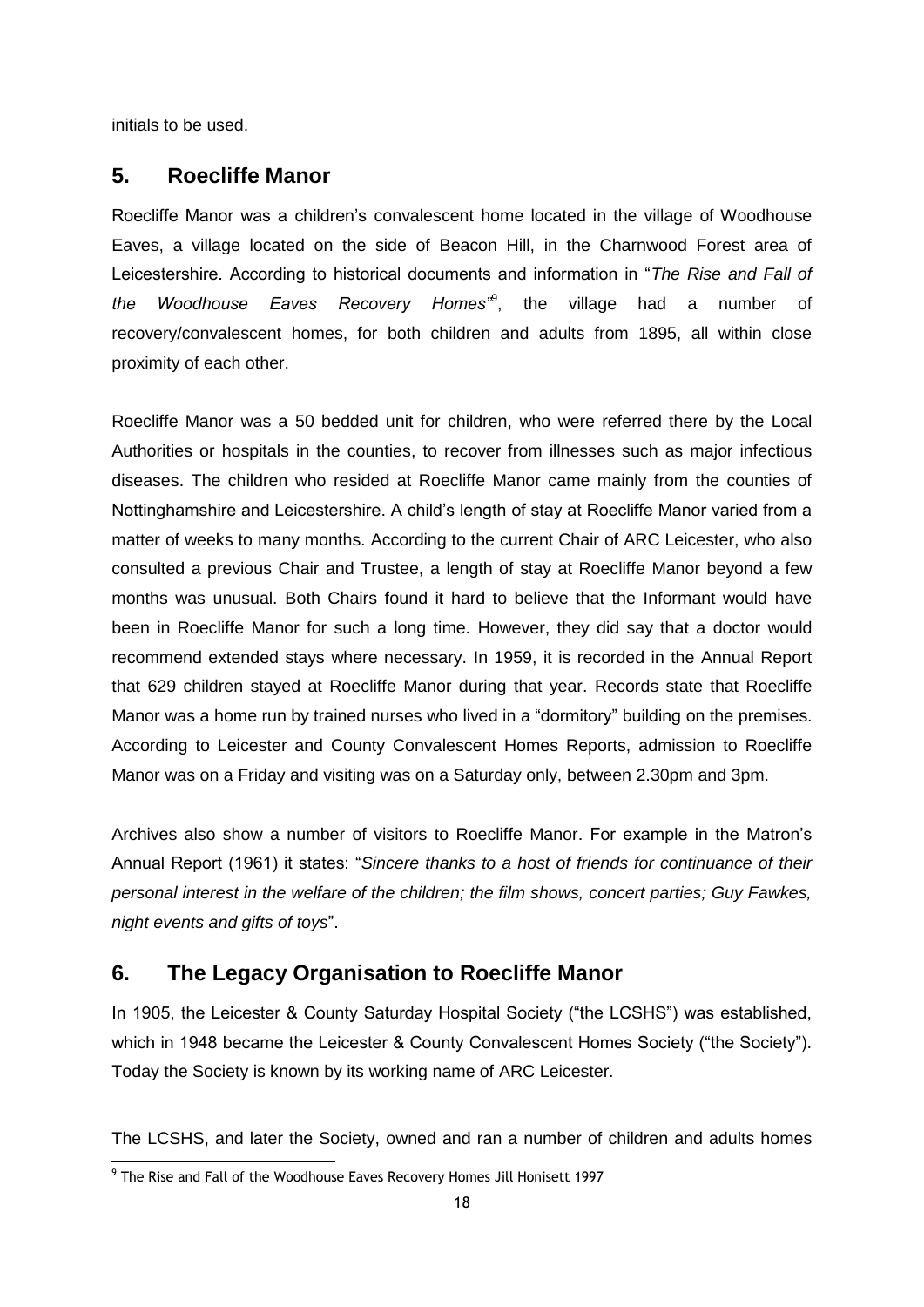offering periods of convalescence to children and adults who were, for example, recovering from an illness. Eligibility for accommodation was based on individuals having made weekly or monthly monetary contributions to the LCSHS and the Society. Roecliffe Manor was owned and managed by the Society from its inception until its closure in 1969.

ARC Leicester no longer works with children in any capacity and does not own or manage any convalescent homes. The core work of the organisation is based on its longstanding principles of improving health and well-being and now deals with the following:

- referrals to a convalescent home for respite in Dawlish (there were 9 such referrals in 2013/14);
- providing complimentary therapies (provided by sub-contracted therapists);
- giving grants for individuals in need; such as medical equipment and access to complimentary therapies

The organisation has a core membership of approximately 800 members, many of whom have been members for over 60 years. Members contribute annually to obtain cover for illness or to access to complimentary therapies.

The organisation has 3 paid staff and is managed by a Charity Manager and a voluntary Board of Trustees. The Trustees are the only volunteer staff and do not have any client contact. There are 6 Trustees.

The Leicester Infirmary (a voluntary hospital founded in 1771), which became the Leicester Royal Infirmary and children's hospital in 1914, had a close association with the LCSHS and the Society. This is because in the early years of the hospital, patients were only eligible for admission to hospital if they had made weekly contributions to the LCSHS. When a patient was then ready for discharge from hospital, they would be sent to a number of adult convalescent homes (such as Swithland in Woodhouse Eaves) and Roecliffe Manor; all of which were run by LCSHS.

[Leicester Royal Infirmary](http://en.wikipedia.org/wiki/Leicester_Royal_Infirmary) merged with [Leicester General Hospital](http://en.wikipedia.org/wiki/Leicester_General_Hospital) and [Glenfield Hospital](http://en.wikipedia.org/wiki/Glenfield_Hospital) in 2000 to form the Trust.

As noted above, the Lead Investigator established, therefore, that ARC Leicester is the proper legacy organisation for Roecliffe Manor as opposed to the Trust. However, as the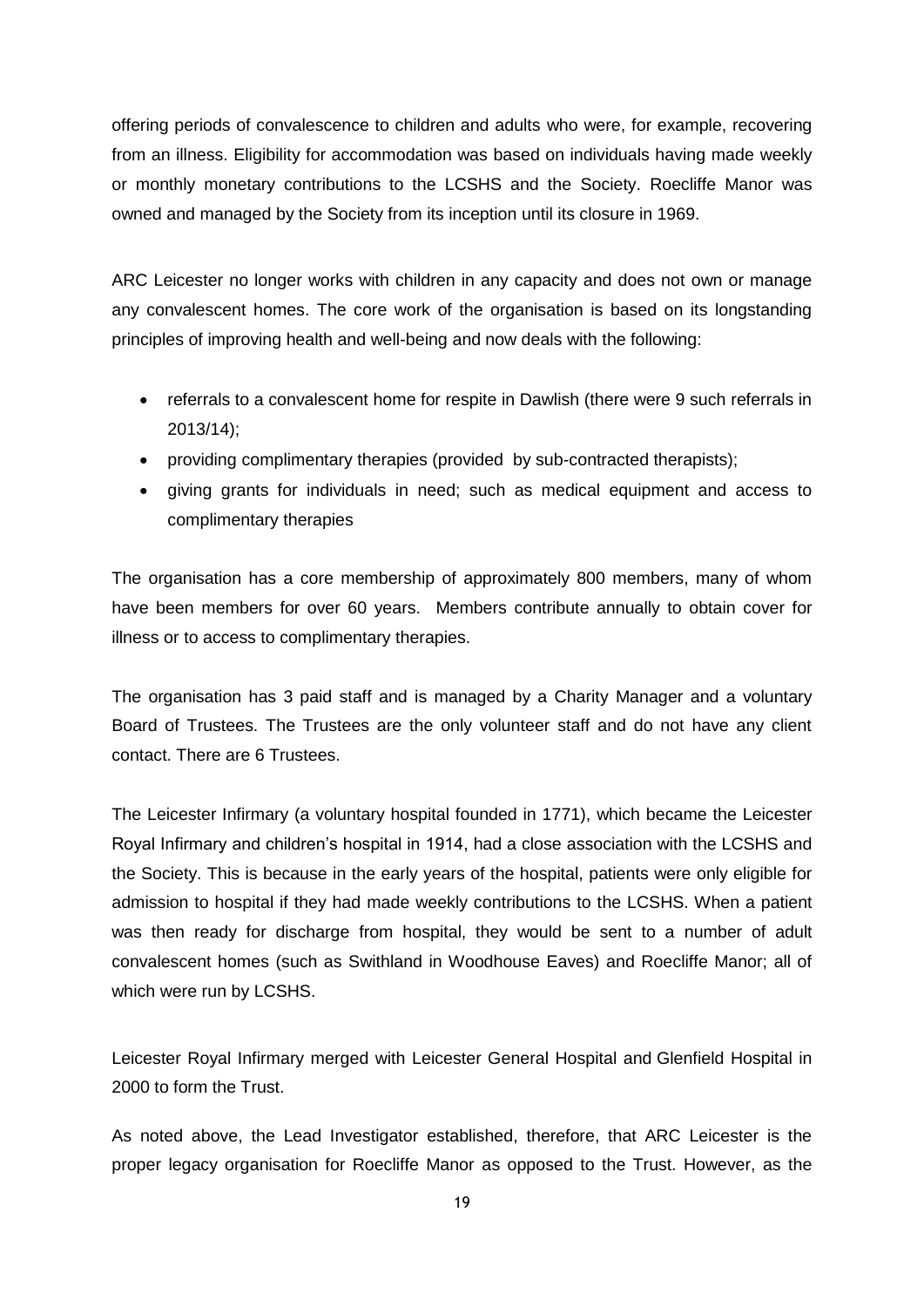Trust had already commenced its investigation following a direction by the Department of Health, it completed the investigation, in collaboration with ARC Leicester.

# <span id="page-19-0"></span>**7. Policy, Practice and Procedures during the Time of the Allegation, including complaints**

The Lead Investigator found no available policies to review emanating from Roecliffe Manor. In all probability, these either did not exist or have been destroyed given that over 40 years have elapsed since Roecliffe Manor closed. Further, the Lead Investigator was not able to find documents from the time of the allegation, or at any other time, which described practices or routines at Roecliffe Manor, or which showed a record of any complaints made.

Witness accounts describe Roecliffe Manor as a strict, almost cruel, place in which children were controlled and punished frequently. A former resident described to the Lead Investigator in an email '*it was a terrible place, the abuse I received has left an imprint on my mind, but sadly we can't do anything about it. I have met other people who were there as children and all hated the place too*' <sup>10</sup>. Another witness stated in an email "*Children were treated very differently in the 1950's and so the system at Roecliffe Manor does now seem so institutionalised and very strict. Perhaps how I imagined a rather unpleasant boarding school to be".<sup>11</sup>*The Lead Investigator found reference to a complaint on the Frith Forum dated 1961 from a volunteer nurse who had worked at Roecliffe Manor and who had complained to the Matron about the treatment of children at the home, namely tying a child to a chair in the night as a punishment for bedwetting, and force feeding children. A quote on the Frith Forum states "*I woke in the night for a drink and went down to the kitchen to get one, as I passed the children's dining room I saw a little duel heritage<sup>12</sup> boy tied onto a chair. He had wet pyjamas on so I went into the room to help him and was confronted by Matron who yelled at me to leave him there, he had been wetting the bed and this was his punishment" 13* . The Frith Forum also references another complaint dating from 1962. This was a complaint from a parent whose child was at Roecliffe Manor. The complaint related to children's own sweets being confiscated and shared amongst other children.

The only other reference to a complaint the Lead Investigator could find was in the 1965 Annual Report of the Society. This referred to concerns being expressed by a nurse who

 $\overline{a}$ 

 $10$  Information given to the Informant in an anonymous email

<sup>&</sup>lt;sup>11</sup> Former resident at Roecliffe Manor (information from Frith Forum)

 $12$  The Lead Investigator believes this is a reference to a child of mixed race.

 $13$  Former volunteer nurse at Roecliffe Manor (information from Frith Forum)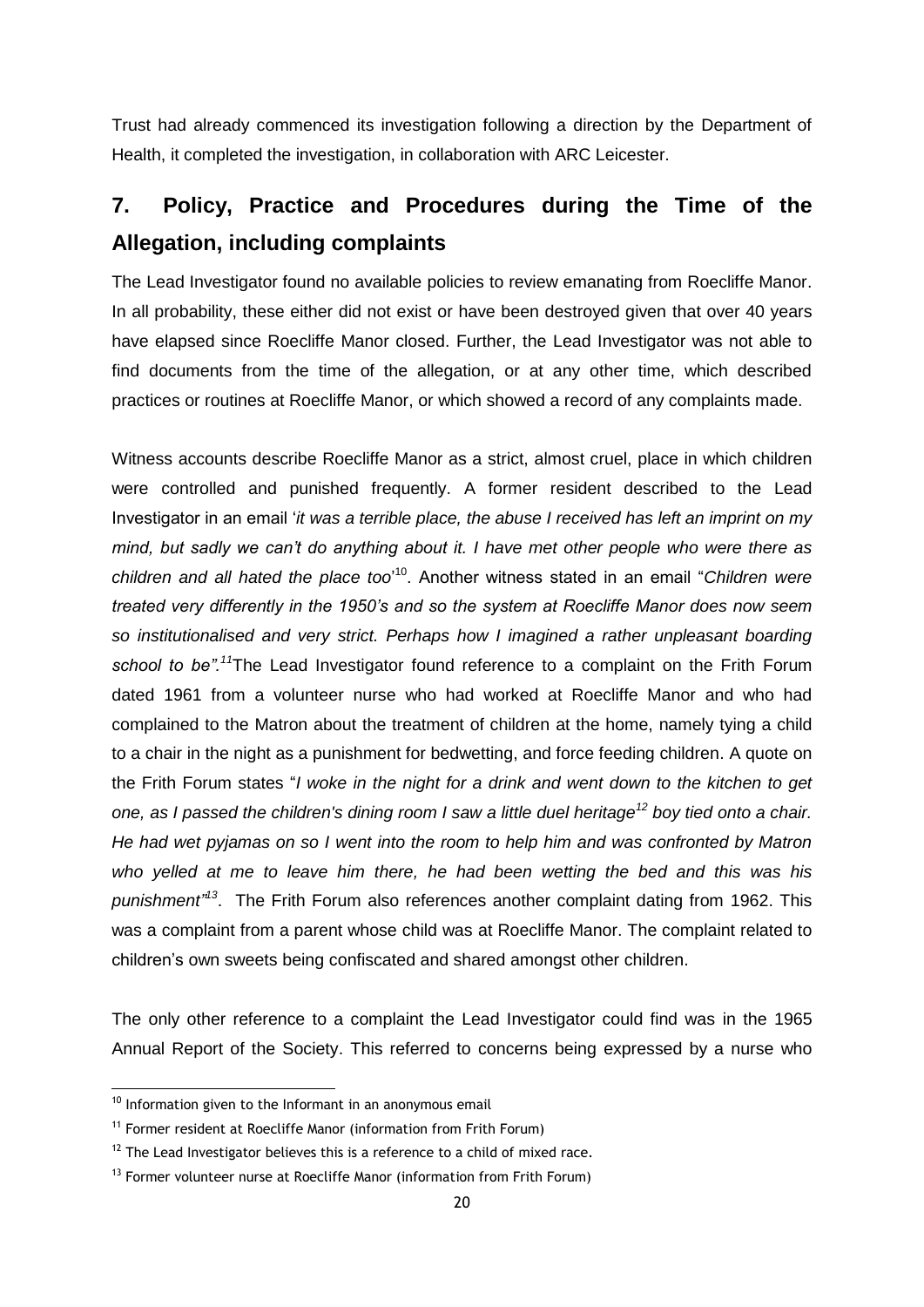was retiring following a period of sickness. The Annual report refers to her complaining about '*the observations she had made*'. However, there was no further detail on the exact nature of such observations.

The Lead Investigator could find no evidence of how, or indeed whether, these complaints were dealt with appropriately at the time they were made.

# <span id="page-20-0"></span>**8. Investigation of Current Allegations**

### *Information from the Informant*

The Informant states that he was born in 1956. When he was 4 years old he suffered from tuberculosis and spent a period of time in hospital. He thinks that this was the LRI as he recalls the hospital was near a prison. The position of the LRI is actually only approximately a 5 minute walk from the prison. However, he also believes that the hospital may have been called Clarendon Park Clinic and the prison is also near the Clarendon Park area of Leicester. He recalls that he was sent to Roecliffe Manor in around 1960 to convalesce and remained there until he was 9-10 years old (1965-1967). He recalls that at the time of his admission to Roecliffe Manor his mother was very ill and this may have been the reason he was sent to Roecliffe Manor. The Informant was unable to provide any documentary evidence to prove that he was at Roecliffe Manor, including any verification from a family member. His recollection is that he was there from the age of 4 until he was 9 or 10 and believes that this is supported through photographs he has found of himself as a page boy when he was 3-4 years old (at a time when he still lived with his mother and he was at his 21 year old sister's wedding) and a further photograph of when he was about 9/10 years old with all of his teeth out (he recalls being taken to the LRI while a resident at Roecliffe Manor and then taken back to Roecliffe Manor after the surgery). He recalls that when he left Roecliffe Manor he went back to the village that he previously lived in to live with his sister.

The Lead Inspector sought to clarify the exact timescales of the Informant's time at Roecliffe Manor and also sought to corroborate that he was at Roecliffe Manor (given that there were a number of other homes in the village of Woodhouse Eaves in the 1950s and 1960). A search was made of all available documentary records, along with a search of census records but no reference to the Informant's name could be found. However, during his interviews the Informant disclosed a description of Roecliffe Manor, such as it had a sun room and very strict discipline, such detail being corroborated by other witnesses. The Lead Investigator concluded that the Informant therefore did in fact reside at Roecliffe Manor as opposed to another children's home in the village of Woodhouse Eaves.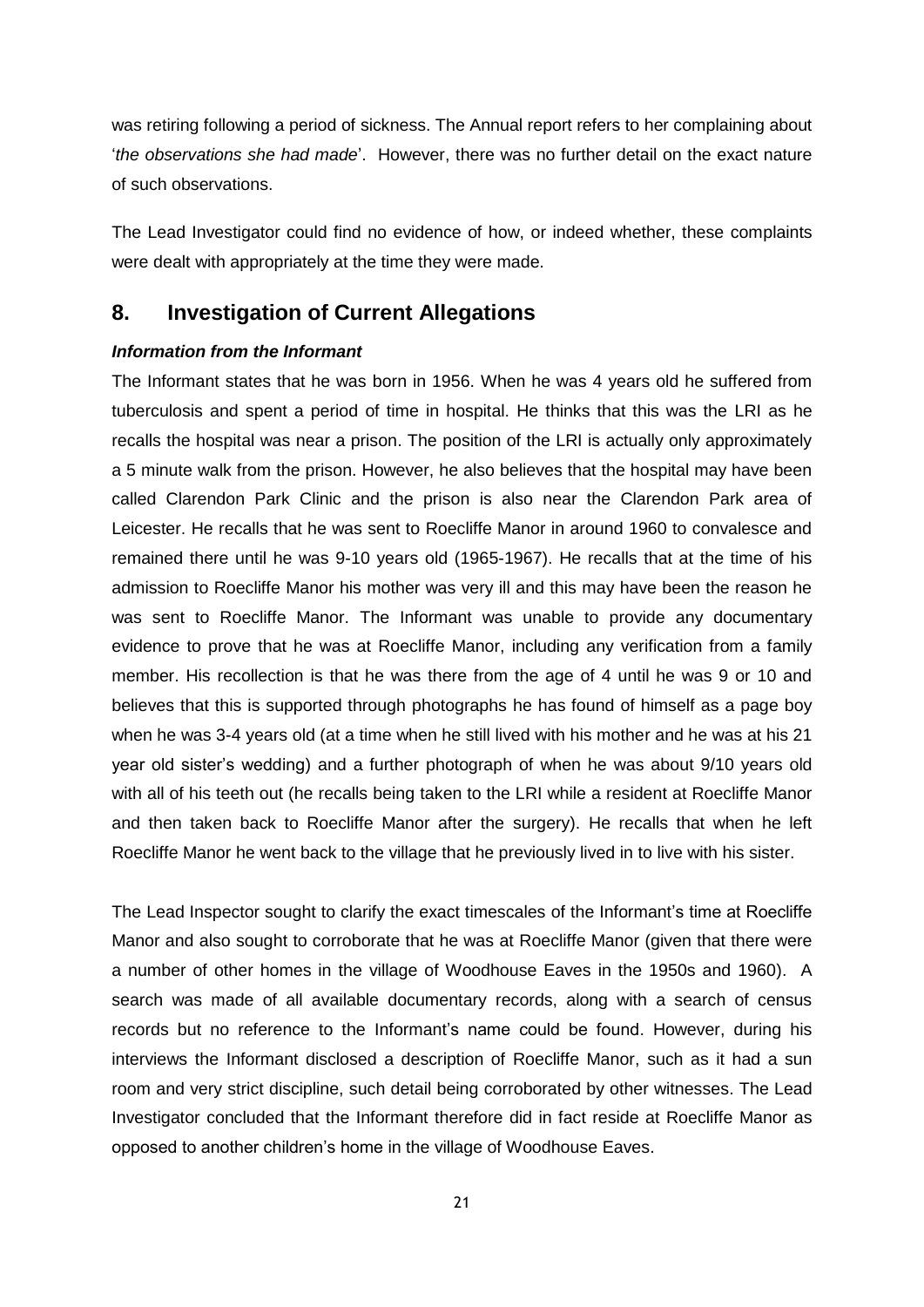#### *First telephone Interview with the Informant*

In an early interview with the Lead Investigator, the Informant recalls a man called "Jimmy" who would visit Roecliffe Manor on weekends. He recalls that on weekends this man would show a cine film at the home "*which was nice and had us cuddling him and kissing him*" in front of everyone. He would also bring in books (history, Robin Hood and William Tell) music and other "stuff". He recalls that "Jimmy" was like a PE Teacher as he was fit and would help out with fitness during his visits. The Informant thinks that "Jimmy" was on the hospital radio. He was at another hospital as well on the other side of Nottingham – Saxondale. The Informant describes "Jimmy" as a very nice man and stated "*he managed to make you feel loved and cared for".* "Jimmy" had an air of authority. The Informant even describes "Jimmy" as like a "wonderful" brother to him. "Jimmy" was normally at Roecliffe Manor by himself but he does recall on some occasions that he brought with him somebody with a Scottish Irish accent. This man came with "Jimmy" in his camper van.<sup>14</sup>

The Informant stated that he was sexually abused by "Jimmy". In this interview, the Informant advised the Lead Investigator that on one occasion he recalls being face down on a large table and that "Jimmy" was behind him. He felt pain in his backside but was unable to provide any further detail. He stated that he has never been able to talk about his time at Roecliffe Manor or the abuse he suffered there. The Informant recalls that when he was 7 years old, and at Roecliffe Manor, he would mix with 13 year old boys. He recalls that some of these 13 year olds also said to the Informant that they had been abused at Roecliffe Manor as well and also in "Melton Mowbray" at a children's home there. No further detail was provided.

### *2 nd Telephone Interview with the Informant.*

 $\overline{a}$ 

During this interview, the Informant stated that he recalls 9 "experiences" with "Jimmy" which built up to the sexual abuse (described in his first interview). He could not recall how often "Jimmy" visited Roecliffe Manor but stated that it "seemed a lot". He recalls that "Jimmy" would take him out, along with a girl called April or Elizabeth, who was also a resident at Roecliffe Manor, for rides in his camper van. He recalls that "Jimmy" would take them to a motorway service station. The Informant stated "*he would do things to us in the camper van and then he would give me money to go to the shop*". He stated that in the camper van "Jimmy" demanded on one occasion that the Informant kiss "Jimmy's" penis. "Jimmy" would then say that he wanted to meet the team and recalls that the "team" were Gary Glitter (a pop star), T-Rex and Slade (pop groups). The motorway service station was their meeting

 $14$  The information in quotations are from the discussions the Lead Investigator had with the Informant.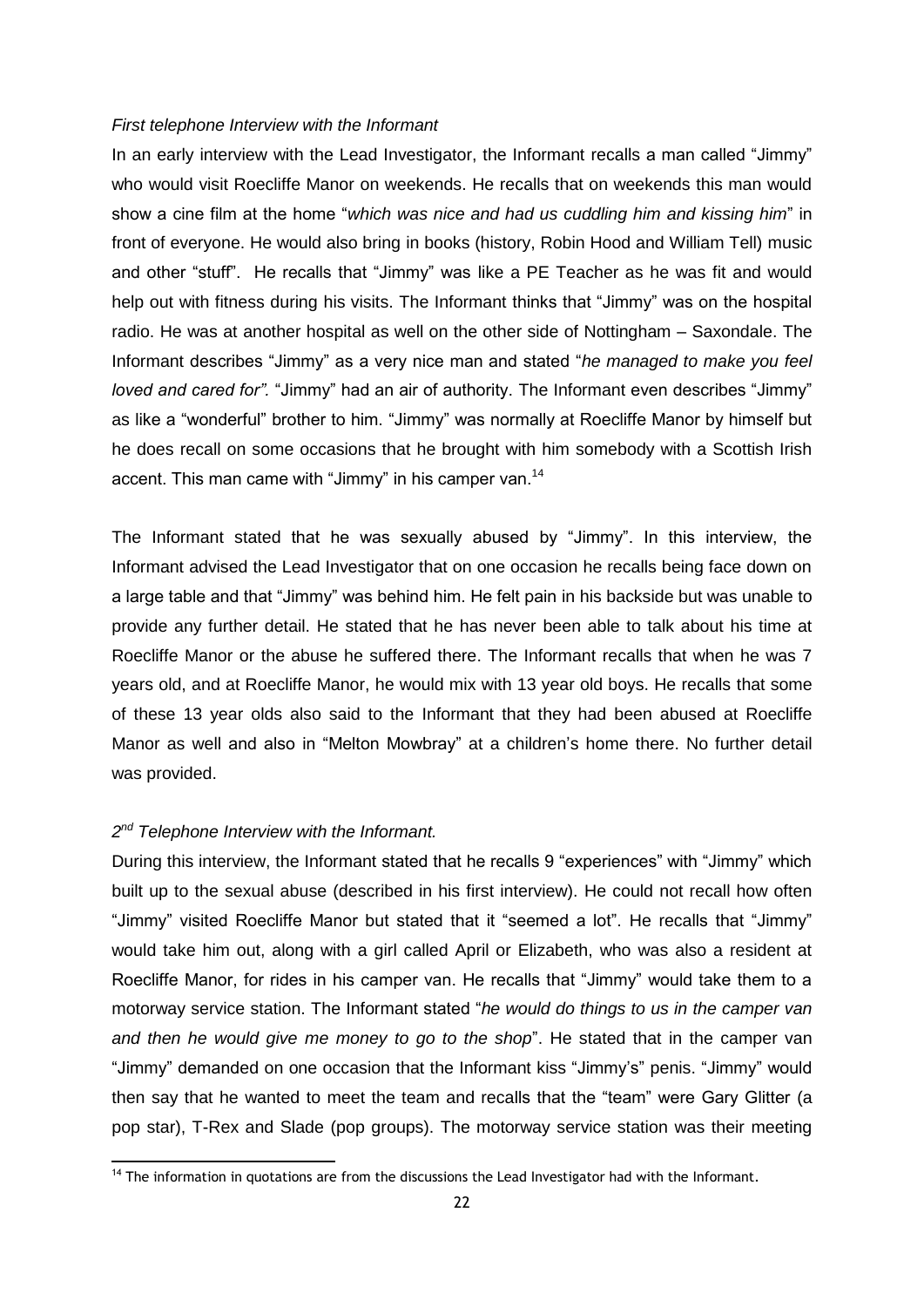point. The Informant recalls that he was given concert tickets for these acts, although did not specify which ones in particular. The Informant also recalls "Jimmy" taking the Informant, and April/Elizabeth to a "rock" or a large stone for a picnic but did not say that abuse took place there.

The Informant also recalls two sisters who were residents at Roecliffe Manor. They would guard the bathroom doors when the girls at Roecliffe Manor were having a bath. The Informant states that he was told by these sisters whilst he was at Roecliffe Manor that someone used to peep into the bathroom doors to watch the children in the bath. The Informant stated that he thought this person was "Jimmy" although he himself was not present. He did not state who the two sisters thought the individual "*peeping*" was.

During this short interview the Informant advised that some 18 months ago he had met a former Roecliffe Manor nurse, who was in her 80s. The nurse did not name "Jimmy" or JS during their discussion.

## *3 r d Interview – Face to Face meeting.*

During this interview the Informant shared further details about his recollections of "Jimmy". He stated that "Jimmy" would take him, and a girl called April (who after a while stopped coming), out in his campervan to "*somewhere near*" the service station where he would see T-Rex, Slade and Gary Glitter. The Informant was given half a crown by "Jimmy" so that he could go to get something to eat. He did not know what the groups discussed, therefore. He also recalls being taken to a rock or a big stone by "Jimmy" and also took him and April to another hospital which had a Viking's name (which he thought was Saxondale (see further discussion below).

He recalls that "Jimmy" would visit the home about 3 weekends every month. He does not recall "Jimmy" being there during the week. He believes that "Jimmy" could come and go as he pleased on weekends as there were many parents and visitors around at that time. Nobody knew who he was.

The Informant recalls that "Jimmy" wore different coats for different venues. He wore white and brown coats. For example, he wore a white coat in Nottingham when visiting Saxondale Hospital. He would bring a projector and they would watch films at Roecliffe Manor. The Informant recalls these as good times as he saw animals in these films that he had never seen before.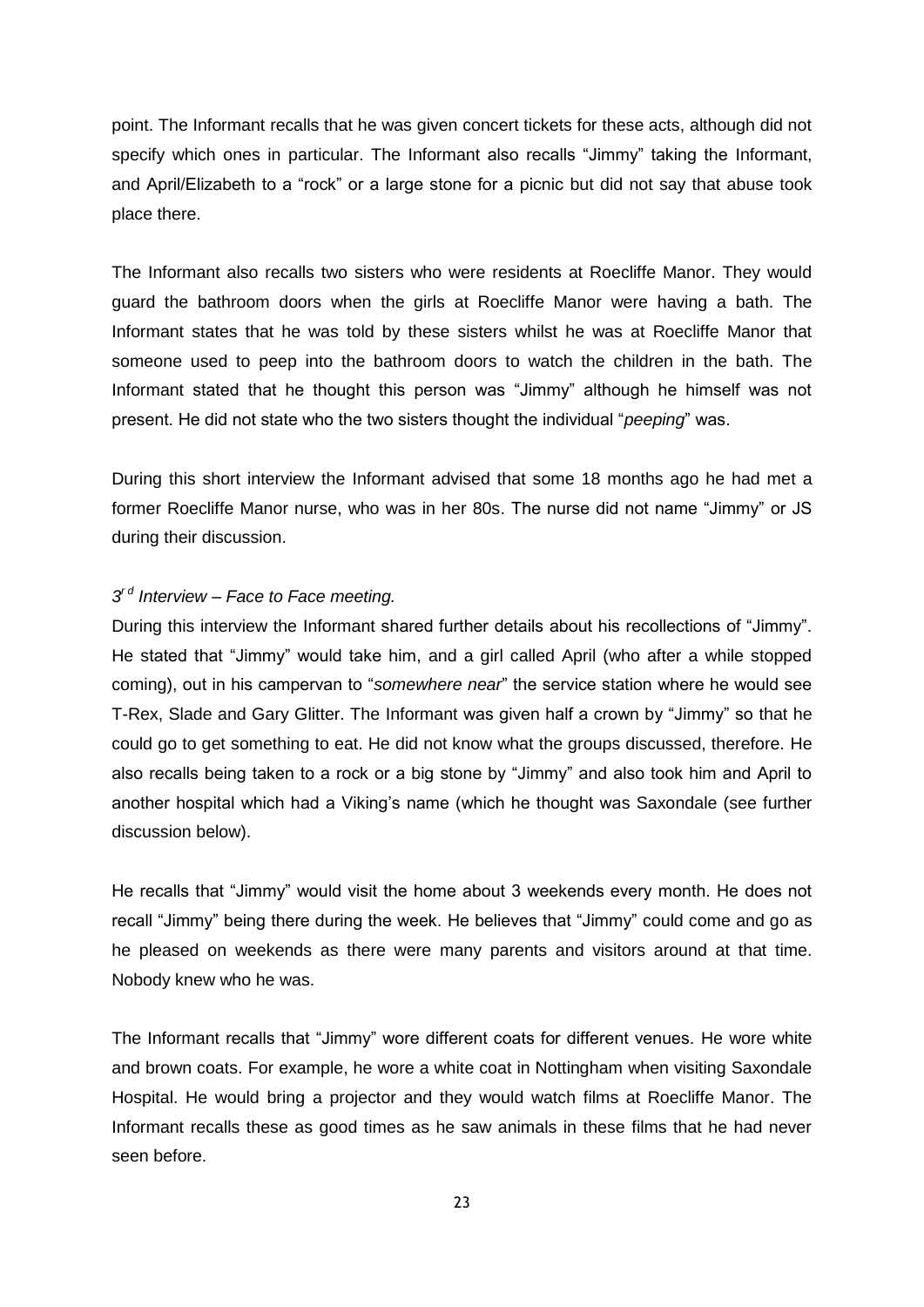The Informant stated during this interview that he recalls that the sexual abuse he disclosed in his first telephone interview with the Lead Investigator took place on a large table (not a kitchen table) in the Sun Room. He recalls being carried by a nurse from his bed and recalls clinging to her. In the interview the Informant refers to having to drink milk at night and states '*I think it was drugged*'. He recalls a hall, with dark lights, full of people. He also recalls that there were many cars outside. It seemed to him like an old style disco.

### *4 th Telephone Interview*

During this discussion with the Informant, he recalled that Jimmy wore a white coat when he was inside Roecliffe Manor and a brown one when he was outside Roecliffe Manor and described these coats as doctors' long coats. "Jimmy" would bring films with him to Roecliffe Manor when he visited, films about Billy Smart's Circus, the history of kings and queens including Richard III. He recalls that nurses were sometimes present at the film showing.

A further recollection by the Informant was that "Jimmy" would be in the "*little park*" in the grounds of Roecliffe Manor making sure that the swings were working. He recalls that an older man would help him who he recalls looked similar to "Jimmy".

During this interview, he described the campervan in which he and "April" were taken to the Motorway service station as a grey/cream colour, a "dull" colour. It was like a *"butcher's van with windows down the side and one at the back*". He reiterated again that the service station was a regular meeting spot for the pop band Slade and T-Rex and for pop star Gary Glitter. He stated that years later he heard of other people going to the motorway station to catch a glimpse of them.

The Informant recalls that a nurse was present during the abuse and who would rub his back after the abuse and tell him stories to comfort him.

The Informant also stated that he recalls "Jimmy" being in the bathrooms on occasion monitoring what was going on. There were 5-10 bath, shower and toilet cubicles which he described as similar to cubicles in a school. He recalls that "Jimmy" used to stick his head under the cubicles to see who was in them. He would then open the door and masturbate in front of the children.

The Informant stated to the Lead Investigator during this interview that he also recalls being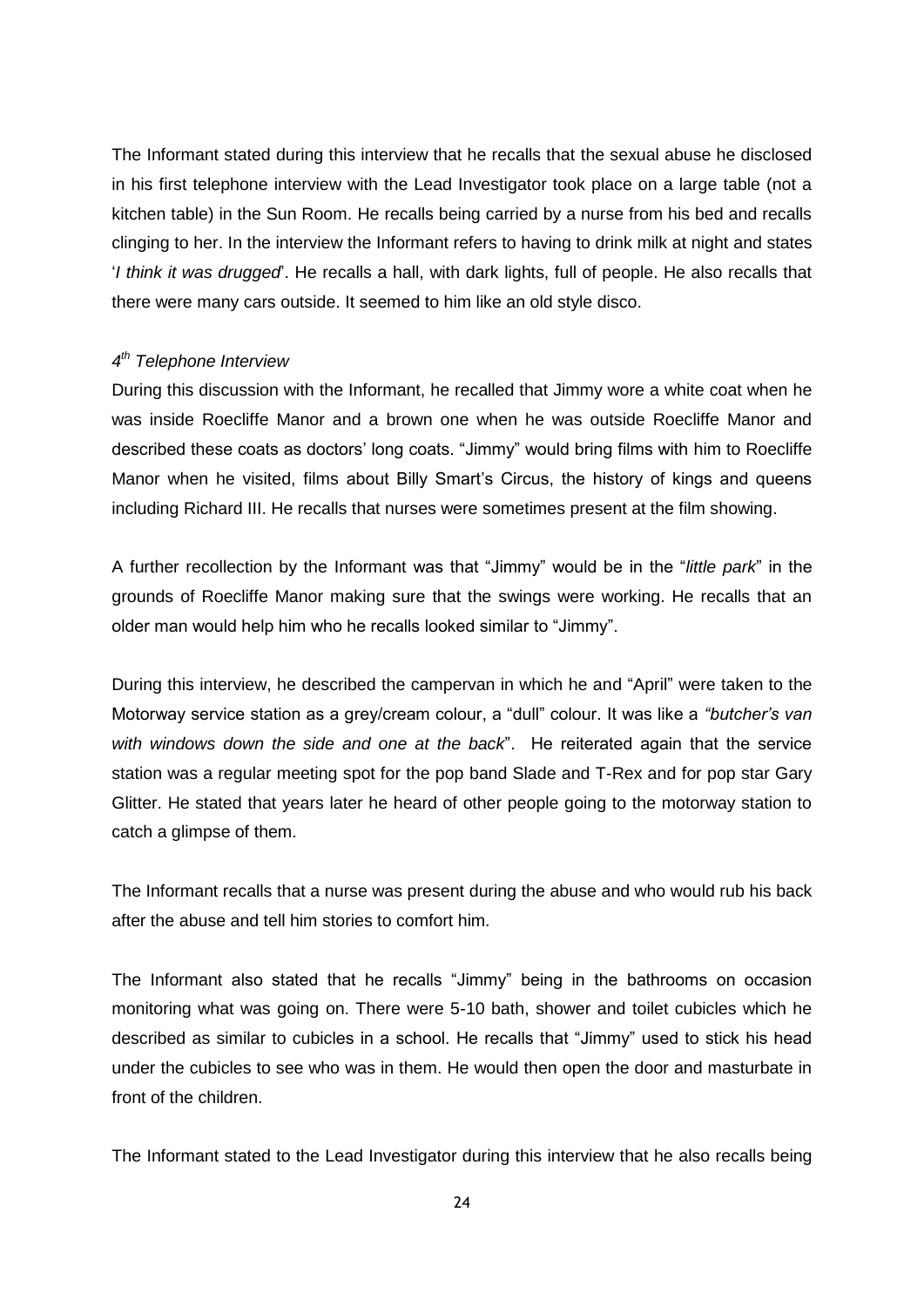abused in a toilet cubicle by "Jimmy" who came in and "touched him". The Informant also reiterated during this interview the previous allegation that he had been indecently assaulted by "Jimmy" in the campervan at the motorway service station.

The Informant also made a further serious disclosure during this interview. He stated that he witnessed a girl, who he believes was called April or Elizabeth, being dragged across the garden at Roecliffe Manor by "Jimmy" and another man. She appeared to be in a stupor. The next day the Informant was told by the Matron that this girl had died. This serious allegation is dealt with further below.

#### *Description of "Jimmy"*

In the second interview with the Informant, he described "Jimmy" as having "browney, mousey hair". He often wore a white shirt and jeans. He recalls that "Jimmy" was about 27- 33 years old at the time. During the  $3<sup>rd</sup>$  interview, the Lead Investigator showed the Informant photographs of JS in the late 1950s. The Informant's immediate response was to confirm that the person in the photograph was the individual who he knew and recalled as "Jimmy". The Lead Investigator noted a very strong reaction by the Informant to the photographs and noted that he was adamant that the photographs were of "Jimmy". In a follow up discussion with the Informant on 7 April 2014 (the purpose of which was to maintain contact with the Informant to ensure that he felt supported), he reiterated his firm belief that the photograph he had been shown by the Lead Investigator of JS was a photograph of "Jimmy". In an email sent to the Lead Investigator following the above discussions, he clarified that he believed that "Jimmy" worked at the home. He recalls people saying to "Jimmy" to go to various parts of Roecliffe Manor to fix things. He believed that he was there Friday to Monday.

The Informant remembers that later in 1965 (after leaving Roecliffe Manor) he saw JS on the BBC show, Top of the Pops and recognised him as "Jimmy". He also recalls seeing JS doing a gig in a school in Market Harborough in 1970 or 1971. At this time, he wanted to confront JS about the abuse but was prevented from speaking to JS by other people who were in JS' entourage.

The Lead Investigator concluded following her interviews with the Informant that he was a sincere and honest individual. He had provided a broadly consistent account of his memories of his time at Roecliffe Manor. There were some inconsistencies in his account (for example that "Jimmy" visited the Home but also is referred to having worked there) but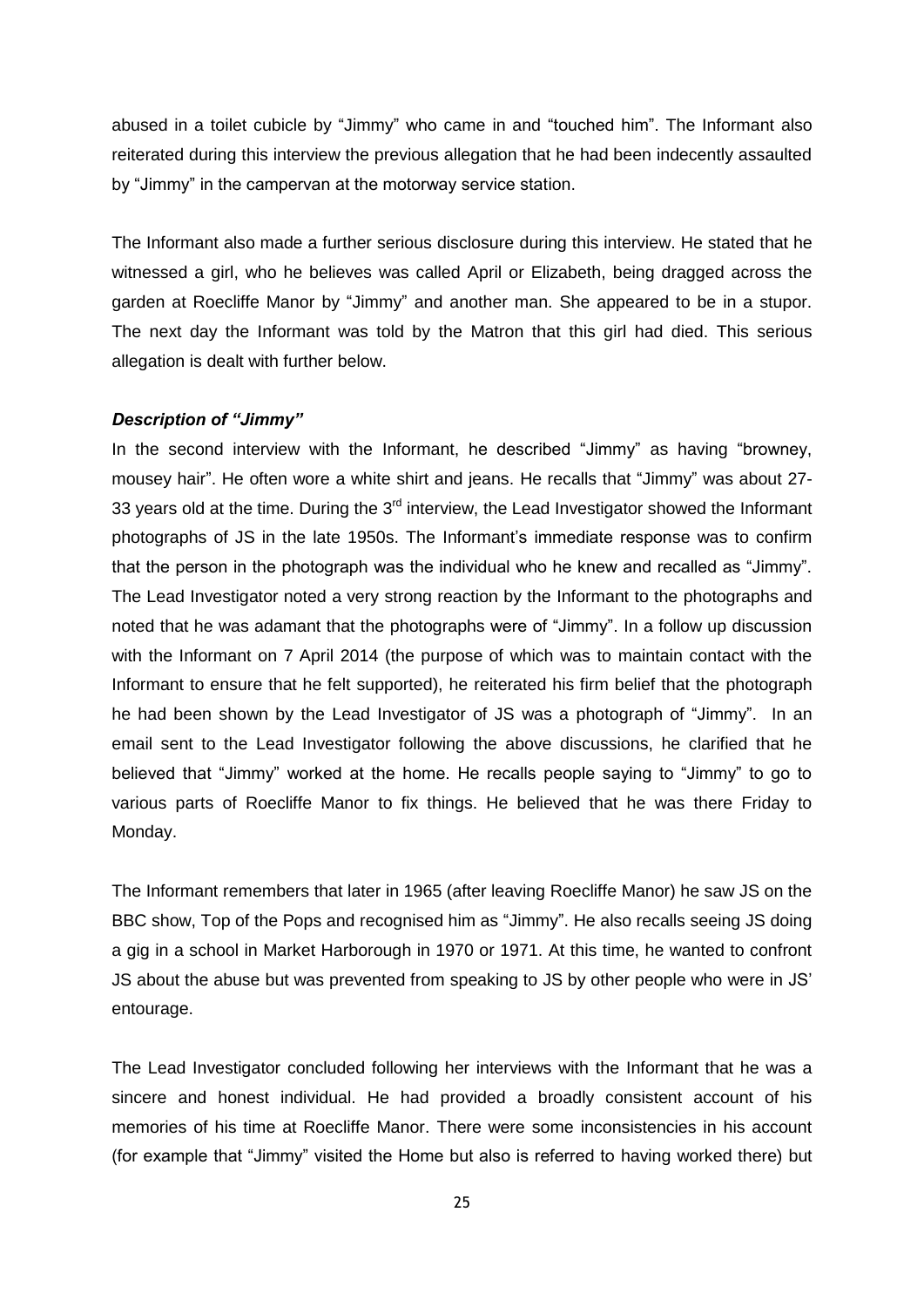this can be explained by the fact that the Informant was a young boy when he was a resident at Roecliffe Manor, and that this was over 50 years ago. It would have been surprising and indeed unconvincing, if he had a clear and thorough recollection of events.

#### **Other evidence reviewed to corroborate the above account**

#### *Other Children at Roecliffe Manor*

The Informant states that 47 former residents at Roecliffe Manor contacted him after he made a personal request for information in February 2013. He states that 42 of these individuals can provide evidence to corroborate the information provided by the Informant although, according to the Informant, not all support the contention that JS was present at the home nor do they recall a member of staff named "Jimmy". As noted above, the Lead Investigator made attempts to contact these potential witnesses but all refused to speak with her. No reliance can, therefore, be put on the hearsay information provided by the Informant of the evidence these witnesses may be able to give.

During the  $4<sup>th</sup>$  telephone interview with the Informant, he advised the Lead Investigator that two women (of the 47 who responded to the advert) had recently contacted him again by telephone. The Informant advised that these two women talked about children in Roecliffe Manor in the 1960s huddling in corners in the toilets to try to hide from "Jimmy". The two women did not want to talk to the Lead Investigator when asked by the Informant. Again, the Lead Investigator could not obtain any further details from these witnesses as they did not wish to contact her.

According to the Informant, another man also telephoned him after placing the advert in the Leicester Mercury (of the 47 who contacted him) and said that JS 'molested' him but did not provide any further information or dates.

The Lead Investigator interviewed another former Roecliffe Manor resident during the investigation (AB). AB recalled being sent to Roecliffe Manor in 1962 for 3 weeks when she was 7  $\frac{1}{2}$  years old. She recalls a big house that from the outside looked nice. However, inside there were dormitories that had nothing in them apart from cots and a dull light. What stands out for her about her time there was the fact that even though she was 7 years old, she was put in a baby's cot. The play room was very bare with basket chairs and tables. There were few toys or activities. She does not recall anyone coming into Roecliffe Manor to show films and does not remember seeing any films herself. Meals for the children were very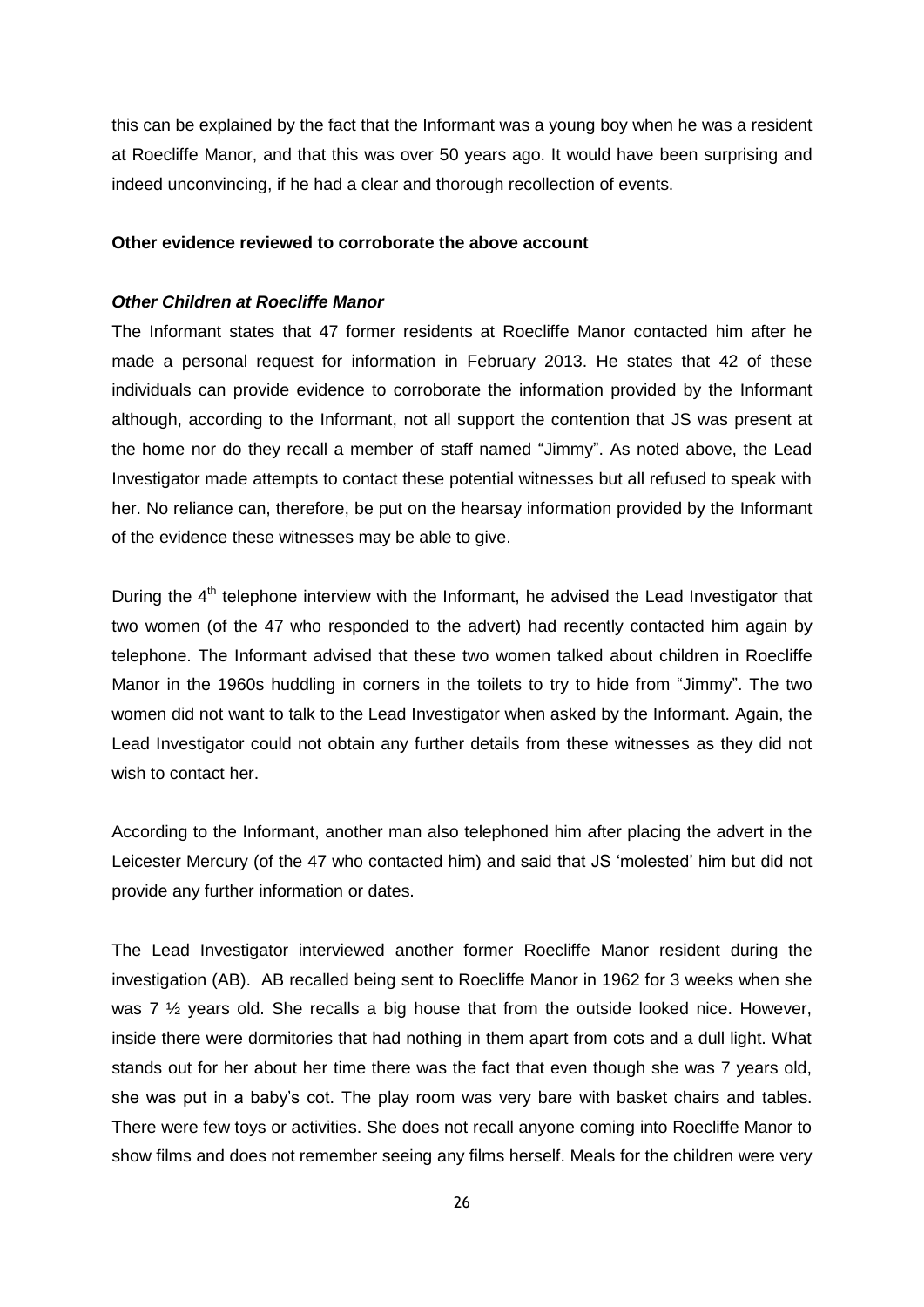basic – she recalls being given jam sandwiches.

She described Roecliffe Manor as a cruel place, where children received punishment for bedwetting and being ill. Most staff were horrible and treated the children "*really horribly, roughly*". She does not think that those who worked there were trained nurses. However, there were some nice staff members who would take the children out and run through the woods with them, which was fun. She stated "*they couldn't say anything as they would get the sack*". She recalls that Saturday was a visiting day and that things were ok on these days but during the weekdays children were treated badly. She does not recall any male staff at Roecliffe Manor.

She recalls being placed in a bath and scrubbed with a harsh brush until her skin was red and sore. AB recalls being inappropriately touched by someone (she thinks it was a male although cannot be sure as hair was getting longer in those days) who came into the bathroom wearing a white coat. She recalls that the Matron, and another nurse, remained in the bathroom during the assault. This happened on one occasion only. She cannot recall seeing the man before and did not recall seeing him after this event. This witness thinks that the person who touched her had "*darkish hair*" but was uncertain. The man then left and the nurses dried her and put night clothes on her. She did not say anything to anyone about the incident as "*you just kept quiet in those days*".

This witness confirmed that she has no recollection of hearing the name 'Jimmy' whilst she was at Roecliffe Manor. Further she confirmed that she cannot recall seeing JS at Roecliffe Manor at any time.

#### *Frith Forum*

As noted above, the Lead Investigator joined the Frith Forum and left a request with forum members for information about Roecliffe Manor. A member of the forum contacted the Lead Investigator by email and was able to give useful insights into life for children at Roecliffe Manor in 1962**.** This individual (CD) described being force fed at Roecliffe Manor, gaining a lot of weight and that children were subject to strict discipline from staff. She believes some incidents occurred at the home, referring to potential abuse, which had caused her problems later in her life. CD did not elaborate on whether this was sexual abuse. She did not remember JS being present at Roecliffe Manor nor does she recall a staff member known as "Jimmy".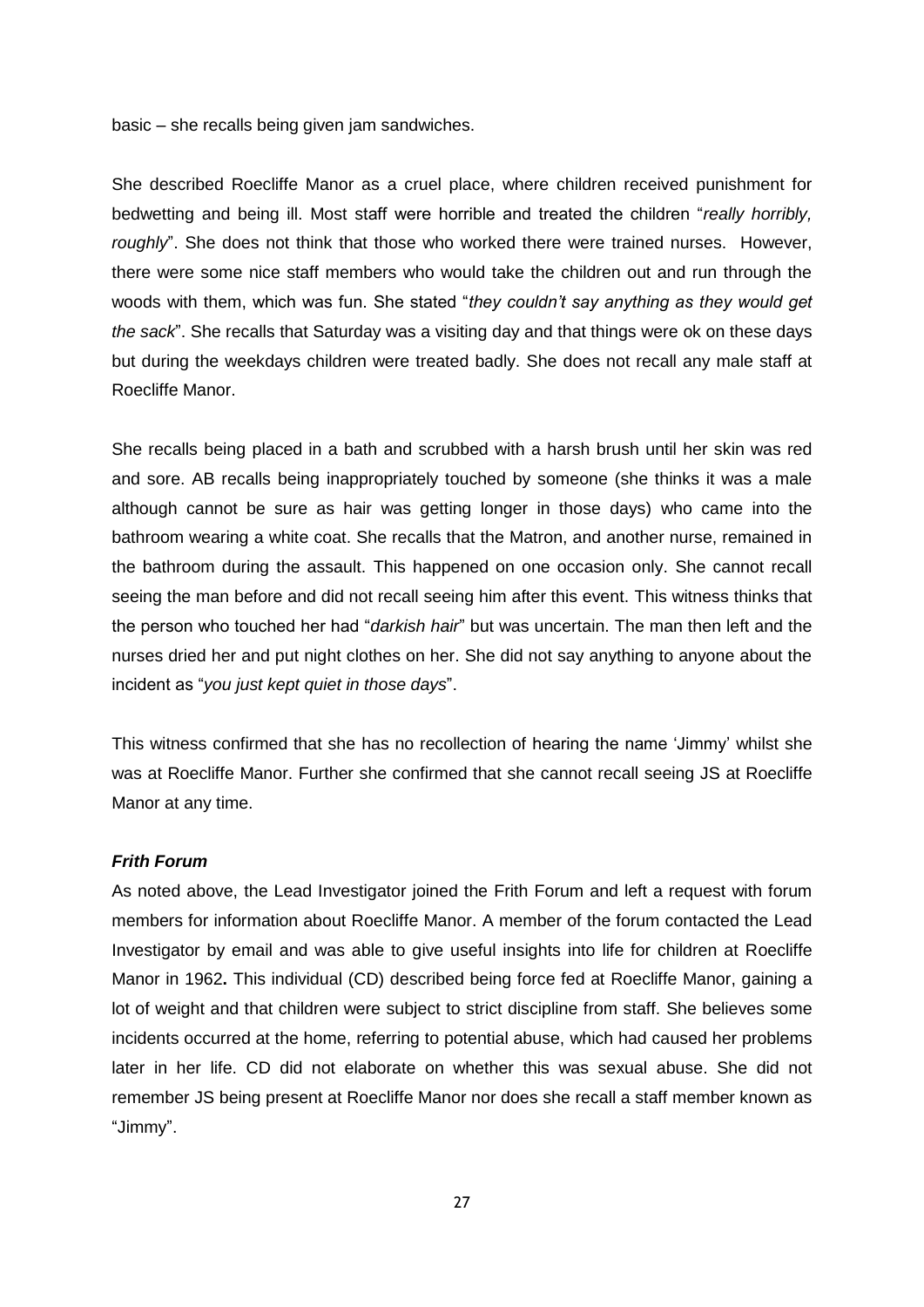The Lead Investigator noted that some Frith Forum members had posted comments about Roecliffe Manor, including a volunteer nurse who was told to leave her employment at Roecliffe Manor after complaining about the treatment of children. The Lead Investigator sent a private message to those who had made these posts but received no response.

There were no posts referring to sexual abuse, about JS or of a man known as "Jimmy" on the forum.

#### *Ex Staff Members of other Children's Homes in Woodhouse Eaves*

The Lead Investigator spoke to GA (now 93 years old) and a former manager at another Children's Home (Empitts) located in the village of Woodhouse Eaves. He had no recollection of any visits by JS to Empitts or to Woodhouse Eaves in general. GA was a Special Constable in 1960 and cannot recall any negative comment being made about Roecliffe Manor at the time. He was also never called out to Roecliffe Manor to deal with any issues there.

SD was also contacted by the Lead Investigator. SD is a former nurse who worked at another children's home namely Charnwood House, and she continues to live in the village of Woodhouse Eaves. She had no recollection of any visits by JS, or any association between JS and Charnwood House.

Both GA and SD confirmed that they had lived in Woodhouse Eaves since the 1960s and cannot recall any concerns or complaints being made about Roecliffe Manor. Both also confirmed that they have no recollection of JS having visited the village during the time that they both lived there.

The Lead Investigator concluded from the evidence provided by the witnesses that some of the details they had provided corroborated the information provided by the Informant. She was able to conclude that Roecliffe Manor was a bleak place for children to live, where children were harshly punished and subject to strict discipline. Although only one witness (AB), other than the Informant, could provide direct evidence of sexual abuse at Roecliffe Manor, the Lead Investigator concluded that both accounts were credible and consistent and that it is more likely than not that sexual abuse of children took place there.

However, the witness evidence did not provide any corroborative evidence to support the Informant's disclosure that JS had been at Roecliffe Manor in the late 1950s or 1960, or had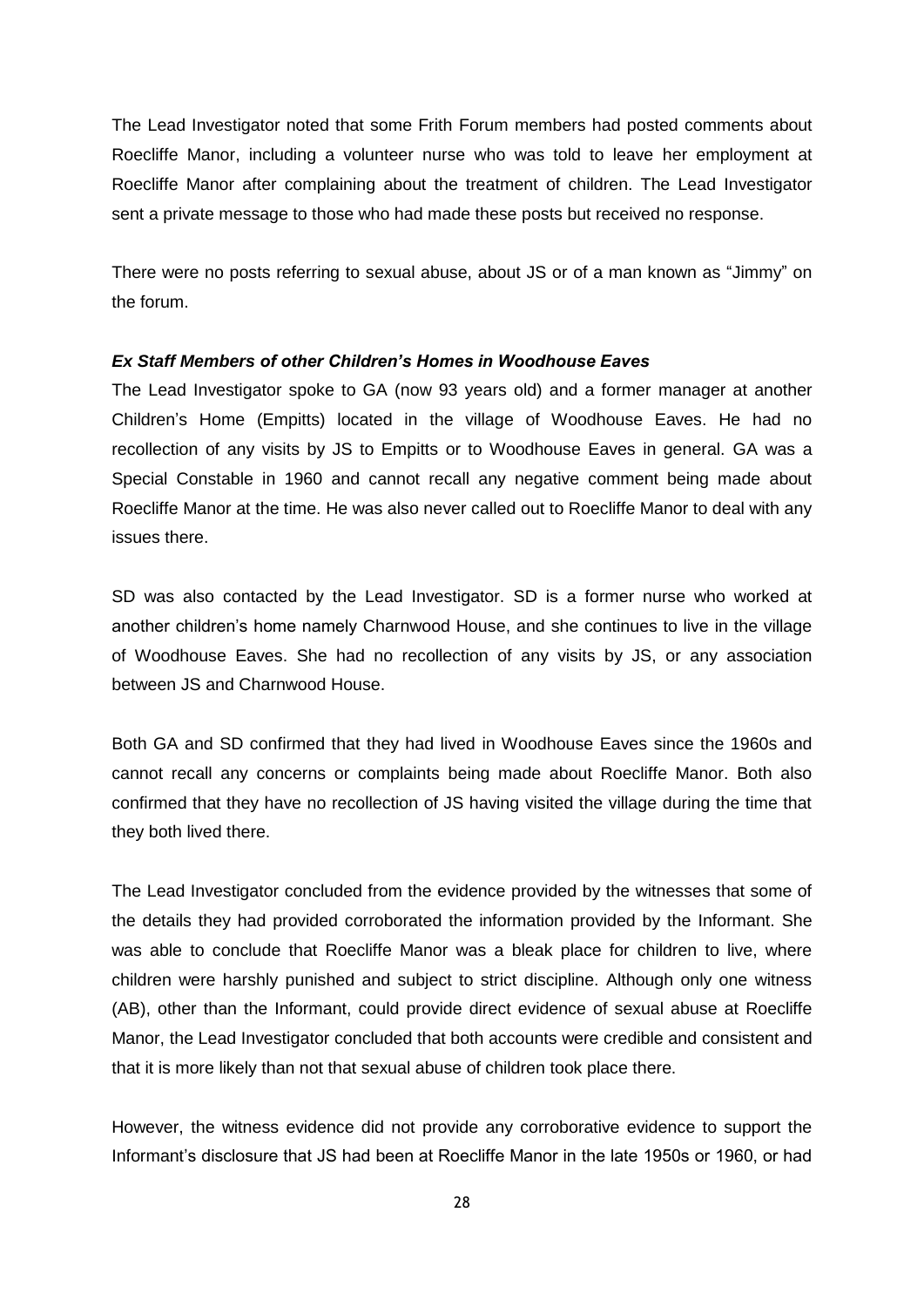any association with the home. Further, no witness spoken to could recall a member of staff named "Jimmy".

### *Documentary Evidence*

The Lead Investigator did not find any information of JS being present in Roecliffe Manor, or indeed in the Village of Woodhouse Eaves in the 1950s and 1960s, in the documentation that could be located. No mention was made of his name, or that of a member of staff called "Jimmy". There was reference to two gardeners and two handymen in the documentation seen who had worked at Roecliffe Manor. Only one of these staff members fits the profile of "Jimmy" in terms of age (born in 1929). However, he was not called Jimmy. The other staff members were born in 1900, 1914 and 1916 and, therefore, would have been in their 50s and 60s at the time of the alleged incident. This made them considerably older than the age the Informant states the abuser was. One of these members of staff was called James and it is possible, although there is no evidence to support this, that he may have been known by the name of Jimmy. There is no record of any other male member of staff working at Roecliffe Manor.

The Lead Investigator did see reference in the documentary evidence that a number of individuals appeared to have visited Roecliffe Manor in 1961 as the Matron's Annual Report refers to "*a host of friends*" showing films, hosting concerts, parties and bringing gifts and toys to the children of Roecliffe Manor. The Leicester and County Convalescent Homes Report (1957- 1963) state mention visitors and gifts from the Loughborough branch of TOC  $H<sup>15</sup>$  and the social committee of the Swithland Camp<sup>16</sup>. The Lead Investigator did find the name of a Trustee who, according to minutes of meetings from Roecliffe Manor, was a frequent visitor to Roeclifee Manor in the 1960s and showed cinefilm and took gifts to children there. However, this line of inquiry could be taken no further as the individual has since passed away.

#### **Information about JS at the time of the allegation**

The Lead Investigator sought to corroborate the Informant's allegation with information known about JS's appearance in the late 1950s and 1960s and his known whereabouts at that time. She also sought to corroborate some other issues raised by the Informant namely the use of a camper van, JS's connection with the pop bands (Slade and T-Rex) and the pop star "Gary Glitter" (known as Paul Gadd and Paul Raven in the 1960s), along with the

-

<sup>&</sup>lt;sup>15</sup> An international philanthropic movement started in 1915 by a Minister who set up a soldiers club in Belgian.

<sup>&</sup>lt;sup>16</sup> A holiday camp in Leicester.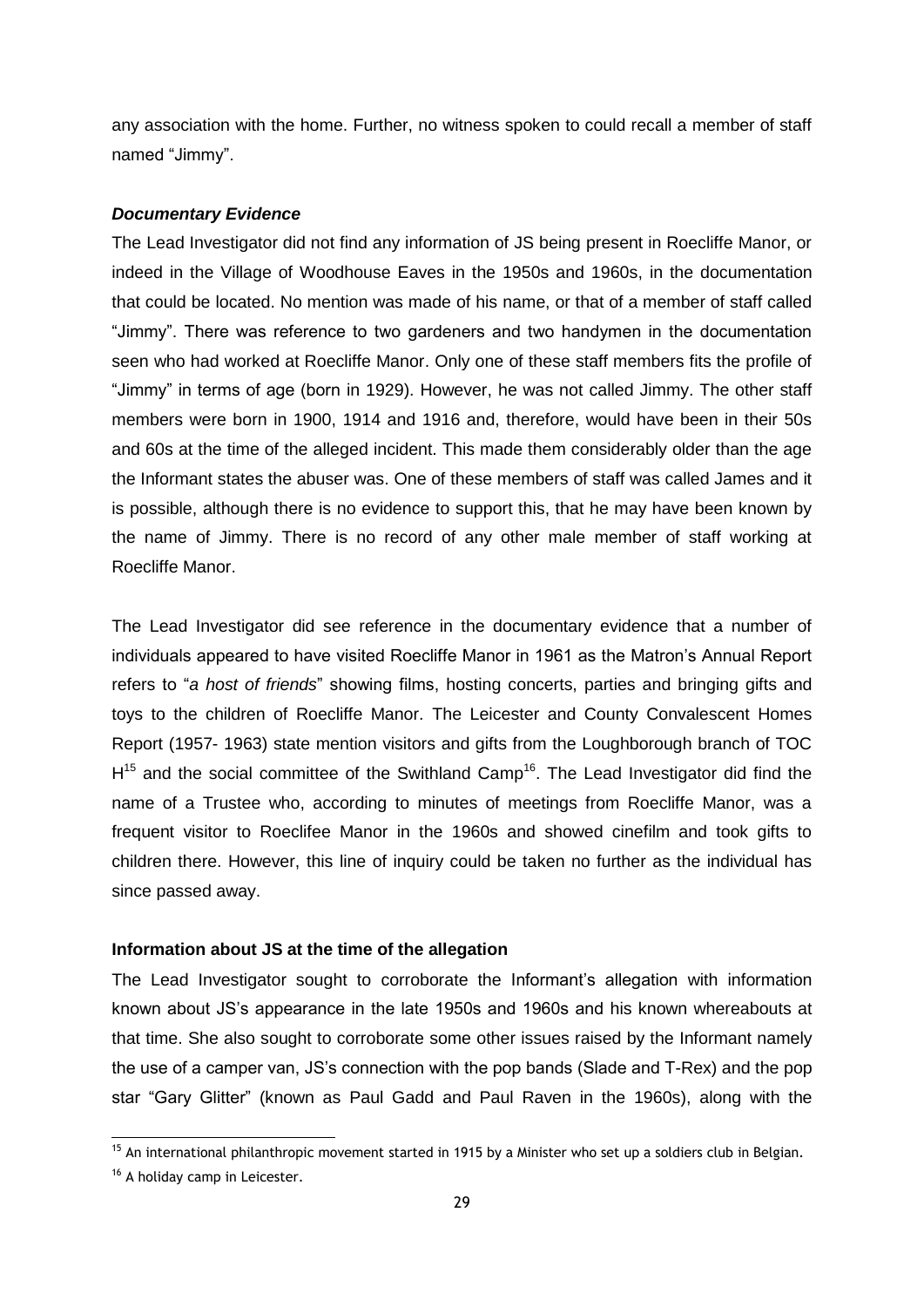locations that the Informant was taken to by "Jimmy".

#### *Appearance of JS*

Photographs show that in the 1950s and early 1960s, JS had mousey brown hair and brown eyes and did not have the trademark white/blonde hair of the mid-sixties onwards**.** This therefore accords with the Informant's description of "Jimmy" as a man with mousey brown hair at the time he states that "Jimmy" worked at Roecliffe Manor.

#### *JS's whereabouts in 1950s and 1960s*

According to searches undertaken on the internet by the Lead Investigator, and details within a biography of JS by Alison Bellamy, following the Second World War JS worked in dance halls becoming a manager of a number of them, including the Mecca Ballroom in Manchester and Ilford, Essex. Internet searches ascertained that JS was a cyclist and also a wrestler in the 1950s, competing as a cyclist in the Tour of Britain and later running hundreds of marathons. The Informant describes "Jimmy" as a fit man who helped with PE.

JS was born in 1926 and so would have been around 33 – 39 years old between 1959 and 1965, and not between 26-30 years as "Jimmy" is described as being. However, not much weight has been accorded to this discrepancy in the Informant's description as he was very young at the time of the alleged incidents; there is likely to be little difference to a young child between a person aged in their early or late 30s.

## *JS's Radio/Television Career in 1950s/1960s*

JS began working as a DJ at Radio Luxembourg in London in 1958 until 1967 and on Tyne Tees Television in 1960. The Lead Investigator established that JS presented Radio Luxembourg broadcasts on Thursdays, Saturdays and Sundays from a studio in London. However, one comment found on the Radio Luxembourg website suggested that some broadcasts may have been pre –recorded so would not preclude JS from having the opportunity of going to Roecliffe Manor on a weekend. The Informant stated that "Jimmy" worked in radio and visited on weekends. In 1964 JS presented the first edition of Top of the Pops and from 1968 worked on BBC Radio<sup>17</sup>. The Lead Investigator could find no corroborative evidence in the documents that she read, and general internet searches undertaken, that JS visited, or had a presence, in the Leicestershire area in the 1950s and 1960s.

 $\overline{a}$ 

<sup>&</sup>lt;sup>17</sup> Giving Victims a Voice Jan 2013 NSPCC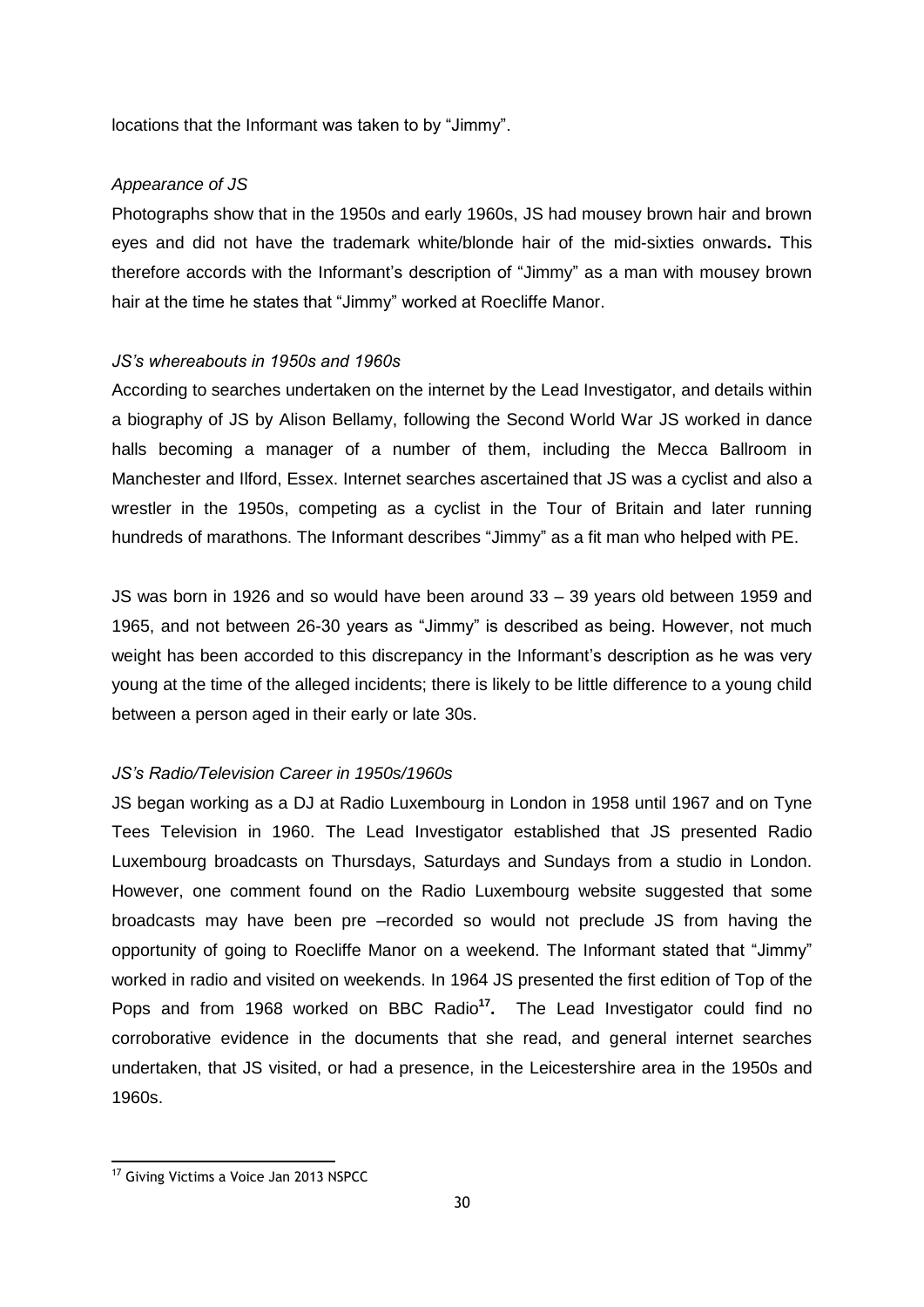#### *Campervan*

Internet research has also shown that JS had a number of camper vans. Again, photographs on the internet show JS in a number of camper vans. The photographs are not of the traditional camper van but rather they are similar to small coaches with windows along each side. The Lead Investigator could not find any photographs of a grey/cream camper van, as described by the Informant. However, this may not be surprising given that it would have been owned by JS in the late 1950s early 1960s and a photograph of it may never have been taken (or has simply not been kept).

#### *Involvement at Saxondale*

The Informant recalled that "Jimmy" also worked at Saxondale Hospital. Saxondale hospital has also investigated JS's association with it. As such the Lead Investigator contacted the Lead Investigator undertaking the Saxondale hospital investigation. She was advised that it had found no evidence that JS had an association with Saxondale hospital in the 1950s and 1960s. It seems that JS's association with the hospital was in the 1970s when JS took part in fun runs there. The Saxondale investigation confirmed that it had did not come across any staff member known as "Jimmy" who had worked at the hospital.

#### *JSs association with Slade, T-Rex and Gary Glitter*

The Lead Investigator was unable to find a clear connection of a relationship between JS and these other pop acts in the early 1960s. There is some uncertainty as to whether all of these acts were in existence when the Informant was at Roecliffe Manor. Gary Glitter was certainly a pop star in 1960 but was known as Paul Gadd or Paul Raven. He did not use the name Gary Glitter until 1971. The group Slade was formed in 1965 and T-Rex formed in 1967. Therefore these acts were formed either at the end of the Informant's stay at Roecliffe Manor or after he had left.

#### *Motorway Service Station*

The Lead Investigator has undertaken an internet search to determine the motorway service station that the Informant may have been taken to. Originally the Lead Investigator thought that this might be the Leicester Forest East Service Station as this is close to the village of Woodhouse Eaves. However, this was not built until 1966, therefore after the Informant is likely to have left Roecliffe Manor or close to when he was due to leave.

The Lead Investigator did find that the Blue Boar Services, Watford Gap service station was a popular destination in the 1960s as a meeting point for Pop bands. An internet search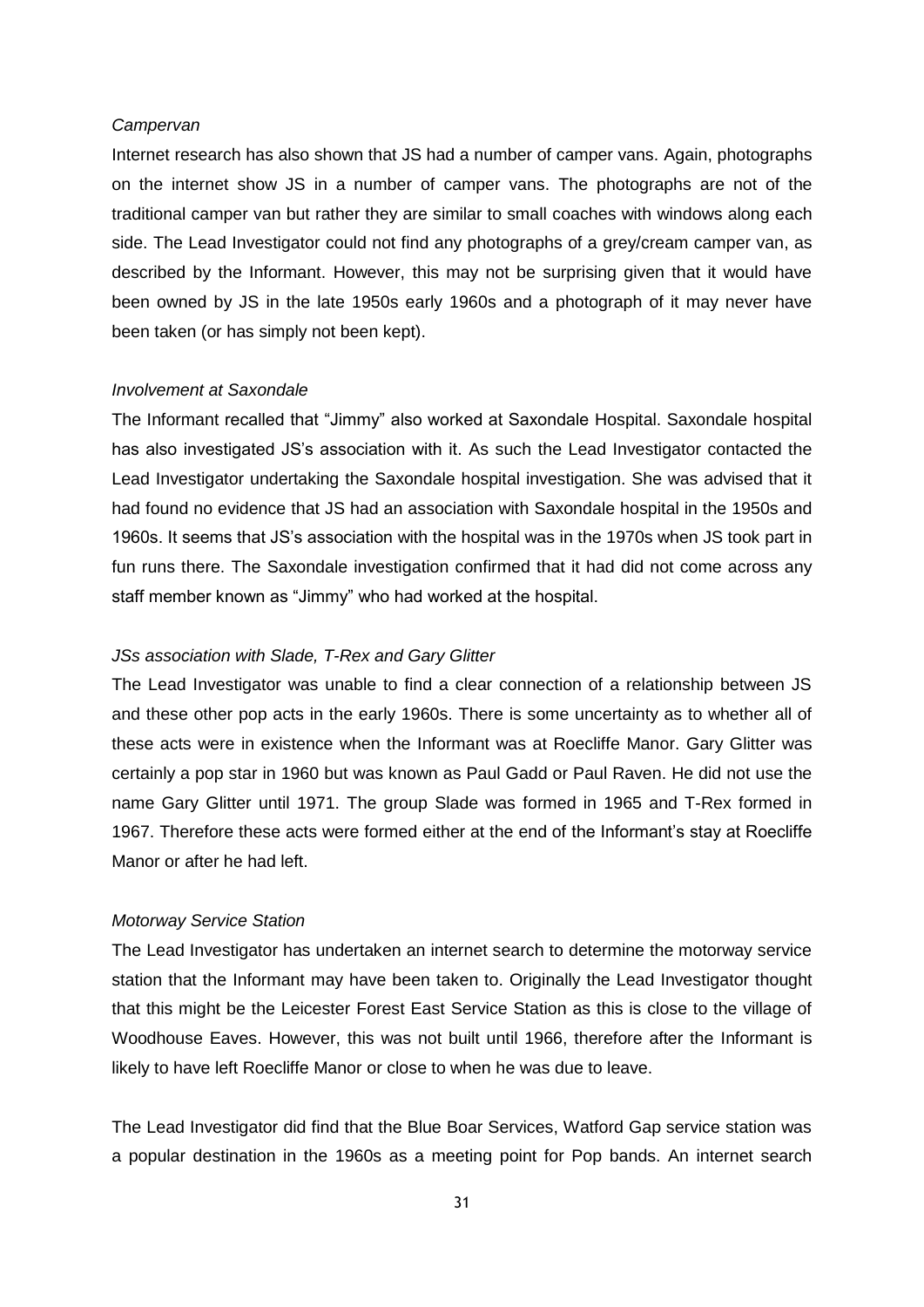discovered that bands such as The Who and T-Rex would meet there. *"There were established stop off points on your way home one of these was the famous Blue Boar Cafe (Watford Gap) frequented by all the bands and roadies of that time being about half way back to London from the north, you would run into people like Marc Bolan (T-Rex) in the toilet next to you' <sup>18</sup> .* The Informant recalls that there was always an energetic musical atmosphere at the station that he recalls being taken to and so this may have been the one he is referring to. However, this station is some distance from Roecliffe Manor; one hour by reference to the AA guide today but would have been significantly longer in the late 1950s/ and 1960s. The Lead Investigator sought to determine from the Informant if he remembered how long it would have taken him to go to the service station. He stated that it seemed a long way to him in those days, an understandable answer given that he was very young at the time and that a relatively short distance can seem long to a child. He recalls sleeping in the back of the van when being taken there.

Contact was also made by the Lead Investigator with Road Chef, the current owners of Blue Boar Services at Watford Gap. Road Chef hold an autograph book which is believed to have been used by a former Blue Boar employee at Watford Gap Services during the 1960s and 1970s. The Lead Investigator was provided with a copy of an undated autograph from this autograph book, purported to be JS's (although there is no way to attest to its authenticity or the time and place of its signing). No such autographs could be found for T-Rex, Slade and Paul Gadd (later known as Gary Glitter).

#### *Rock/Large Stone near Woodhouse Eaves*

The Lead Investigator has found that there is a place called the Hanging Stones in Charnwood Forest, on the edge of Woodhouse Eaves. It is likely, therefore, that the Informant is referring to these stones when he states he was taken to a big stone by "Jimmy".

#### **Other allegations**

As noted above, the Informant advised the Lead Investigator that he witnessed one child (he thinks she was called Elizabeth or April) being dragged away in a stupor by "Jimmy" and another person and that the next day she was told that she had died. The Lead Investigator notes that this information was passed to the MPS and Local Police force by her for it to undertake further investigations should it wish to given its extremely serious nature. The

<sup>18&</sup>lt;br>18 <http://www.bbc.co.uk/programmes/b012fcyk>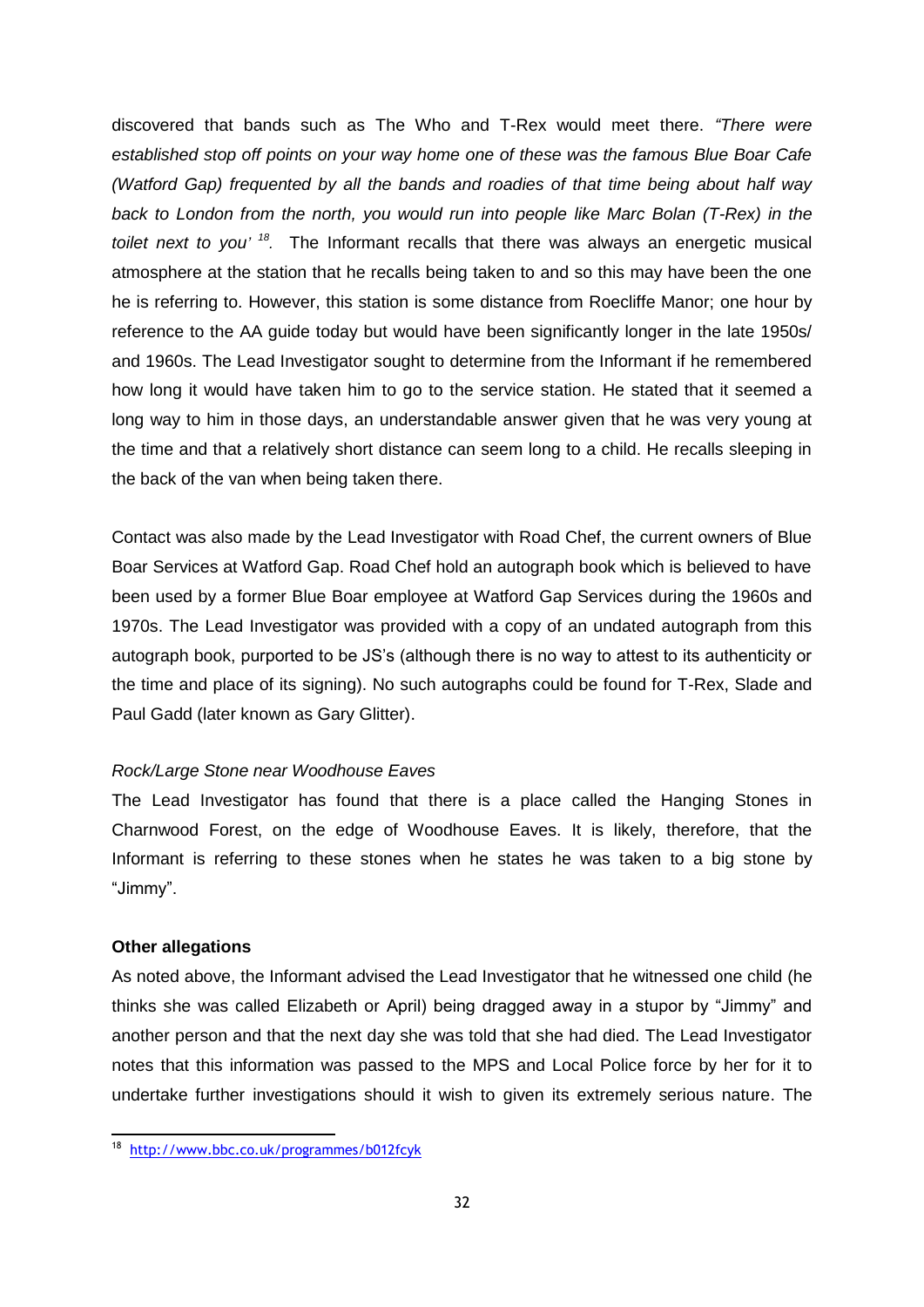Lead Investigator sought further to corroborate this information through referring to any reference to a child's death in any of the documentary evidence relating to Roecliffe Manor still in existence. A search was also made of census information. No reference could be found in any record of a child's death at Roecliffe Manor.

The Informant stated in interview that other boys who were at Roecliffe Manor when he was there said that they had also been abused at another children's home, in Melton Mowbray. However, the Informant did not indicate that these boys had been abused by JS at these homes and further, no information can be provided by the Informant as to which home in Melton Mowbray was actually the subject of such abuse. The terms of reference to this investigation is to investigate allegations of abuse by JS and therefore this further allegation falls outside of the remit of the current investigation. The information about this alleged abuse has been forwarded to the Local Police and Leicestershire County Council for it to consider as part of its safeguarding responsibilities**.**

# <span id="page-32-0"></span>**9 The Trust's Current Policies, Practice and Procedures**

It is important to note that the Trust (or predecessor bodies) did not at any time run, or indeed have any connection with Roecliffe Manor other than that at one time children from the LRI were occasionally discharged there to convalesce. However, as part of this investigation it has been important to ensure that the Trust's policies and procedures relating to child protection and vulnerable adults are robust.

## *Review of Trust policies and practice in 2012/2013*

In November 2012, Sir David Nicholson wrote to all NHS Trust Chief Executives asking them to undertake a review of NHS Trust policy and guidance on volunteers and visits by VIPs/Celebrities to NHS premises.

During the review, which the Trust subsequently undertook, the Trust identified the following risk areas:

- That the service specifications with an external contractor (Interserve) should include a requirement that policies and procedures for recruitment training, and development of staff, is in line with local safeguarding guidance. The Trust has actioned this point.
- That there is a need to ensure that staff are made aware of local changes to vetting and barring procedures. In order to ensure that staff are aware of vetting and barring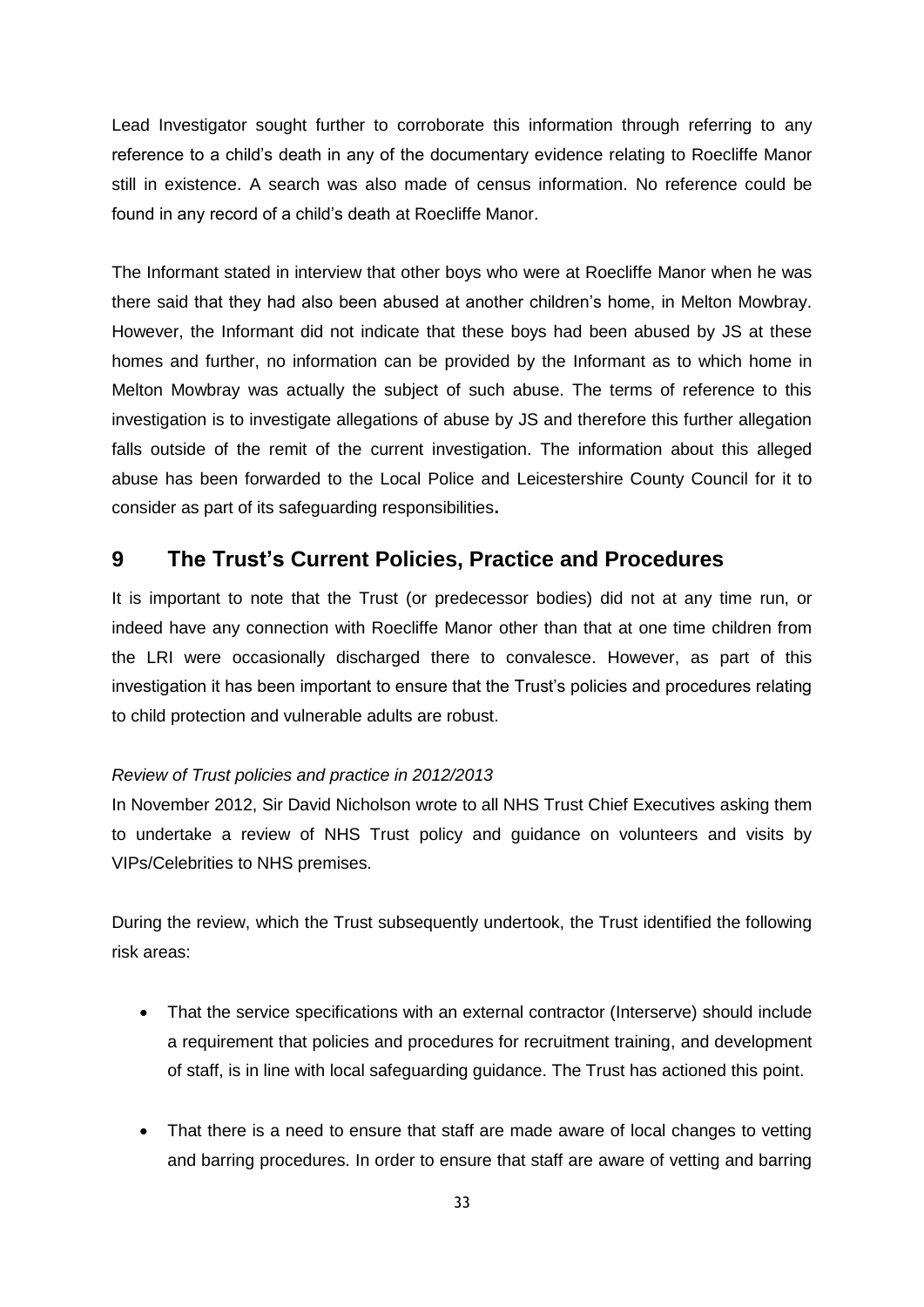procedures, the Trust has used a number of communication methods to raise awareness with all staff such as local briefings via Directorates including a CEO briefing in February 2014. The message has also been re-enforced within safeguarding training.

• That there was no policy relating to visits from celebrities and VIPs, either planned or otherwise. As an interim measure following the review, the Trust introduced Best Practice Guidance<sup>19</sup>- which specifically mentions 'unless you have received *notification of this, do not allow celebrities access'.* This remains an interim measure at the time of this investigation and the Lead Investigator recommends that it should now be formalised into a policy and firmly embedded into the Trust's practice.

Following the above review, the Trust strengthened safeguarding training in the summer of 2013 in terms of staff being vigilant about visitors and access to controlled areas, such as children and maternity wards.

## *Trust policies and practices*

A comprehensive list of the Trust's policies and practice in relation to the protection of children and vulnerable adults can be found in Appendix C of this report.

The Trust is a partner agency of the Safeguarding Adults Boards and the Safeguarding Children's Boards<sup>20</sup> for Leicestershire and Rutland County Councils and Leicester City Council. Safeguarding Children Boards are the key statutory mechanisms for agreeing how the relevant organisations in each local area will co-operate to safeguard and promote the welfare of children in that locality, and for ensuring the effectiveness of what they do.

The Trust has a number of policies and procedures in place in relation to safeguarding vulnerable people and children, access to patients and listening to and acting on patient concerns. The Trust website also has information for the public to access, which tells them what to do if they have concerns about the abuse of a child or vulnerable adult. The Trust has a 'whistleblowing' policy to encourage staff or volunteers to raise concerns and is accessible to Trust staff via the intranet.

-

 $19$  Guidance for staff managing patient, celebrity and official visitors to the Trust

<sup>20</sup> http://www.lcitylscb.org/about-lscb/what-the-lscb-does/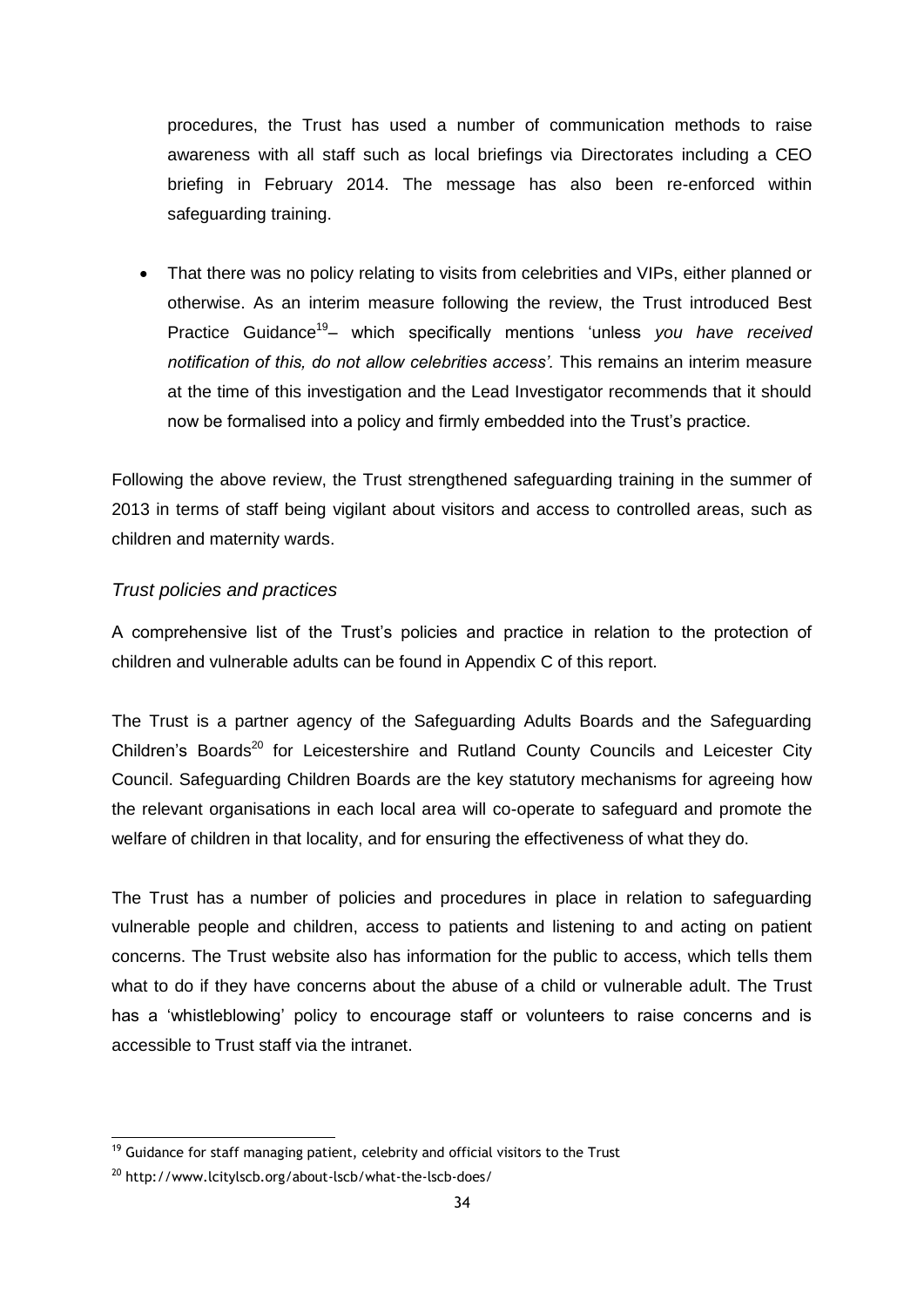The Trust has taken an active approach to ensure that policies are embedded and, as well as the Safeguarding Team of advisors, has a safeguarding lead in each Clinical Business Unit who has the following role:

- to ensure that effective safeguarding practice is actively maintained.
- to support and provide time for staff to attend training and to participate in any required safeguarding investigations.
- to ensure staff receive and have the time to get appropriate brief/debrief/counselling where requested/needed.
- to support the delivery of new safeguarding initiatives through the effective sharing of information.

Safeguarding processes are monitored via the Trust Safeguarding Assurance Group and any serious incidents are taken to the Quality Assurance Committee.

During an unannounced visit by the Care Quality Commission in August 2012, the Trust was found to be compliant with Outcome 7 – Safeguarding People. Outcome 7 is specifically concerned with ensuring that the Trust has made suitable arrangements to ensure that service users are safeguarded against the risk of abuse by means of (a) taking reasonable steps to identify the possibility of abuse and prevent it before it occurs; and (b) responding appropriately to any allegation of abuse.

The Trust Board has an updated integrated action plan to ensure that recommendations and key lessons learnt from the Keogh Review<sup>21</sup>, the Berwick Review<sup>22</sup> and the Francis reports<sup>23</sup>, including the government's final response to the Francis report<sup>24</sup>, are embedded in the Trust's day to day practices.

*Recruitment procedures for Trust staff and volunteers*

 $\overline{a}$ 

<sup>&</sup>lt;sup>21</sup>Professor Sir Bruce Keogh's 2013 review into the quality of care and treatment provided by 14 hospital trusts in England.

 $22$  A report by Professor Don Berwick on patient safety in the NHS in England.

 $^{23}$  Robert Francis QC's reports on the failings at the Mid Staffordshire NHS Foundation Trust.

 $24$  'Hard truths - the journey to putting patients first' 2014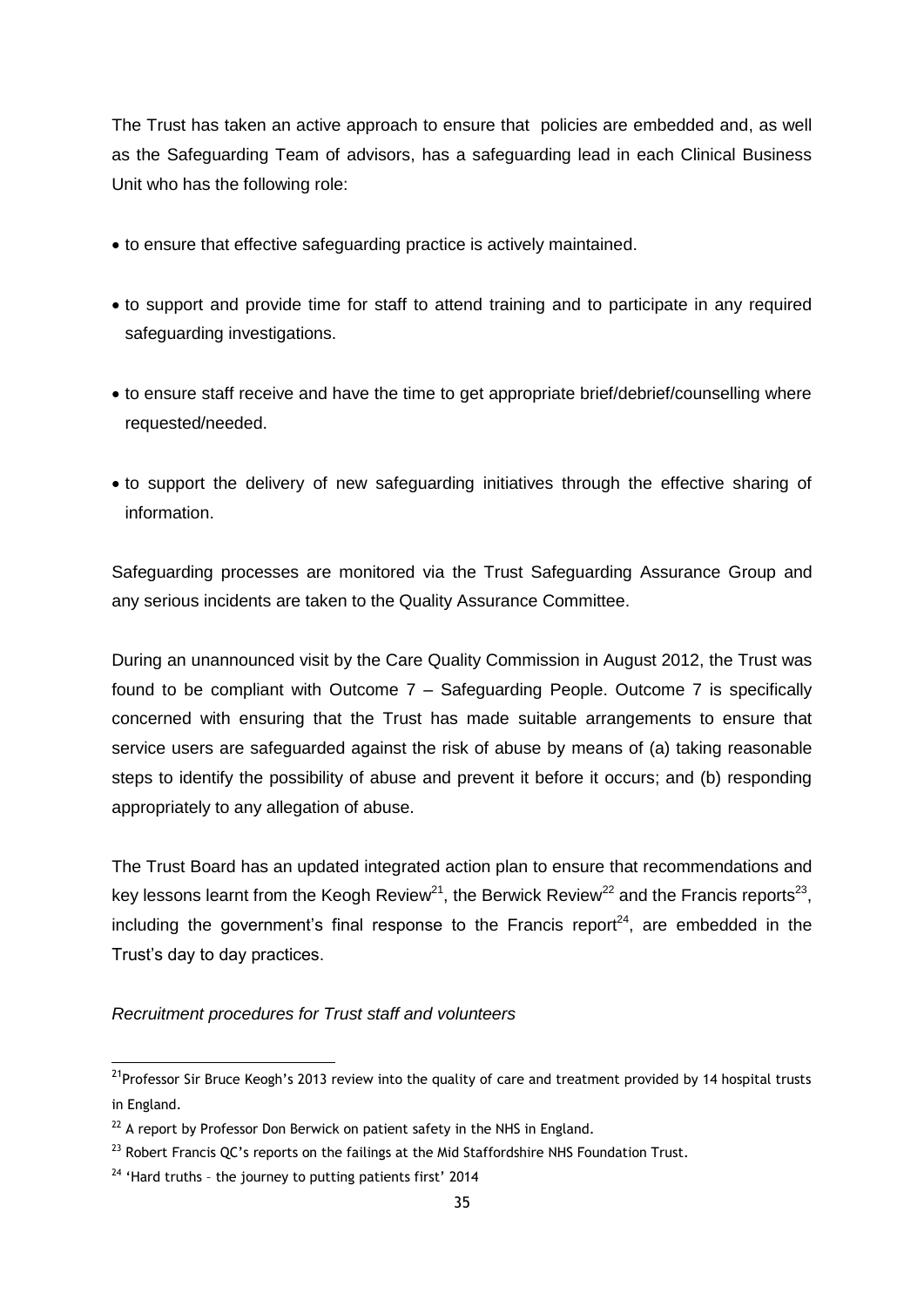Disclosure and Barring Service ("DBS") checks are required for all employed staff and volunteers at the Trust. The level of check required is dependent on their contact with patients. Where appropriate, staff and volunteers at the Trust are required to have enhanced DBS checks.

#### *Staff training*

Safeguarding vulnerable people training, whether for adults or children, is mandatory for all Trust staff, including volunteers. Compliance is monitored and reported to the Board. Full compliance has been achieved at the time of writing this report. Staff are required to attend annual training and training is reviewed and monitored on a monthly basis at the Safeguarding Assurance Group, and quarterly at the Quality Assurance Committee.

#### *Protocols for visiting celebrities and VIPs*

All visits by celebrities are managed and coordinated by the Director of Marketing and Communications. There is no separate written protocol for managing VIP/Celebrity visits by the Trust other than the interim guidance put in place as noted above. There is also a Security Policy which encourages vigilance from staff with regard to people acting suspiciously, setting out clear reporting and taking seriously the safety of both patients and staff.

There is, however, no mention of what would happen if a VIP/Celebrity arrived unannounced on Trust premises. This is not mentioned in the interim guidance. Although this should in theory be covered by the Security Policy's guidance on reporting strangers in controlled access areas.

The Lead Investigator recommends that the Trust should create a specific policy in relation to visits by VIPs and celebrities, including unplanned visits, and ensure that this is embedded in Trust day to day practice.

#### *Policies and Practice – Fit for Purpose*

The Lead Investigator concludes that the Trust's current policy and practice at the Trust embraces learning from the Francis Report and is taking on board learning from the wider JS allegations. In the Safeguarding Children and Adults Annual Report 2012-2013 the Trust makes specific reference to the JS national review and that it has reviewed policies. The report states: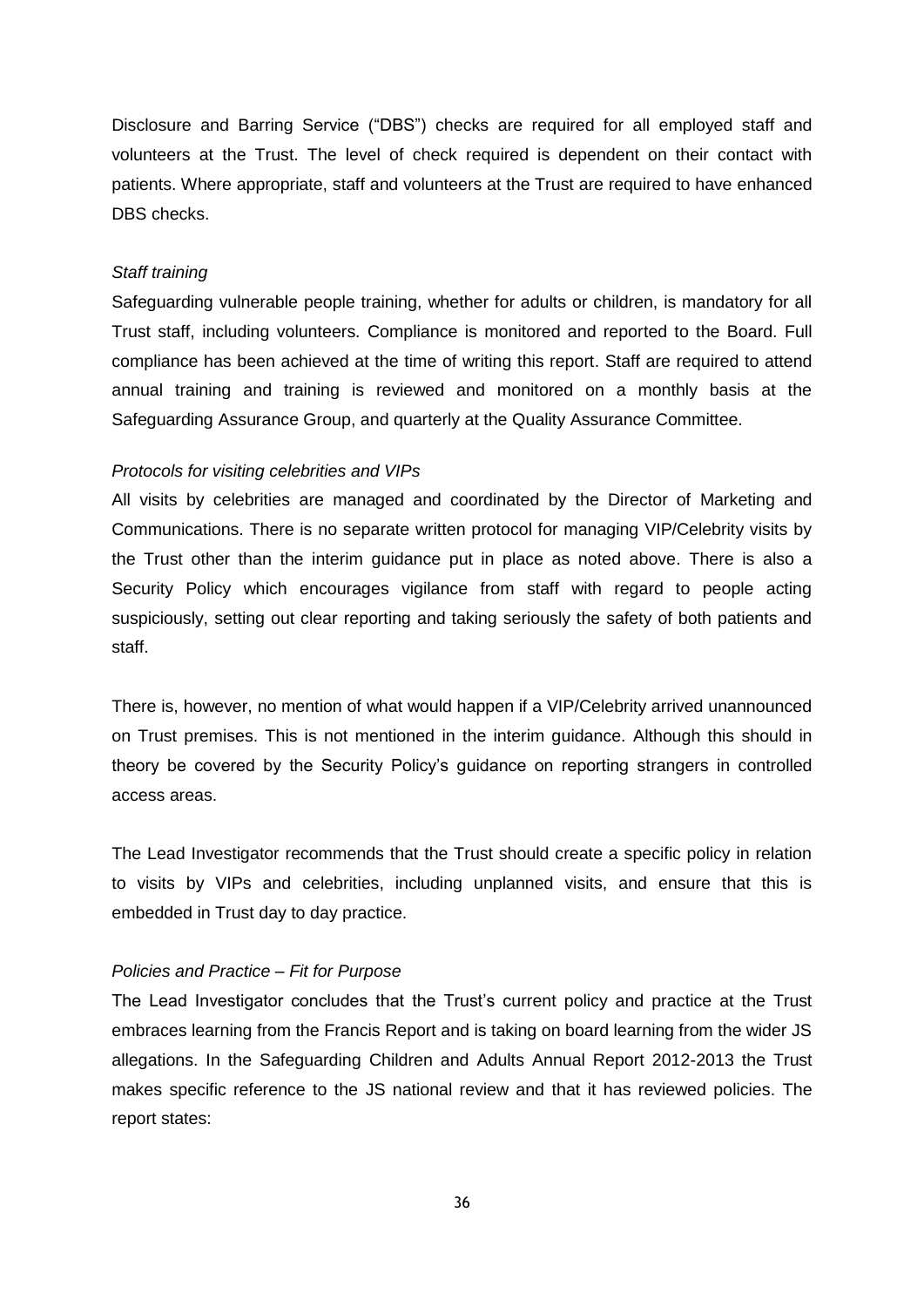'*The Trust can confirm that recruitment procedures are compliant with the revised national procedures introduced in December 2012 by the Vetting, Disclosure and Barring Service. There is no evidence to suggest that official visitors and celebrities have been in the Trust without appropriate supervision and staff have been reminded about the importance of challenging and*  escorting visitors and celebrities. The Trust can further confirm that it is working with partner *agencies to seek assurances that staff working in these agencies have undergone appropriate vetting procedure*.' (Annual Safeguarding Report 2012-2013).

In the same report, the Trust states that it plans to re-launch the Trust Safeguarding Forum, with a series of events to promote the work of safeguarding for Adults and Children.

The Trust has, therefore, undertaken a thorough review of policies, including Safeguarding and DBS checks. It is the Lead Investigator's view that the safeguarding policies are fit for purpose and are robust to protect children and vulnerable adults.

# <span id="page-36-0"></span>**10 . ARC Leicester – Current Policies, Practice and Procedures**

A comprehensive list of ARC Leicester's policies and practice in relation to the protection of vulnerable adults can be found in Appendix C of this report. ARC Leicester is a small charitable organisation but nevertheless has a clear set of policies and procedures and has updated all policies in light of new Disclosure and Barring procedures. It is to be commended for the way in which it seeks to keep up to date. ARC Leicester has recruitment procedures in place for staff and potential volunteers. Disclosure and Barring Service ("DBS") checks are required for all employed staff and volunteers.

It is the Lead Investigators view that ARC Leicester has a clear and robust set of policies to protect vulnerable adults.

# <span id="page-36-1"></span>**10. Overall Analysis and Conclusions**

This investigation has focused on the children's convalescent home known as Roecliffe Manor, which closed in 1969, in the village of Woodhouse Eaves. Further, the investigation focused on a timeframe of the late 1950 until the end of the 1960s, as this is when it is alleged sexual abuse by JS took place.

## *Allegation of abuse by JS at Roecliffe Manor*

The Informant has alleged that he was sexually abused at Roecliffe Manor on a number of occasions. He also alleges that he was sexually abused when he was taken out of Roecliffe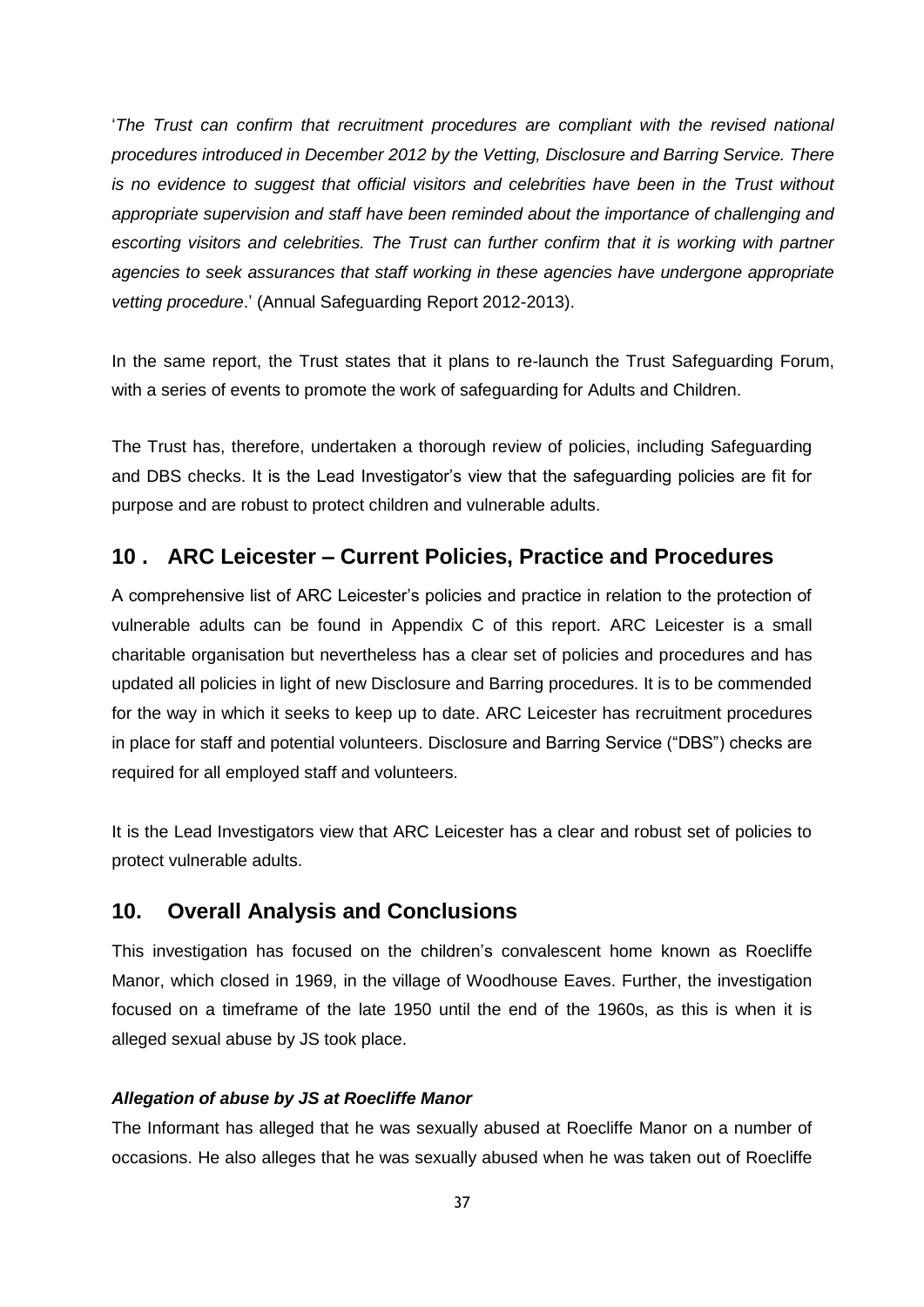Manor on trips. He alleges that an individual called "Jimmy" was the perpetrator of this abuse. "Jimmy" would visit Roecliffe Manor on weekends and assumed a number of roles at the home (helped with PE and provided entertainment to the children by showing films). The Informant recalls that he was told "Jimmy" worked in radio and would visit Roecliffe Manor on weekends. The Informant states that "Jimmy" was in fact JS. The Lead Investigator witnessed a strong emotional reaction by the Informant when she showed him a photograph of JS in the late 1950s; the Informant was adamant that the photograph was one of "Jimmy".

The Lead Investigator concluded following her interviews with the Informant that he was a sincere and honest individual. He had provided a broadly consistent account of his memories of his time at Roecliffe Manor. There were some inconsistencies in his account but this can be explained by the fact that the Informant was a young boy when he was a resident at Roecliffe Manor, and that this was over 50 years ago. It would have been surprising, and indeed unconvincing, if he had a clear and thorough recollection of his time at Roecliffe Manor. It was clear to the Lead Investigator that the Informant found it very difficult to recount details of a traumatic period of time in his life and a period in his life that he had kept silent about for over 50 years.

The Lead Investigator sought to corroborate the allegations made by the Informant by pursuing a number of avenues. This was through tracing any relevant witnesses who were resident, or indeed worked at, Roecliffe Manor in the 1950s and 1960s; through reviewing any archived material on Roecliffe Manor and through any other leads that could be found. Further, corroboration was pursued through trying to trace JS's whereabouts during this time, along with details of his appearance. The pursuit of corroborating evidence proved to be challenging given that the incidents alleged occurred more than five decades ago and so very few witnesses could be located; similarly relevant documentary evidence, where such evidence could be found, was vague and did not provide a complete photograph.

Only a small number of witnesses could be located (or were prepared to speak to the Lead Investigator) and none recalled a man named "Jimmy" visiting Roecliffe Manor. No witness had any recollection of JS visiting Roecliffe Manor, or that Roecliffe Manor had a known association with him. The documentary evidence reviewed by the Lead Investigator (as detailed in section 4 above) held no reference to visits by "Jimmy" or any reference to JS. The Lead Investigator could find no evidence that JS had a regular presence in the Leicestershire area in the late 1950sand the 1960s. Given the subsequent popularity of JS in the 1960s, it seems surprising that no reference could be found of him in the literature for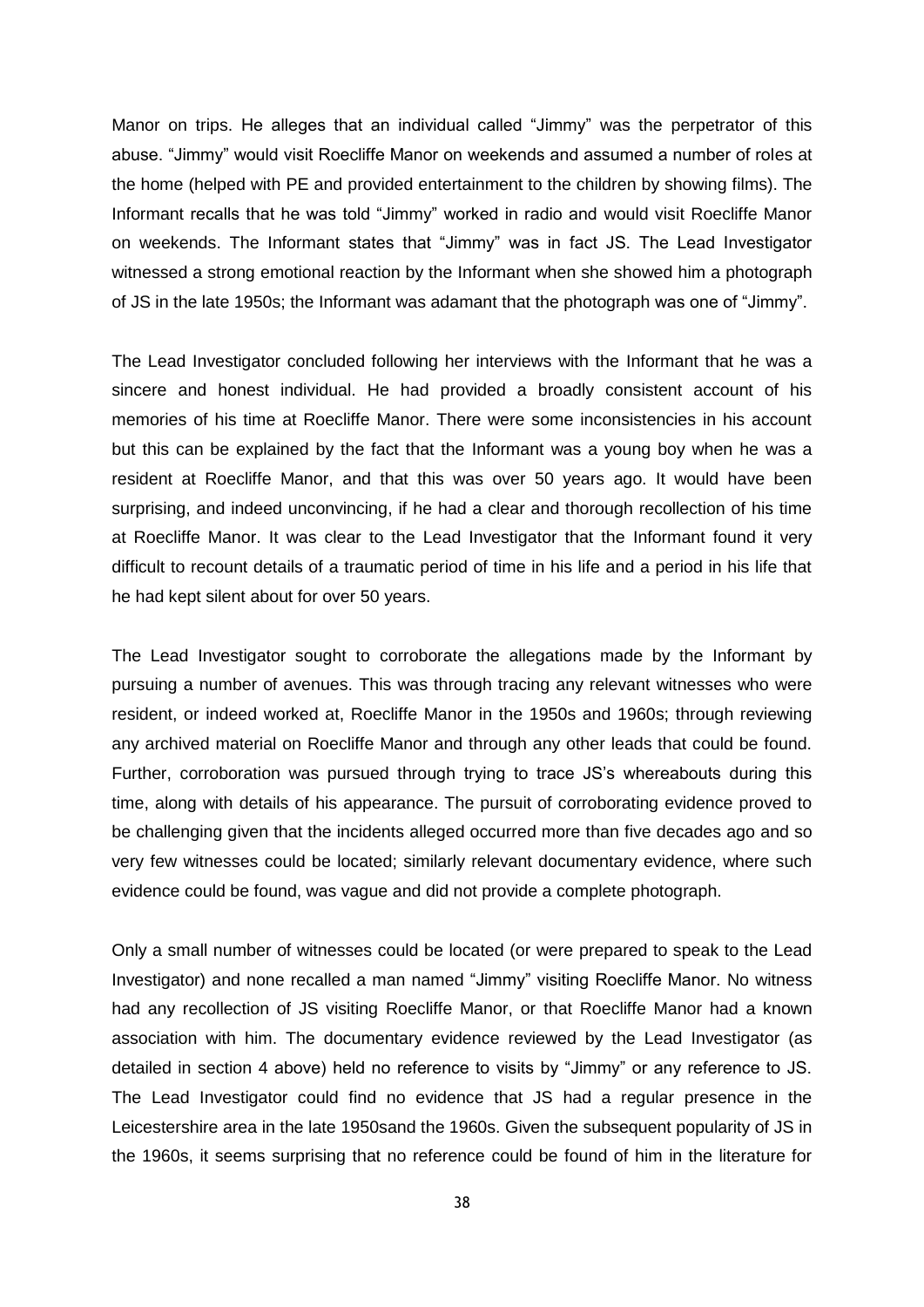Roecliffe Manor, or that he would not have been identified, or recalled, as being in the Woodhouse Eaves area at some time.

However, the Lead Investigator did not find evidence to discredit or indeed disprove the information provided by the Informant. The description of "Jimmy" did fit with a description of JS in the late 1950s along with the profile of a man who was fit and healthy, and worked in radio. JS was of course known for his marathon running (and this was the case in the 1950s and 1960s) and worked for Radio Luxembourg on Thursday, Saturday and Sundays three weekends each month. It is possible that these broadcasts were pre-recorded and so does not rule out the possibility that JS could have visited (or worked at) Roecliffe Manor on weekends as alleged. Further, "Jimmy" had a camper van and it is well known that JS did have a number of camper vans during his lifetime.

The Lead Investigator's concern is that whilst helpful, this corroborative evidence is generic in nature and does not provide strong conclusive proof that "Jimmy" was in fact JS. It is also of significance that the Informant was very young at the time of his association with "Jimmy" (which was over 50 years ago) and so any description of "Jimmy" needs to be used carefully and cautiously given the passage of time. The allegation made that JS abused the Informant, and indeed other children, at Roecliffe Manor is very serious and as such proper and strong corroborative evidence is required to link JS to such abuse. Other than the Informant's word, no other evidence has provided this link. As such, the Lead Investigator has been unable to conclude one way or the other that JS abused the Informant, and other children, at Roecliffe Manor, in the late 1950s and early 1960s.

The Lead Investigator is mindful that other witnesses who may have been a resident, or who worked at Roecliffe Manor, could not be interviewed because they did not want to be, may have evidence which could lead to corroboration at a later stage. As such, the Lead Investigator believes that the matter should be reopened if such evidence comes to light.

## **Sexual Abuse at Roecliffe Manor**

The Informant provided accounts of sexual abuse at the home. One of these related to abuse in the bathroom at the home. A witness other than the Informant stated that she was abused on one occasion whilst she was at Roecliffe Manor when she was in the bath. Both witnesses conclude that the matron was present at the time of the abuse.

The investigation concludes that sexual abuse of children did take place at Roecliffe Manor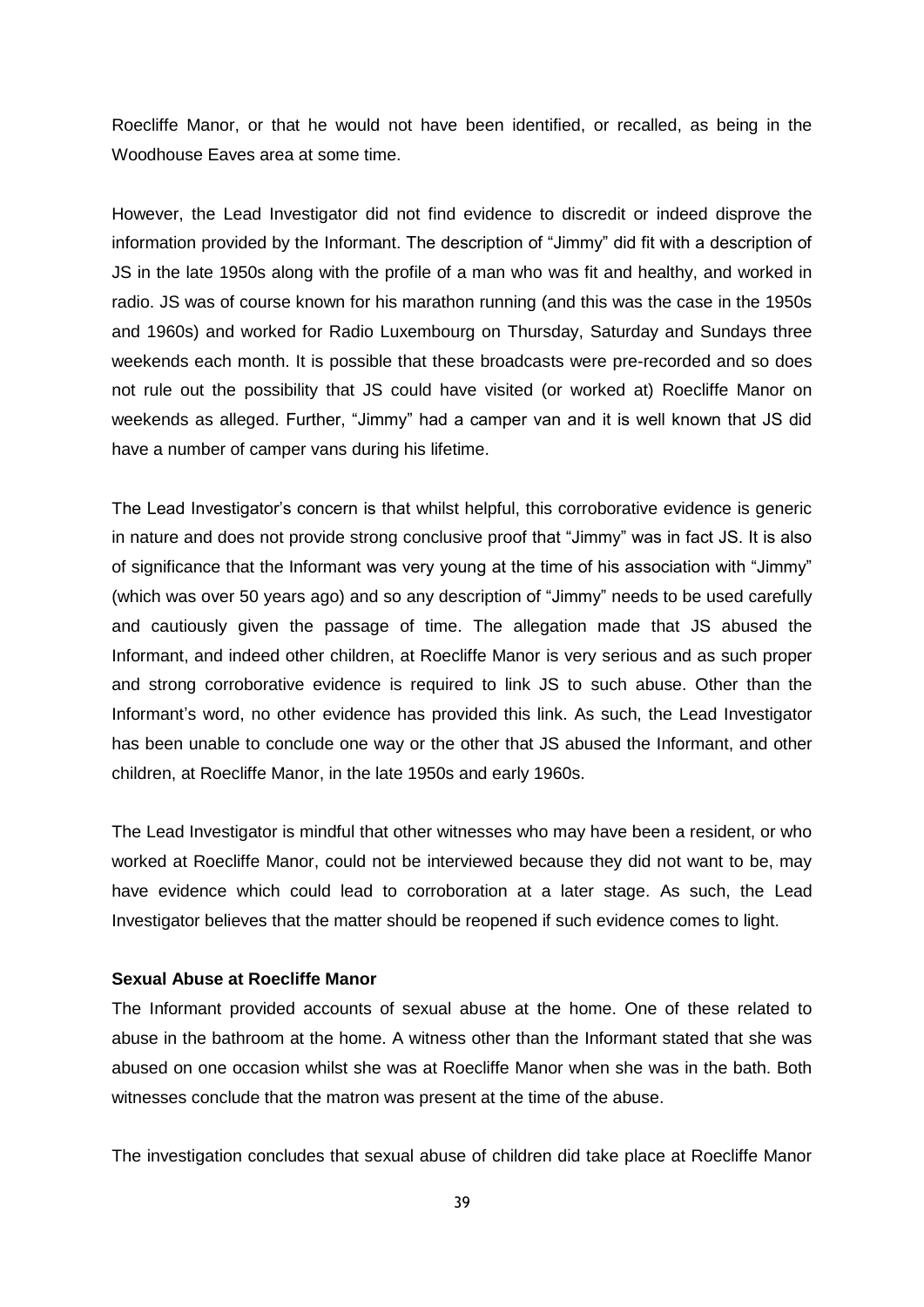in the late 1950s and 1960s (some of which may have taken place outside of the Roecliffe Manor premises). The Lead Investigator believed the account of both witnesses and the similar accounts of sexual abuse occurring in the bathroom by a male were made independently of each other.

It is not within the terms of reference of this investigation to explore the extent of such abuse at Roecliffe Manor over the years (this investigation being firmly focused on any abuse perpetrated by JS). Therefore, this conclusion, along with the evidence found, has been forwarded to the Police and Leicestershire Local Authority as the authority with safeguarding responsibility for children and vulnerable adults in the area.

The Lead Investigator also concludes that children were subjected to cruelty at Roecliffe Manor, even by the very different standards of the 1950s/1960s compared to the present day. It is acknowledged by the Lead Investigation that discipline in the 1950s and 1960s was considered harsh by today's standards. Corporal punishment such as caning was evident in both schools and in the home and not considered abnormal by most parents. Strict routines and regimes existed in children's hospitals, with a lack of attention to emotional well-being. Further, it was normal to restrict family visits when children were in these Children's Homes<sup>25</sup>. However, the evidence collated as part of this investigation shows that the regime at Roecliffe Manor included more extreme forms of punishment and discipline than was acceptable at that time. These included scrubbing of children in a cold bath as a punishment for bed wetting, and for having diarrhoea and sickness, taking children from their beds at night and tying them to chairs for bed wetting and force feeding children who refused meals. It is the Lead Investigator's conclusion that this was excessive and cruel treatment of children by some of those staff members who worked at Roecliffe Manor.

#### *Other Allegations*

 $\overline{a}$ 

The Informant states that he witnessed "Jimmy" and another man dragging a girl across Roecliffe Manor, whom he recalls as being called April or Elizabeth, who appeared to be in a stupor. He was then told the next day that this person had died. The Lead Investigator has been unable to find any evidence of a death occurring at Roecliffe Manor and cannot link this allegation to any other evidence. Further, as noted above, the investigation has been unable to conclusively link "Jimmy" with being JS. As such, the investigation cannot find that a child died at Roecliffe Manor, and that JS had involvement in it. As noted above, this serious allegation has been referred to the Police for it to take forward should it decide it appropriate

<sup>&</sup>lt;sup>25</sup> Ruth Davies "Marking the 50th anniversary of the Platt Report" - Journal of Child Health Care 2010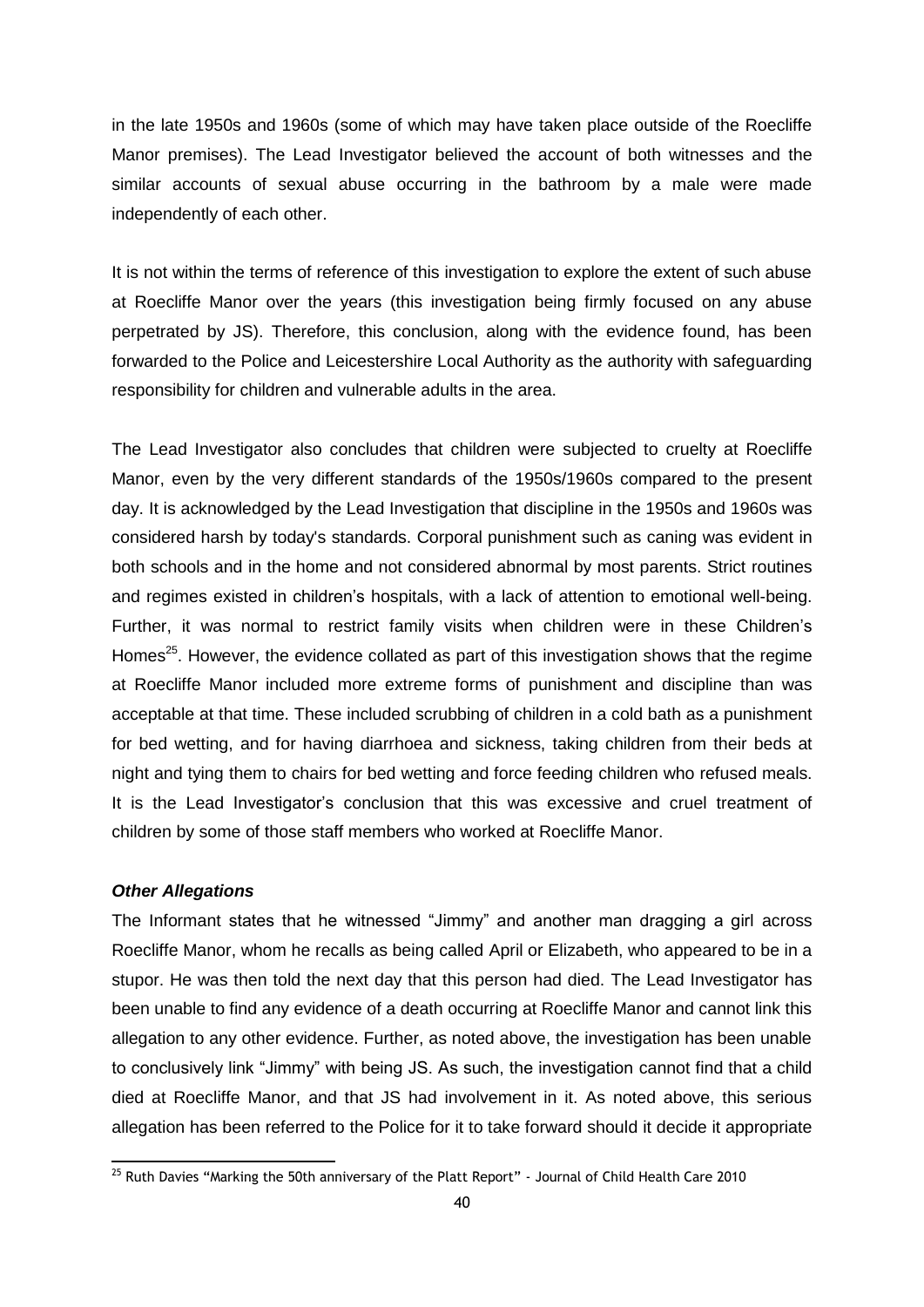to do so.

The Informant alleges that he was told by other boys, who were resident at Roecliffe Manor when he was there, that abuse took place at another children's home in Melton Mowbray. The Informant could not provide any further information on which home that might be and further did not claim that such abuse was perpetrated by JS. The terms of reference to this investigation were limited to the investigation of abuse by JS and in the absence of such an allegation in relation to a children's home in Melton Mowbray, the Lead Investigator did not investigate the issue further. However, recognising the serious allegation, the information has been forwarded to the Police and Local Authority to consider and investigate should it consider it necessary to do so.

### *Policies and Procedures*

The Lead Investigator undertook a review of all Trust safeguarding policies and found that they were fit for purpose. However, a recommendation is made to strengthen the Trust's procedure in relation to visiting VIPs and celebrities who visit the Trust.

The Lead Investigator has also reviewed ARC Leicester's policies relevant to safeguarding vulnerable adults and found that they were fit for purpose. However, it is recommended that recruitment and retention policies are separated from within other policies, and that a supervision policy is part of the new recruitment pack for potential volunteers.

# <span id="page-40-0"></span>**12. Recommendations**

There is a need for an NHS Trust, and other organisations caring for vulnerable individuals, to be vigilant at all times to ensure that its processes are reviewed and monitored regularly to ensure that they are fit for purpose and effective. The Board has a particular responsibility to continue to challenge and analyse such policies and practices to ensure that they are embedded and become the responsibility of all individuals who work at a Trust. The Trust has a robust structure in place through the Safeguarding Assurance Group and monitoring of training compliance at Board level.

As noted above, the Lead Investigator is satisfied that the Trust's safeguarding policies and procedures are fit for purpose. However, the Lead Investigator has noted that there is a need to strengthen the Trust's procedure in relation to visiting VIPs and celebrities who visit the Trust. This is particularly in relation to a VIP who may arrive unexpectedly and unplanned onto the Trust's premises.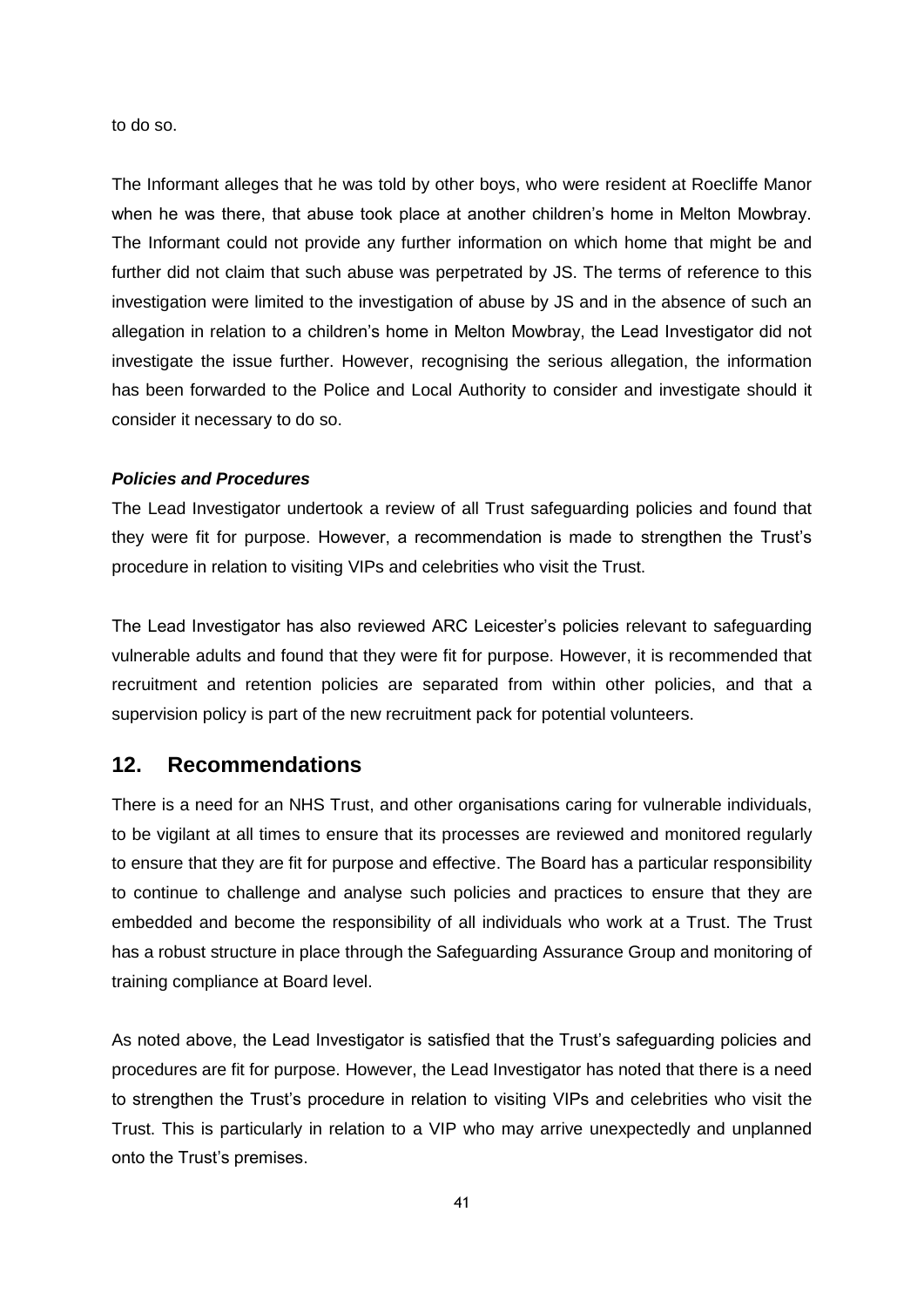It is recommended that the Trust:

## **Recommendation 1**

Puts in place a policy for VIP/Celebrity visits to Trust premises, to include unannounced visits. This policy should be properly publicised to Trust staff and embedded in every day practice. *[Responsible Director: Director of Marketing and Communications By: June 30th 2014]*

## **Recommendation 2**

Updates the existing Safeguarding Adults and Children's training to ensure that staff are aware of the new policy in relation to VIP and Celebrity visits. *[Responsible Director: Director of Nursing by April 30th 2014]*

It is recommended that ARC Leicester:

## **Recommendation 1**

Put in place a separate Recruitment and Retention Policy *(Responsible Office: Charity Manager Lenore Headey July 31st 2014)*

## **Recommendation 2**

Put in place a supervision policy as part of the volunteers pack (*Responsible Office: Charity Manager Lenore Headey by September 2014*)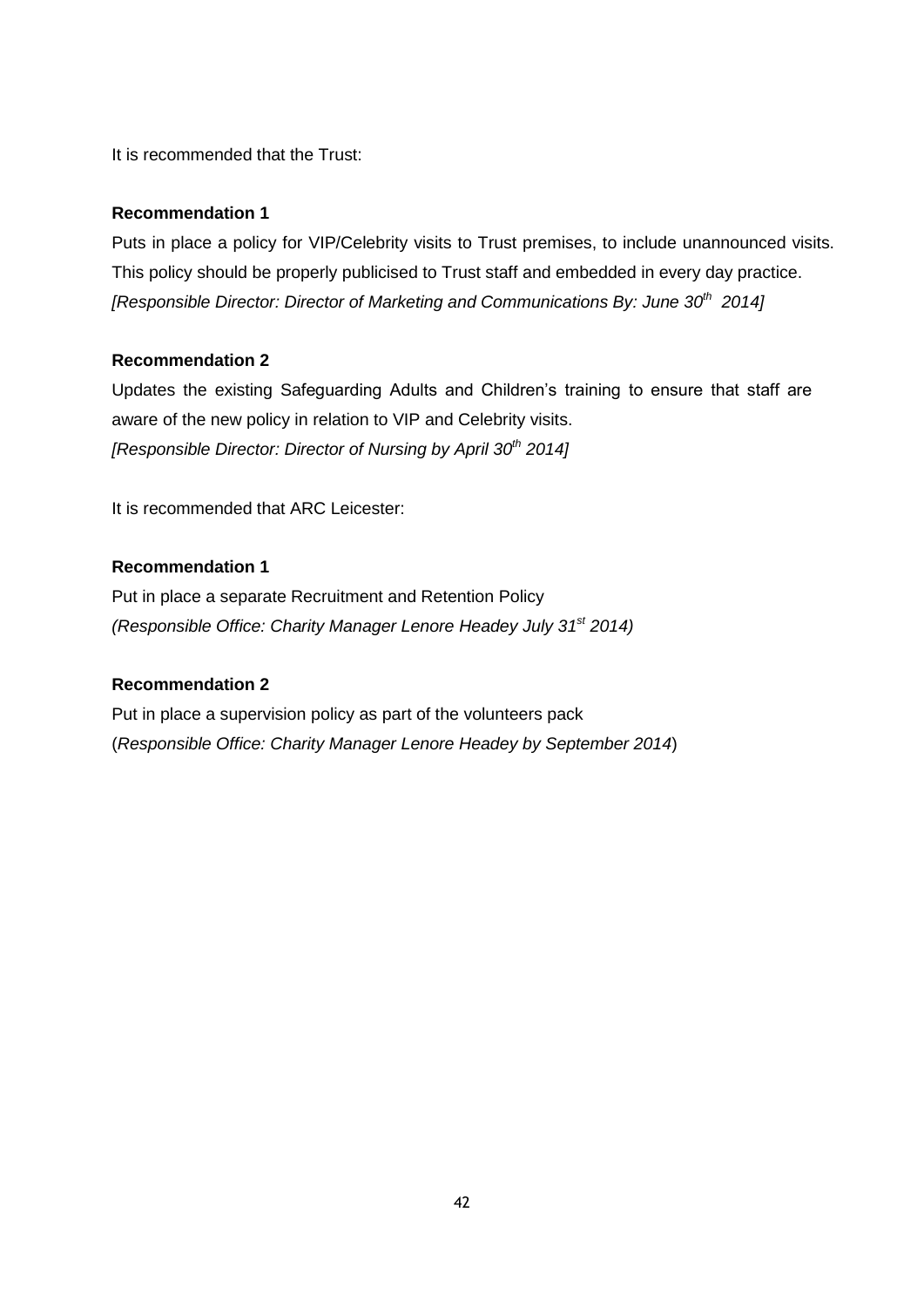# <span id="page-42-0"></span>**Appendix A**

# **Biography of the Investigation Team**

Sue Walters is an experienced consultant and has a long history of working with Children's Services in a variety of roles, from frontline as a Health Visitor to Director Level. She has experience of working to develop Integrated Adult and Children's Safeguarding services and policies. She previously set up and managed a national project working with adult survivors of childhood sexual abuse (The Surviving Homeless Project in Nottingham).

Ms Carole Ribbins is currently the Director of Nursing/Deputy Director of Infection Prevention and Control at the Trust. Carole qualified in 1987 and specialised in Intensive Care nursing before moving on to Transplant Co-ordination. Carole has worked in the Central London, Cambridge and Midland regions of England in a variety of nursing and general management roles before being appointed as Director of Nursing for the Trust.

Stephen Ward is a qualified Chartered Secretary and has served as Director of Corporate and Legal Affairs at the Trust since its establishment in 2000. Before then, Stephen held the role of Director of Corporate Administration at Leicester Royal Infirmary NHS Trust and he has also worked for a number of local authorities.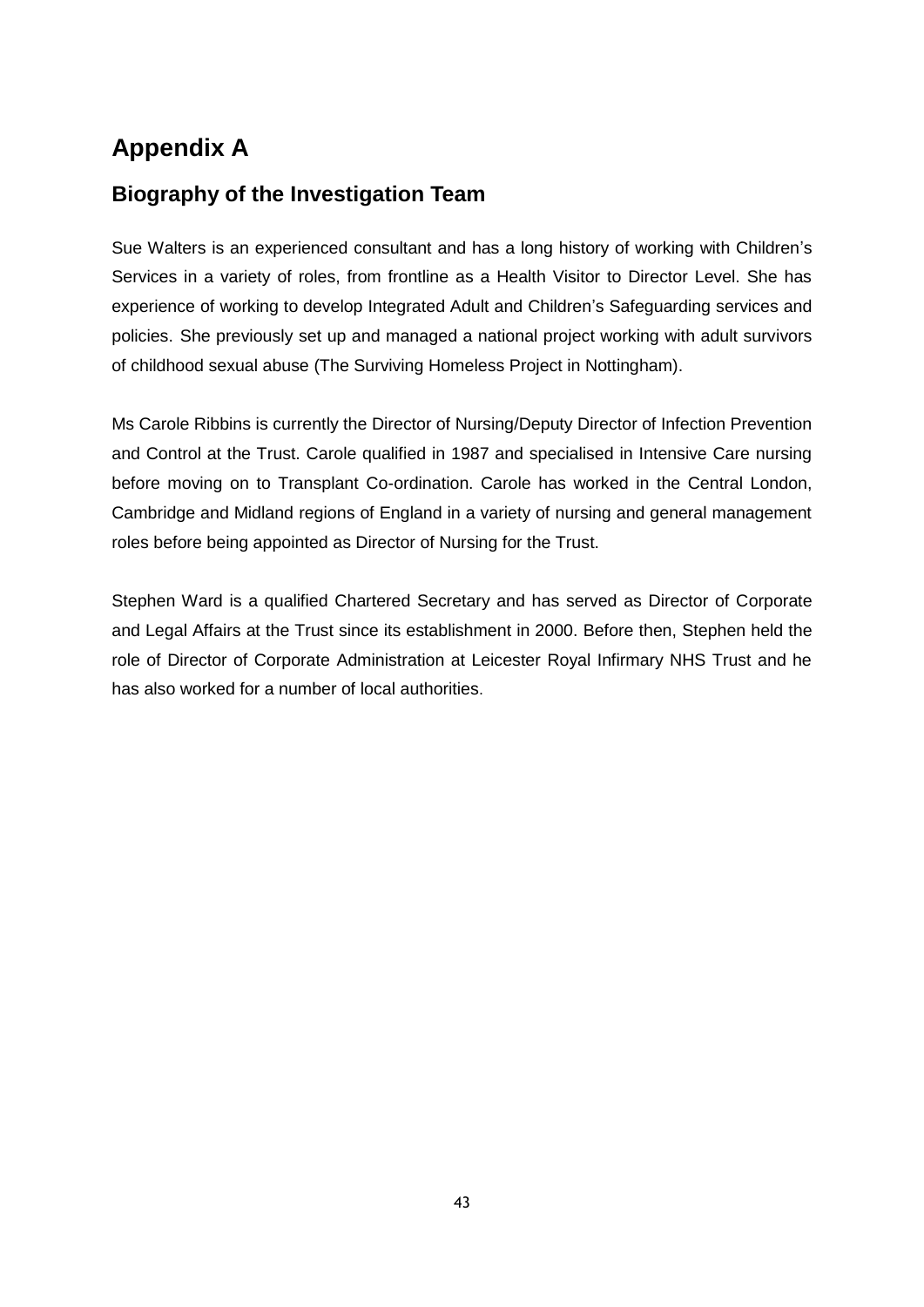# <span id="page-43-0"></span>**Appendix B**

# **Former Children's Homes in the village of Woodhouse Eaves**

It has been established by the Lead Investigator that the following children's homes existed in Woodhouse Eaves between 1895 and 1987:

- Charnwood Forest Convalescent Home Adults 1895-1933.
- Cooper Memorial 1900-1966 (26 children). Taken over by the Children's Society in 1966 and managed by them until 1987.
- Empitts/Hemp Pit Hill House (18 children) 1920-1931. Staff moved to Roecliffe Manor in 1931 when this home closed.
- Roecliffe Manor 1931-1969 (50 children). Leonard Cheshire Disability opened a home in 1972.
- Swithland Recovery Home 1912-1974. This home closed between 1946 and 1959 and was then taken over by the NHS until 1974.
- $\bullet$  Zachary Merton -1937 1987.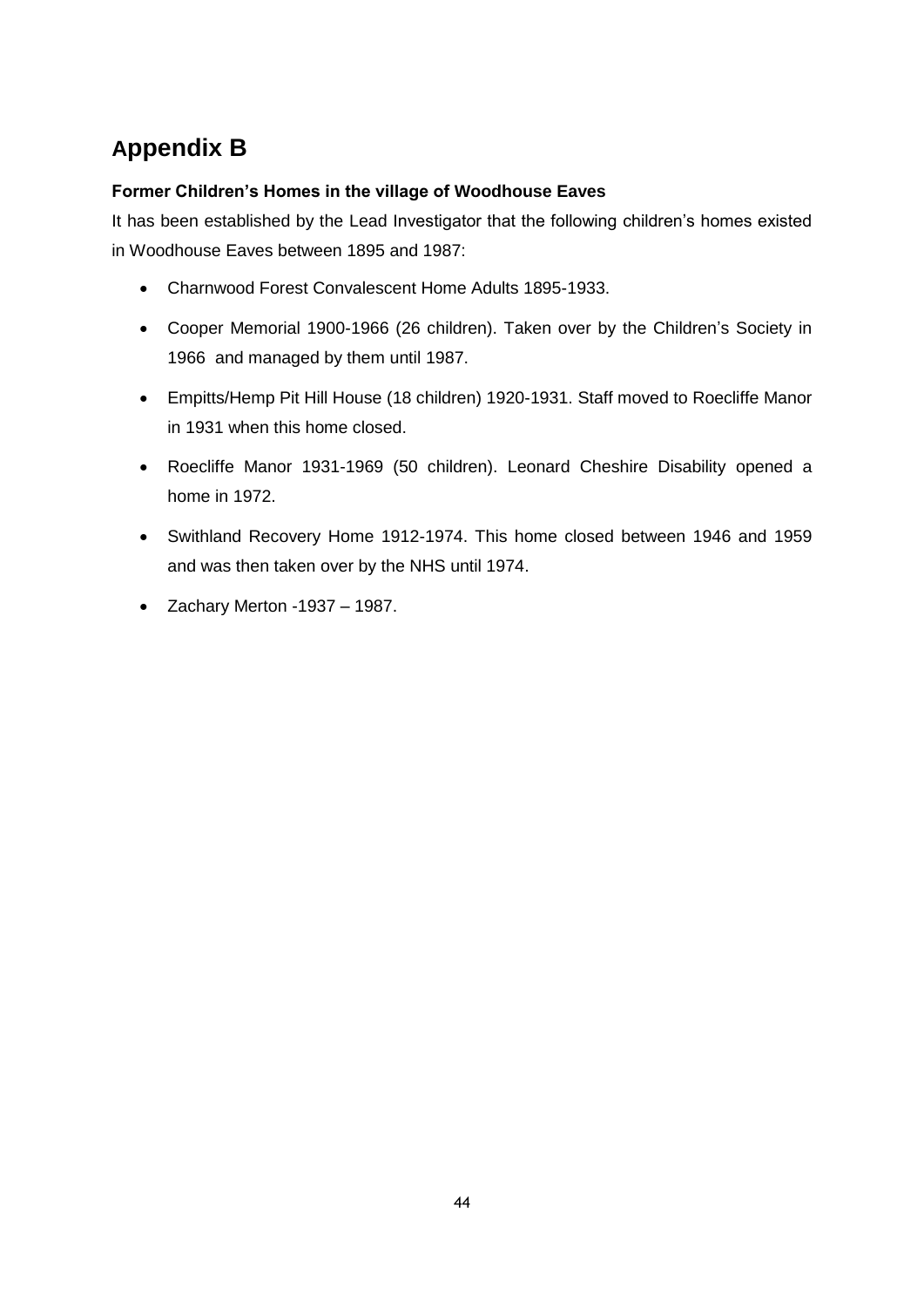# <span id="page-44-0"></span>**Appendix C**

# **List of Key Policies Reviewed**

# The Trust

| <b>Policy/Procedures</b>                                                                                                                                                   | <b>Review due</b>                                                                                                                                                                    | <b>Last Review</b>               |
|----------------------------------------------------------------------------------------------------------------------------------------------------------------------------|--------------------------------------------------------------------------------------------------------------------------------------------------------------------------------------|----------------------------------|
| <b>Disciplinary Policy</b>                                                                                                                                                 | November 2013<br>Consulting on amendments<br>with Staff Side, nearing final<br>draft, and will be taken for<br>ratification to Policy and<br><b>Guidelines Committee</b><br>shortly. | June 2007, November 2010         |
| Whistleblowing in the NHS                                                                                                                                                  | May 2014                                                                                                                                                                             | <b>July 2011</b>                 |
| Safeguarding children                                                                                                                                                      | January 2015                                                                                                                                                                         | February 2014                    |
| <b>Recruitment and Selection</b>                                                                                                                                           | November 2014                                                                                                                                                                        | March, July and November<br>2011 |
| Protecting patients when an<br>safeguarding<br>allegation<br>is<br>made against an employee                                                                                | May 2014                                                                                                                                                                             | February 2014                    |
| Volunteer policy                                                                                                                                                           | <b>April 2015</b>                                                                                                                                                                    | November 2013                    |
| Safeguarding adults                                                                                                                                                        | December 2015                                                                                                                                                                        | December 2012                    |
| Guidance for staff managing<br>patient, celebrity and official<br>visitors to the Trust                                                                                    | that<br>this<br>Recommended<br>becomes a formal policy                                                                                                                               | Completed December 2012          |
| <b>Disclosure</b><br>and<br><b>Barring</b><br>replaces the Policy for the<br>Protection of Children and<br>Safeguarding<br>Adults.<br>(Locally known as the CRB<br>Policy) | March 2016                                                                                                                                                                           | March 2013                       |
| <b>Security Policy</b>                                                                                                                                                     | November 2014                                                                                                                                                                        | November 2011                    |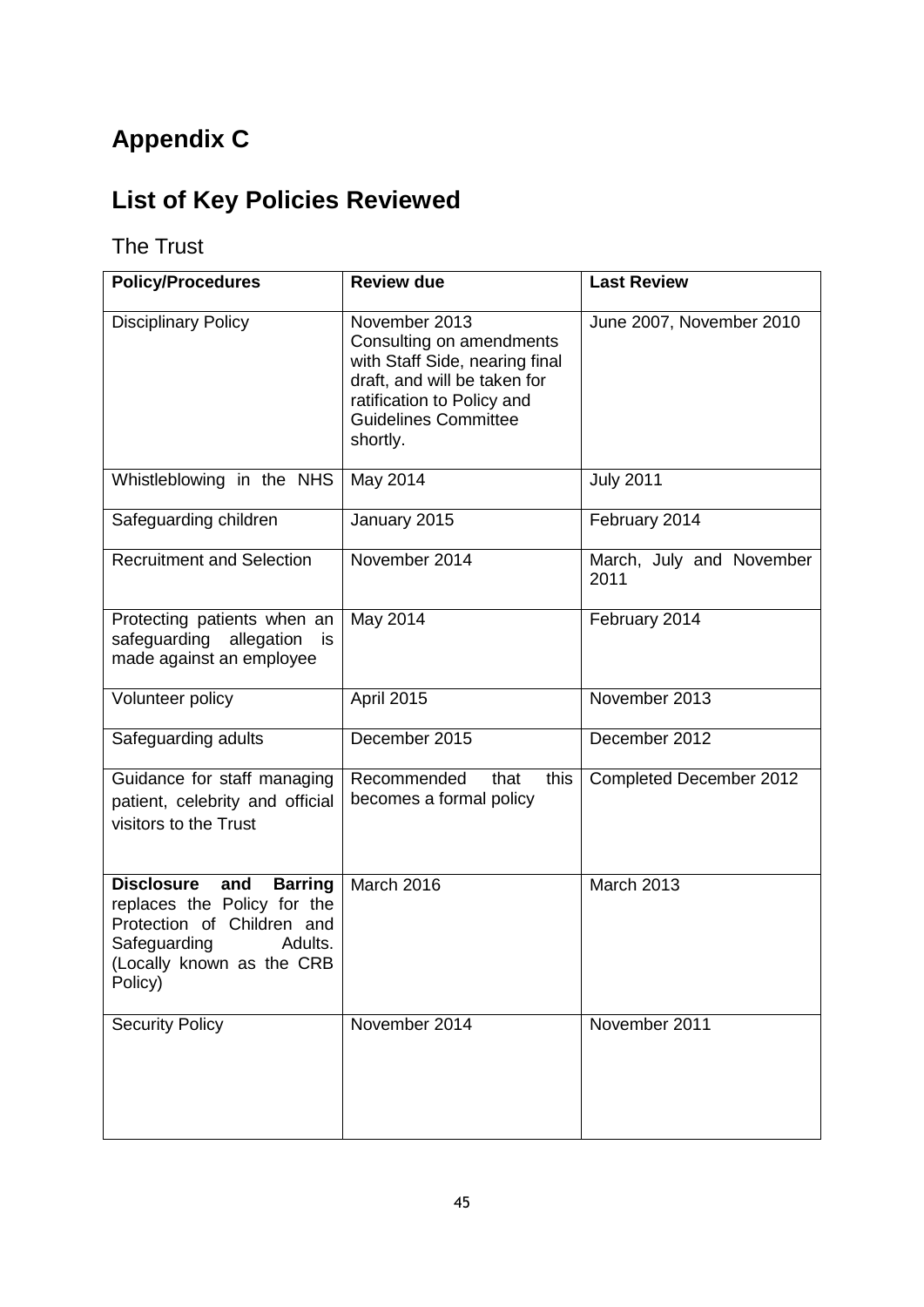# ARC Leicester

| <b>Policies/Procedures</b>                                                                               | <b>Review Due</b>                                                                                                                                                                                                                                                                                                                                                                                                                                                                                   | <b>Last Review</b> |
|----------------------------------------------------------------------------------------------------------|-----------------------------------------------------------------------------------------------------------------------------------------------------------------------------------------------------------------------------------------------------------------------------------------------------------------------------------------------------------------------------------------------------------------------------------------------------------------------------------------------------|--------------------|
| Secure Storage, Handling,<br>Use, Retention and Disposal<br>of Disclosures and Disclosure<br>information | In the process of reviewing all<br>documents by the end of<br>September 2014.<br>Policy is clear and<br>unambiguous                                                                                                                                                                                                                                                                                                                                                                                 | May 2009           |
| Policy Statement on the<br><b>Recruitment of Ex-Offenders</b>                                            | Reviewing all policies by<br>September 2014. Clear<br>checks in place and clear<br>understanding of new<br>procedures around<br>Disclosure and Barring.                                                                                                                                                                                                                                                                                                                                             | May 2009           |
| <b>Vulnerable Adults Policy</b>                                                                          | Reporting procedures for<br>making complaints,<br>allegations or expression of<br>concerns. Makes clear links<br>with recruitment and<br>retention, ensuring that all<br>staff whose roles include<br>working with vulnerable<br>adults are carefully selected,<br>screened, trained and<br>supervised. As part of the<br>recruitment procedure, all<br>newly appointed staff that<br>have contact with vulnerable<br>adults will be disclosure<br>checked at a level<br>appropriate to their role. | Sept 2011          |
| <b>Complaints and Disciplinary</b><br>Procedure                                                          | Reviewed May 2014.                                                                                                                                                                                                                                                                                                                                                                                                                                                                                  | September 2011     |
| <b>Environment Policy</b>                                                                                | Reflects the importance<br>attached to protecting the<br>environmental concerns and<br>issues relating to the<br>workplace and protecting the<br>welfare of its employees,<br>visitors and other persons<br>who may be affected. Review<br>to be completed by<br>September 2014                                                                                                                                                                                                                     | September 2011     |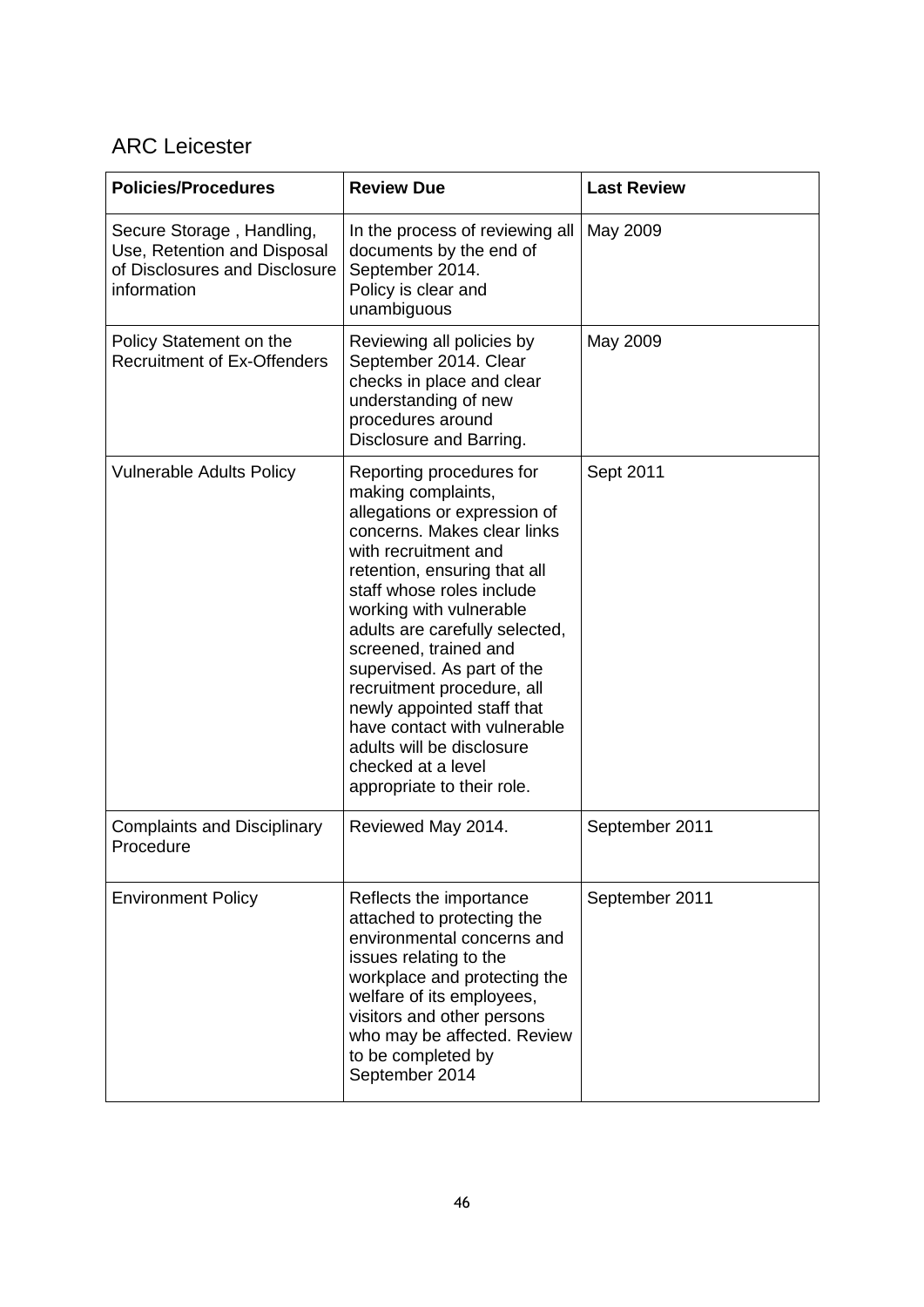| <b>Policies/Procedures</b>                      | <b>Review Due</b>                                                                           | <b>Last Review</b> |
|-------------------------------------------------|---------------------------------------------------------------------------------------------|--------------------|
| Equality and Diversity policy<br>for paid staff | For paid staff, but mentions<br>volunteers. Therefore<br>recommended to change the<br>title | September 2011     |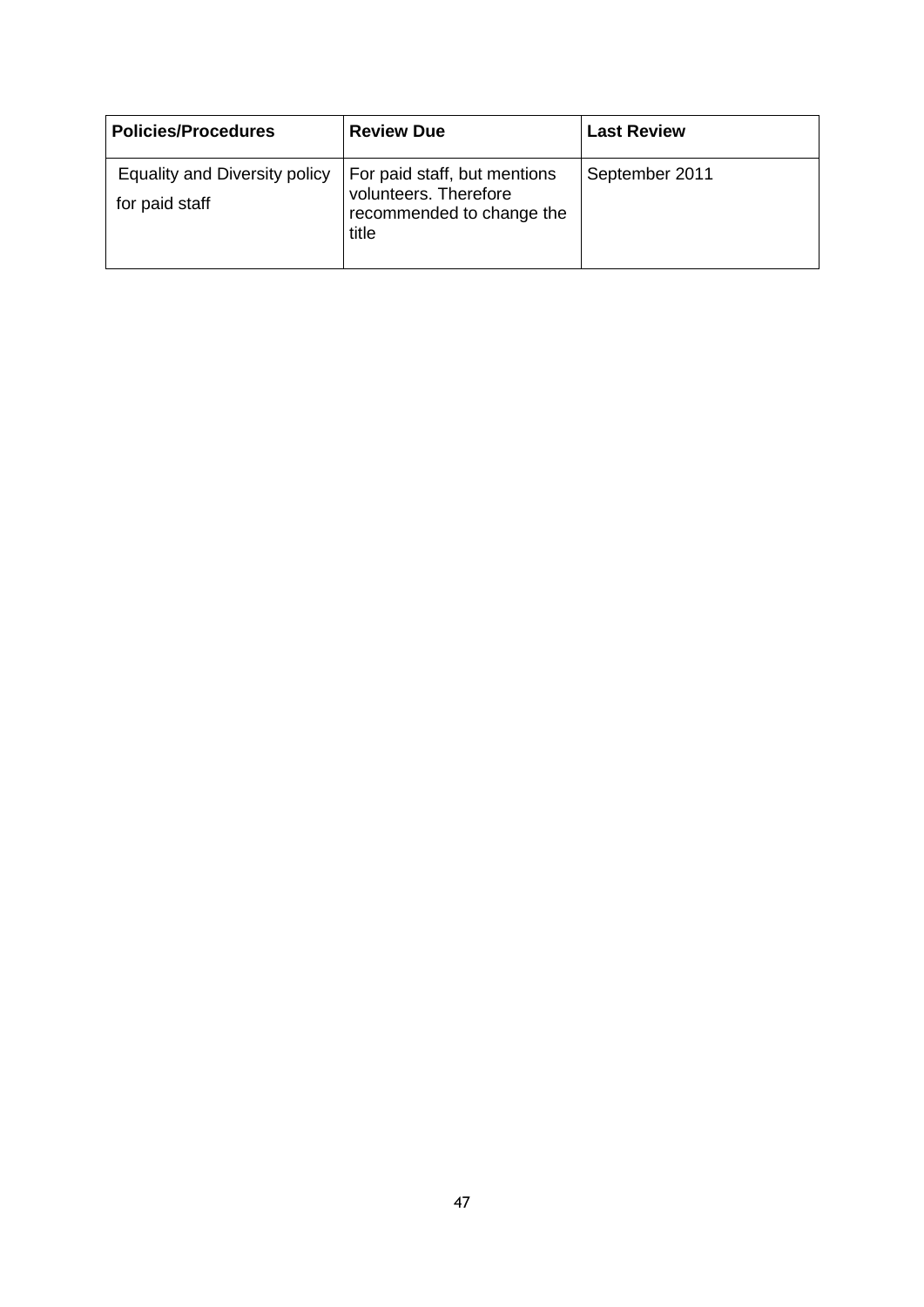# <span id="page-47-0"></span>**Appendix D**

# **Letter to interviewees**

University Hospitals of Leicester **NHS NHS Trust** 

Caring at its best

28<sup>th</sup> February 2014

 Trust Headquarters Leicester Royal Infirmary Infirmary Square Leicester LE1 5WW

**To whom it may concern**

# **Confidential Investigation into matters relating to Jimmy Savile and potential contact with Woodhouse Eaves Childrens Convalescent Home in the 1960s**

I have been appointed as the External Investigator to investigate the above matter. University Hospitals of Leicester NHS Trust have received details relating to Jimmy Savile and potential contact with Woodhouse Eaves Childrens Convalescent Home in the 1960s (now considered to be Roecliffe Manor)

I am seeking information from anyone with relevant information about Jimmy Savile's association with or contact with Woodhouse Eaves Childrens Convalescent Home. I believe that you may have responded to an advert in the Leicester Mercury asking for 'survivors' from the Woodhouse Eaves Childrens Convalescent Home.

## **Request for evidence**

I am therefore writing to invite you to speak with the investigation team in private on a date to be arranged. Could you telephone me as soon as you are able to so that we can arrange a time for us to meet? If you are unable to travel, or it is not convenient to be interviewed in person, then we can discuss how best to obtain your information. In order to shorten the time that we need to spend with you during your interview and to help clarify matters in advance, it would be helpful if you could let us have a written statement. It would be helpful is this